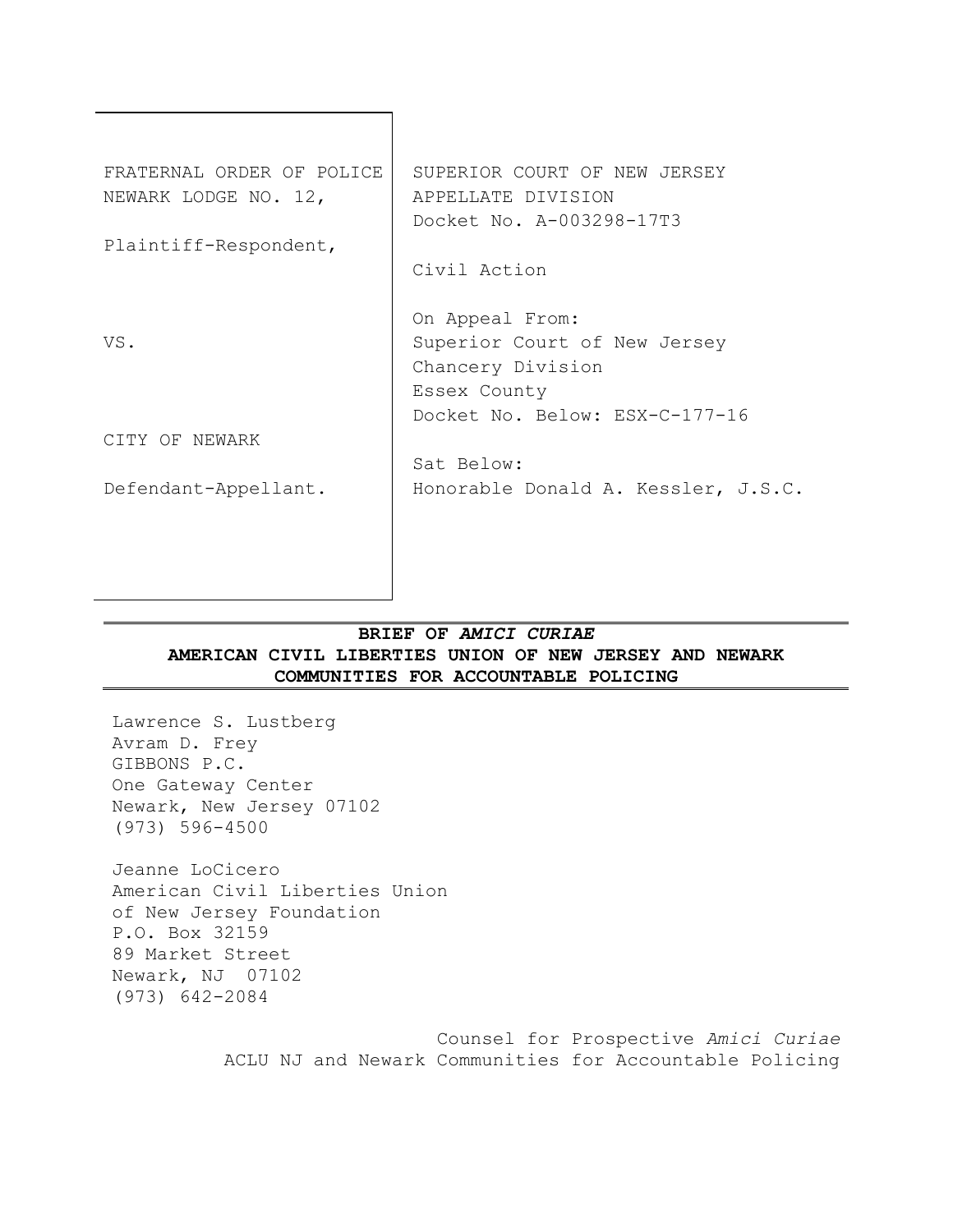# **Page**

|     |            |       | STATEMENT OF PROCEDURAL AND FACTUAL HISTORY 6                                                       |    |
|-----|------------|-------|-----------------------------------------------------------------------------------------------------|----|
|     |            |       |                                                                                                     |    |
|     |            |       |                                                                                                     |    |
| I.  |            |       | THE TRIAL COURT ERRED IN FINDING THE ORDINANCE IN<br>VIOLATION OF N.J.S.A. 40A:14-118 14            |    |
|     | Α.         |       | The Decision Below 14                                                                               |    |
|     | B.         |       | Amici's Argument on Appeal 15                                                                       |    |
| II. |            |       | THE TRIAL COURT ERRED IN FINDING THAT THE ORDINANCE                                                 |    |
|     | Α.         |       |                                                                                                     |    |
|     | <b>B</b> . |       | Amici's Argument on Appeal 23                                                                       |    |
|     |            | $1$ . | The CCRB is neutral and detached 23                                                                 |    |
|     |            | $2$ . | The Ordinance will not produce inconsistent                                                         |    |
|     |            | 3.    | The CCRB will not determine appeals 30                                                              |    |
|     |            | 4.    | The deference required to CCRB fact-finding<br>does not violate due process 32                      |    |
|     |            |       | III. NEITHER N.J.S.A. 40A:14-181 NOR THE ATTORNEY GENERAL'S<br>GUIDELINES PREEMPTS THE ORDINANCE 34 |    |
|     | Α.         |       | The Decision Below                                                                                  | 34 |
|     | <b>B</b> . |       | Amici's Argument on Appeal 36                                                                       |    |
|     |            | $1$ . | The Ordinance does not conflict with State                                                          |    |
|     |            | $2$ . | State law was not intended, expressly or<br>impliedly, to be exclusive in the field 46              |    |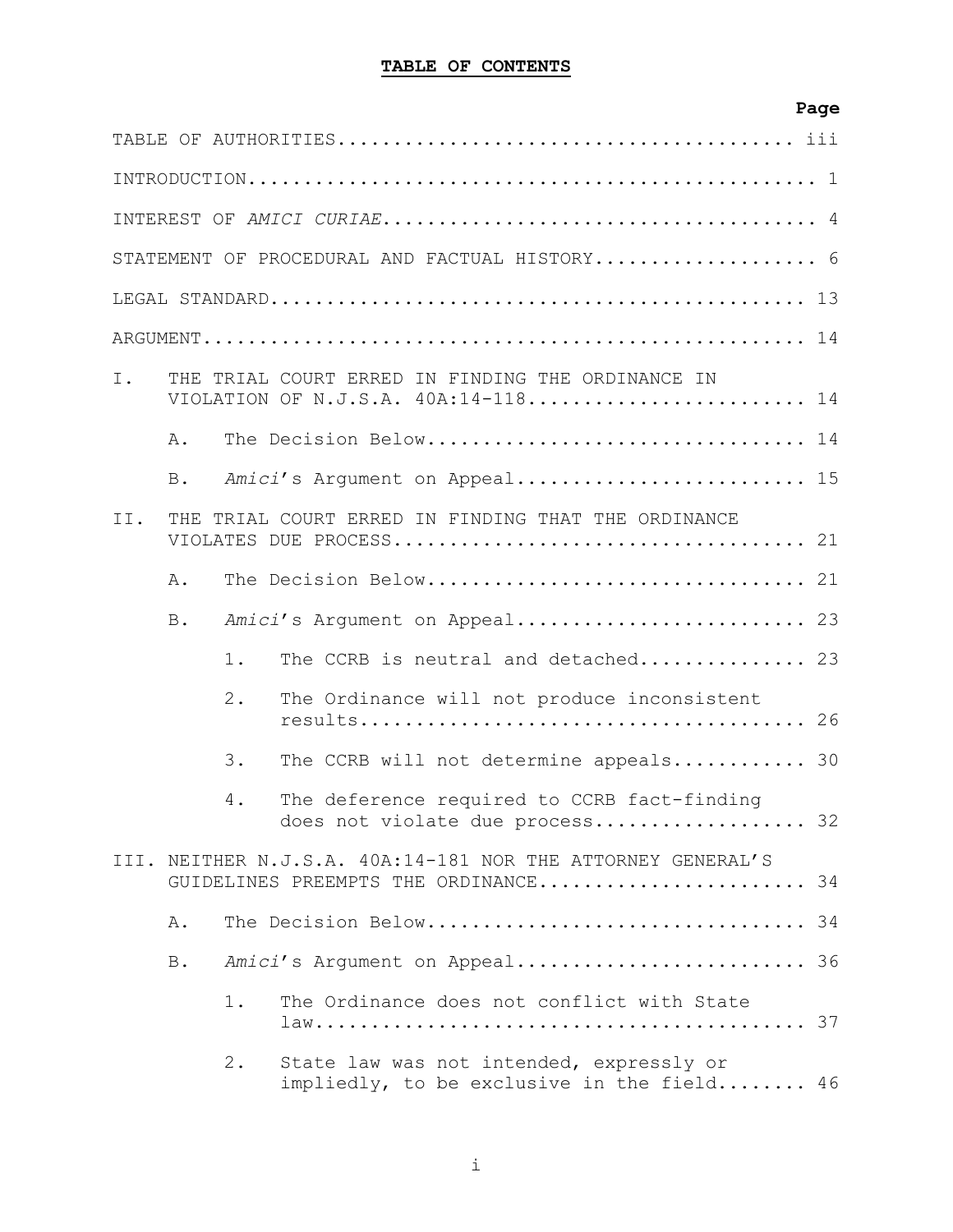|     |    |    |                                                                                                                                                    | Page |
|-----|----|----|----------------------------------------------------------------------------------------------------------------------------------------------------|------|
|     |    | 3. | The need for uniformity does not support                                                                                                           |      |
|     |    | 4. | The state scheme is so not so pervasive or<br>comprehensive that it precludes coexistence<br>of municipal regulation 48                            |      |
|     |    | 5. | The Ordinance does not stand as an obstacle<br>to the accomplishment and execution of the<br>full purposes and objectives of the<br>Legislature 49 |      |
| IV. |    |    | THE ORDINANCE PROPERLY IMBUES THE CCRB WITH SUBPOENA                                                                                               |      |
|     | Α. |    |                                                                                                                                                    |      |
|     | B. |    | Amici's Argument on Appeal 51                                                                                                                      |      |
|     |    |    |                                                                                                                                                    |      |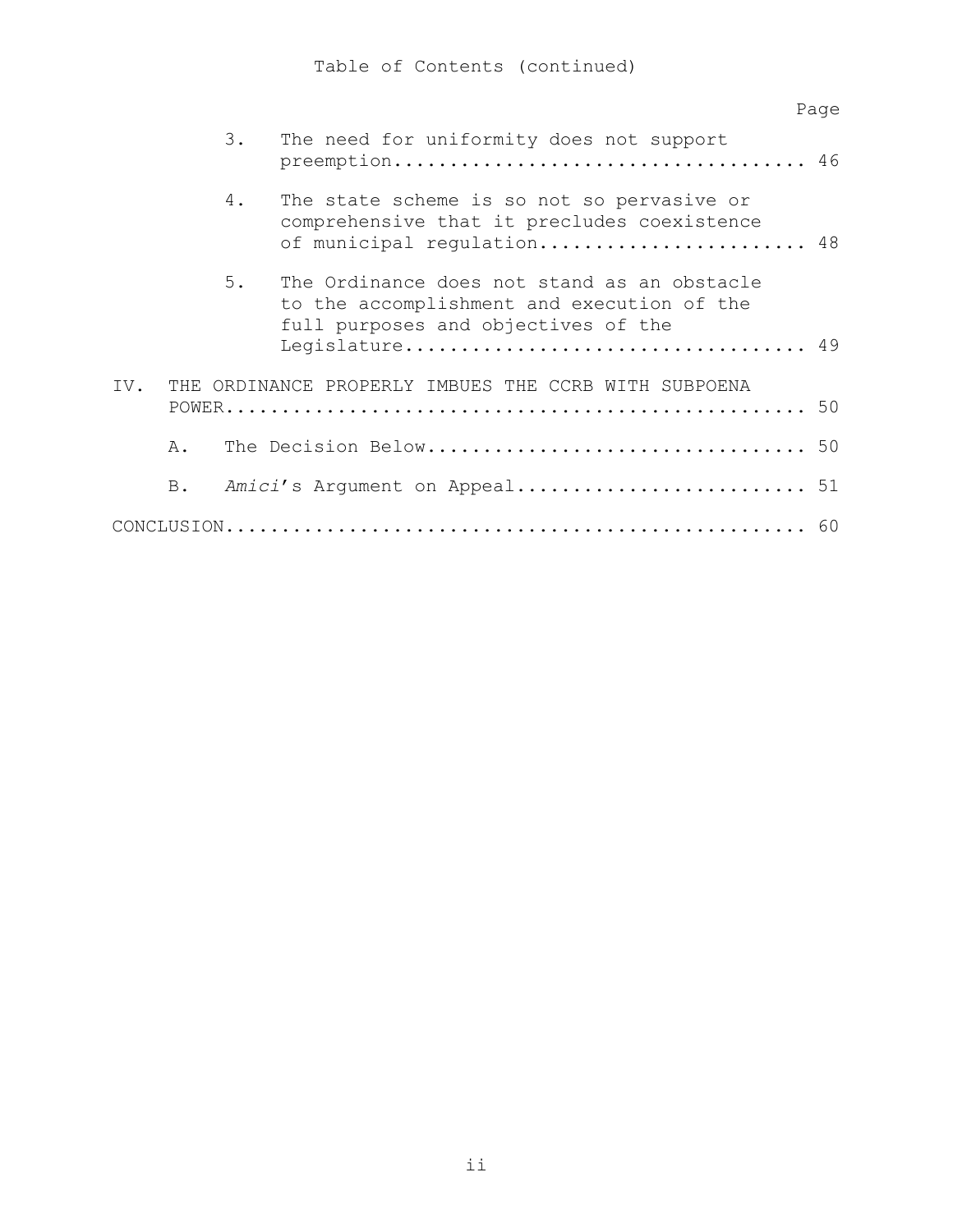# **TABLE OF AUTHORITIES**

### **Cases**

| Asbury Park City v. Castagno Tires,                                                              |
|--------------------------------------------------------------------------------------------------|
| Matter of Bd. of Ed. of City of Trenton, Mercer Cty.,<br>176 N.J. Super. 553 (App. Div. 1980) 25 |
| In the Matter of Bevill, Bressler & Schulman Asset<br>Mgmt. Corp.,                               |
| Bruneti v. Bor. of New Milford,                                                                  |
| Burnett v. Cty. of Beren,                                                                        |
| C.I.C. Corp. v. Twp. of East Brunswick,<br>266 N.J. Super. 1 (App. Div. 1993) 45                 |
| In re Carberry,                                                                                  |
| In re Carroll,<br>339 N.J. Super. 429 (App. Div. 2001) 46                                        |
| Casamasino v. City of Jersey City,                                                               |
| Cowley v. Pulsifier,                                                                             |
| Davis v. Brickman, Ltd.,                                                                         |
| In re DeLio,                                                                                     |
| Division of Youth & Family Servs. v. V.J.,<br>386 N.J. Super. 71 (Ch. Div. 2004) 29              |
| Doe v. Poritz,                                                                                   |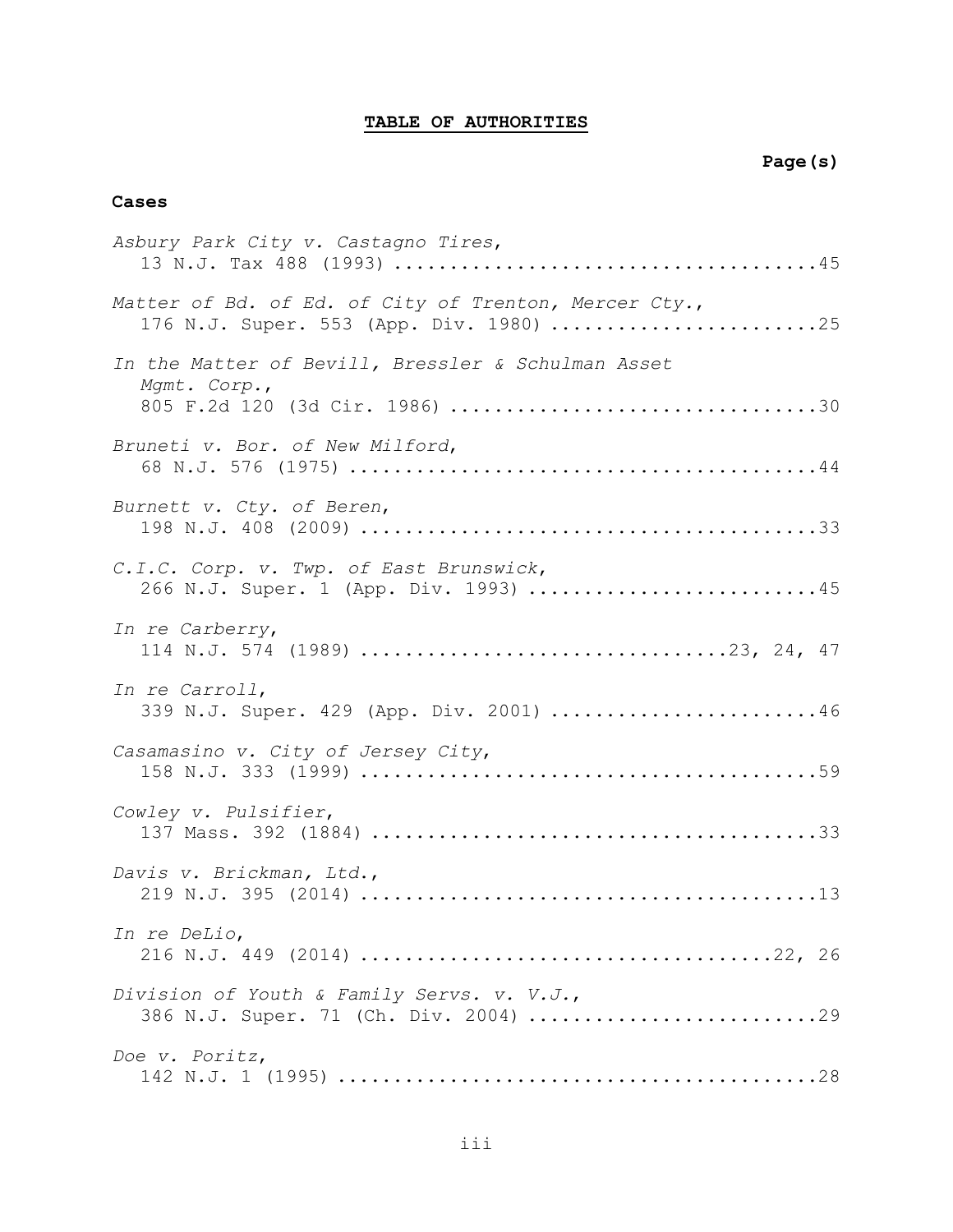| Dome Realty, Inc. v. City of Paterson,                                                                                                |
|---------------------------------------------------------------------------------------------------------------------------------------|
| Ende v. Cohen,<br>296 N.J. Super. 350 (App. Div. 1997) 25                                                                             |
| Falcone v. De Furia,                                                                                                                  |
| Fred v. Tappan,                                                                                                                       |
| Gauntt v. Mayor and Council of the City of Bridgeton,                                                                                 |
| Greggio v. City of Orange,<br>69 N.J. Super. 453 (Law Div. 1961) 55                                                                   |
| Hammock by Hammock v. Hoffman-LaRoche, Inc.,                                                                                          |
| Hortonville Joint Sch. Dist. No. 1 v. Hortonville Ed.<br>$Ass'n$ ,                                                                    |
| Ingamort v. Bor. of Fort Lee,<br>62 N.J. 521 (1973) 39, 44, 48, 53                                                                    |
| Kennedy v. City of Newark,                                                                                                            |
| Mannie's Cigarette Serv., Inc. v. Town of West New<br>York,<br>259 N.J. Super. 343 (App. Div. 1992) 38                                |
| McCrink v. Town of West Orange,<br>85 N.J. Super. 86 (App. Div. 1964) 57                                                              |
| McGrain v. Daugherty,                                                                                                                 |
| Movant v. Bor. of Paramus,                                                                                                            |
| New Jersey State Chamber of Commerce v. New Jersey<br>Election Law Enforcement Commission,<br>155 N.J. Super. 218 (App. Div. 1977) 33 |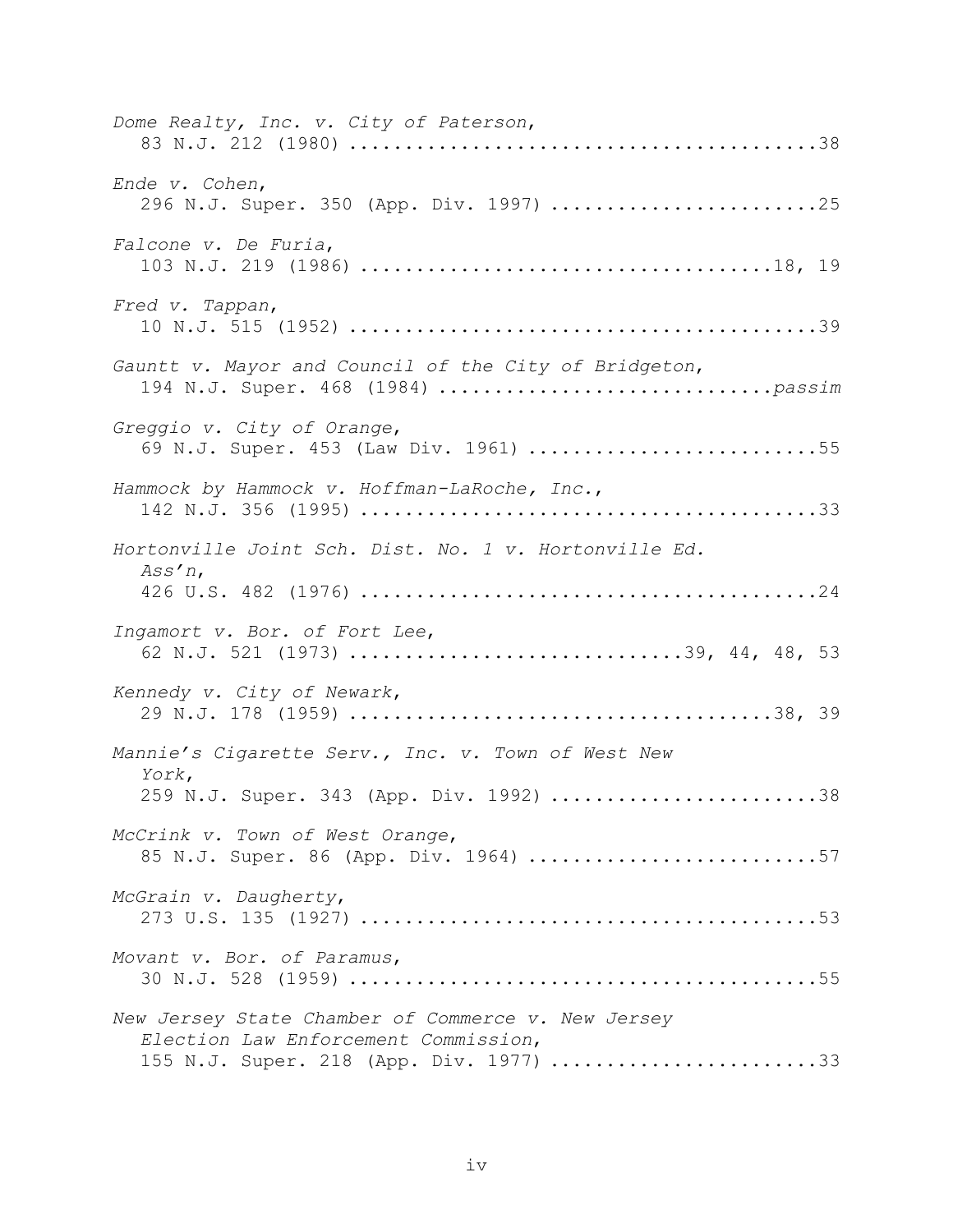| Nicoletta v. North Jersey Dist. Water Supply Commn.,                                                        |
|-------------------------------------------------------------------------------------------------------------|
| North Jersey Media Group, Inc. v. Twp. of Lyndhurst,                                                        |
| O'Rourke v. City of Lambertville,<br>405 N.J. Super. 8 (App. Div. 2008) 40, 41                              |
| O'Shea v. Twp. of West Milford,                                                                             |
| Oklahoma Press Publishing Co. v. Walling,                                                                   |
| Olmstead v. United States,                                                                                  |
| Matter of Opinion No. 583 of Advisory Comm. on<br>Professional Ethics,                                      |
| Orange Taxpayers Council, Inc. v. City of Orange,<br>169 N.J. Super. 288 (App. Div. 1979) 45                |
| Overlook Terrace Mgmt. Corp. v. Rent Control Bd. of<br>Town of W. New York,                                 |
| Paff v. Bergen Cty.,<br>2017 WL 957735 (App. Div. Mar. 13, 2017) 43                                         |
| Reich v. Bor. of Fort Lee Zoning Bd. of Adjustment,<br>414 N.J. Super. 484 (App. Div. 2010) 12              |
| Securities and Exchange Commission v. Dresser<br>Industries, Inc.,<br>628 F.2d 1368 (D.C. Cir. 1980) 29, 30 |
| Matter of Shain,                                                                                            |
| Smith v. Livingston Twp.,<br>106 N.J. Super. 444 (Ch. Div. 1969) 57                                         |
| State v. Gruber,<br>362 N.J. Super. 519 (App. Div. 2003) 30                                                 |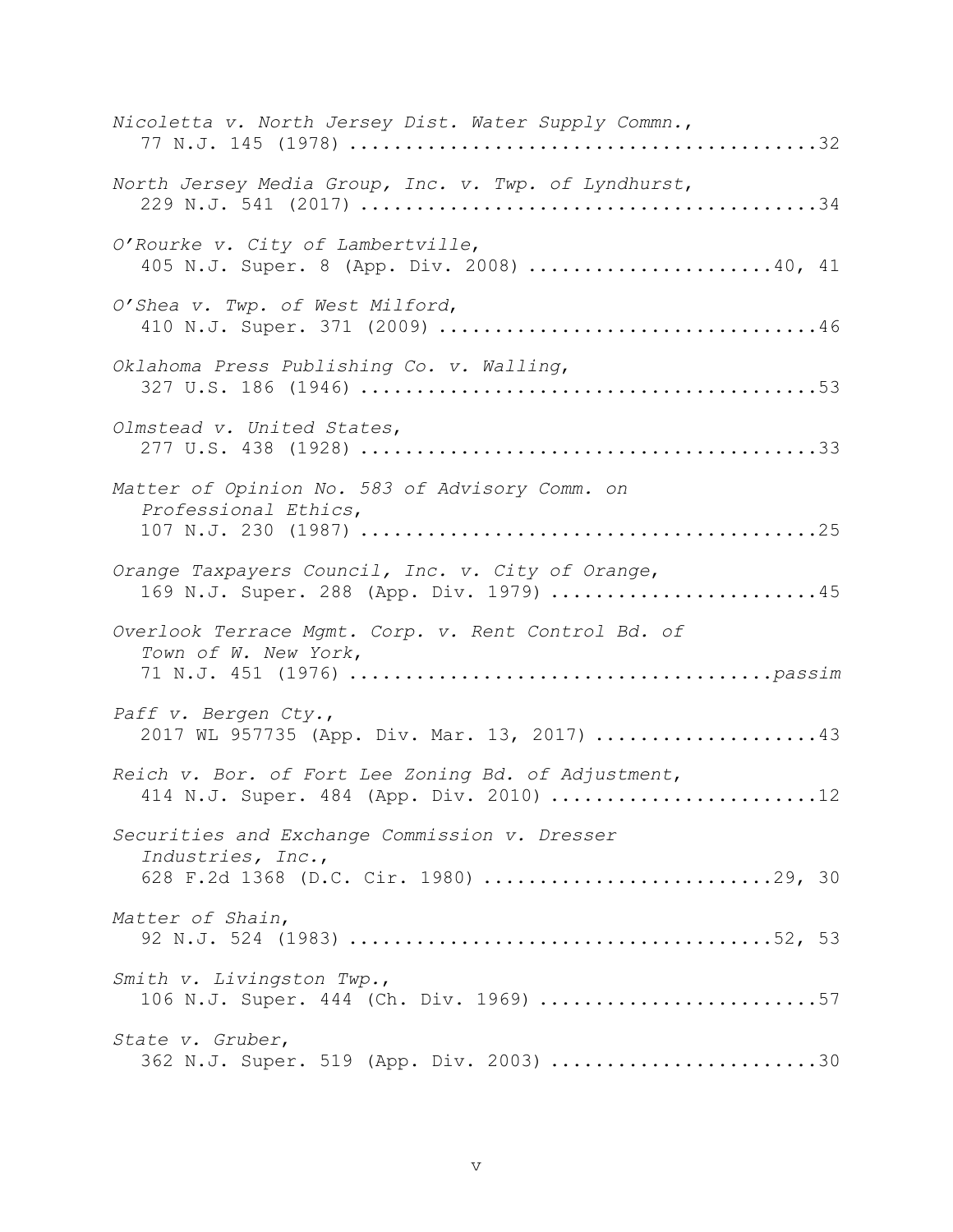| State v. $P.Z.,$                                                                        |
|-----------------------------------------------------------------------------------------|
| Town of Belleville v. Coppla,<br>187 N.J. Super. 147 (App. Div. 1982) 14                |
| Traino v. McCoy,<br>187 N.J. Super. 638 (L. Div. 1982) 51, 58, 59, 60                   |
| United States v. Kordel,                                                                |
| United States v. Morgan,                                                                |
| Weiner v. Borough of Stratford, County of Camden,                                       |
| In re Xanadu Project at Meadowlands Complex,<br>415 N.J. Super. 179 (App. Div. 2010) 24 |

# **Statutes**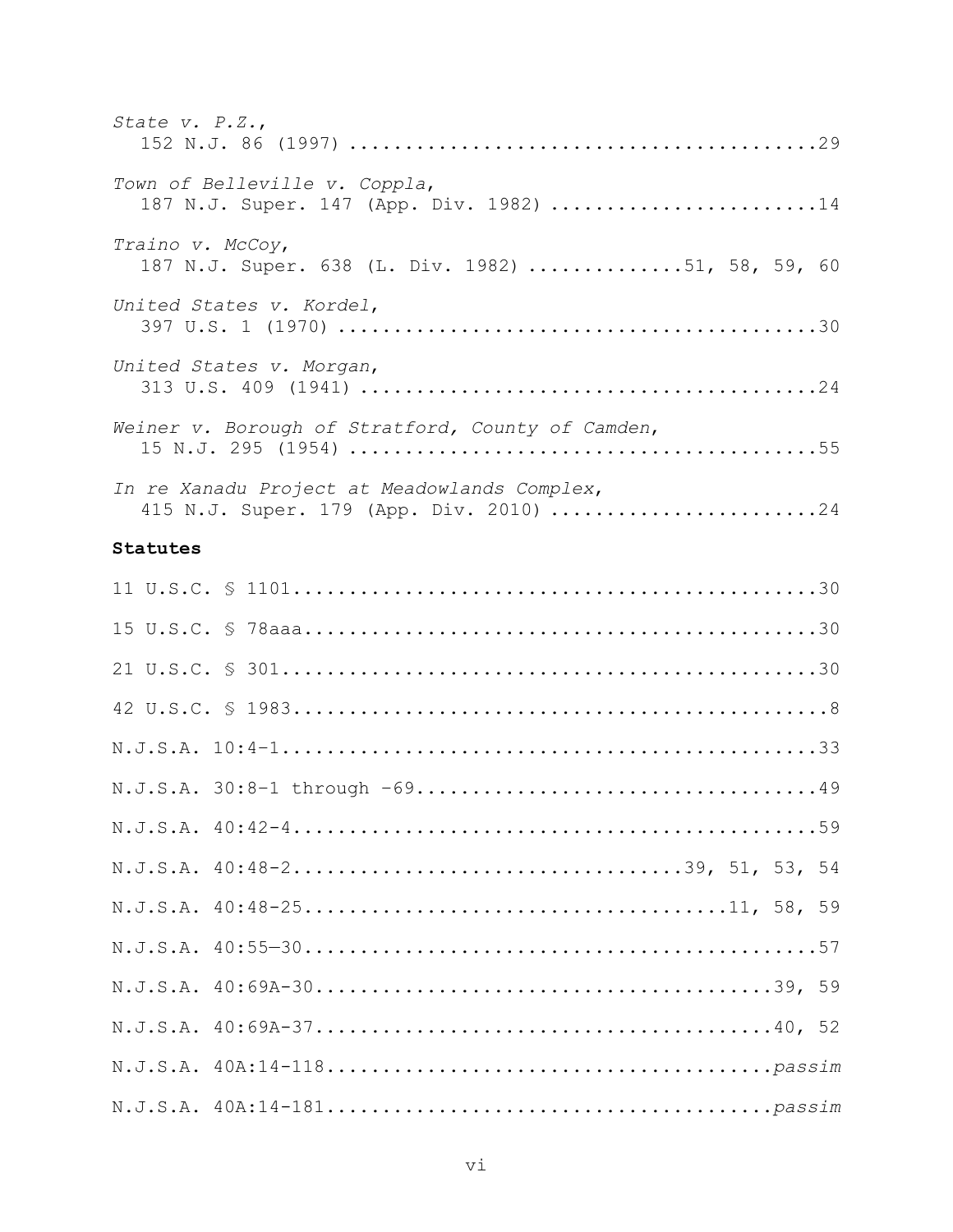| Other Authorities                                                                                                                                                                                                             |
|-------------------------------------------------------------------------------------------------------------------------------------------------------------------------------------------------------------------------------|
|                                                                                                                                                                                                                               |
| DOJ,<br>Investigation of the Newark Police Department,                                                                                                                                                                        |
| Elizabeth, N.J., Mun. Code 2.48.11054                                                                                                                                                                                         |
| Jersey City, N.J. Mun. Code 254-1754                                                                                                                                                                                          |
| John Hollway, et al.,<br>"Root Cause Analysis: A Tool to Promote Officer<br>Safety and Reduce Officer Involved Shootings Over<br>Time, " 62 VILL. L. REV. 883(2017) 49                                                        |
| Merrick Bobb,<br>"Civilian Oversight of the Police in the United<br>States, " 22 ST. LOUIS PUB. L. REV. 151(2003) 2                                                                                                           |
| Paterson, N.J., Mun. Code 381-554                                                                                                                                                                                             |
| Reenah L. Kim,<br>Note, "Legitimizing Community Consent to Local<br>Policing: The Need for Democratically Negotiated<br>Community Representation on Civilian Advisory<br>Councils, " 36 HARV. C.R.-C.L. L. REV. 461 (2001) 27 |
| Sa'id Wekili & Hyacinth E. Leus,<br>"Police Brutality: Problems of Excessive Force<br>Litigation," 25 PAC. L. J. 171 (1994) 2                                                                                                 |
| Samuel Walker,<br>POLICE ACCOUNTABILITY: THE ROLE OF CITIZEN OVERSIGHT (Sabra                                                                                                                                                 |
| Udi Offer,<br>"Getting It Right: Building Effective Civilian<br>Review Boards to Oversee Police," 46 SETON HALL L.                                                                                                            |
| Constitutional Provisions                                                                                                                                                                                                     |
| N.J. Const. art. IV, § VII, 1139, 59                                                                                                                                                                                          |
|                                                                                                                                                                                                                               |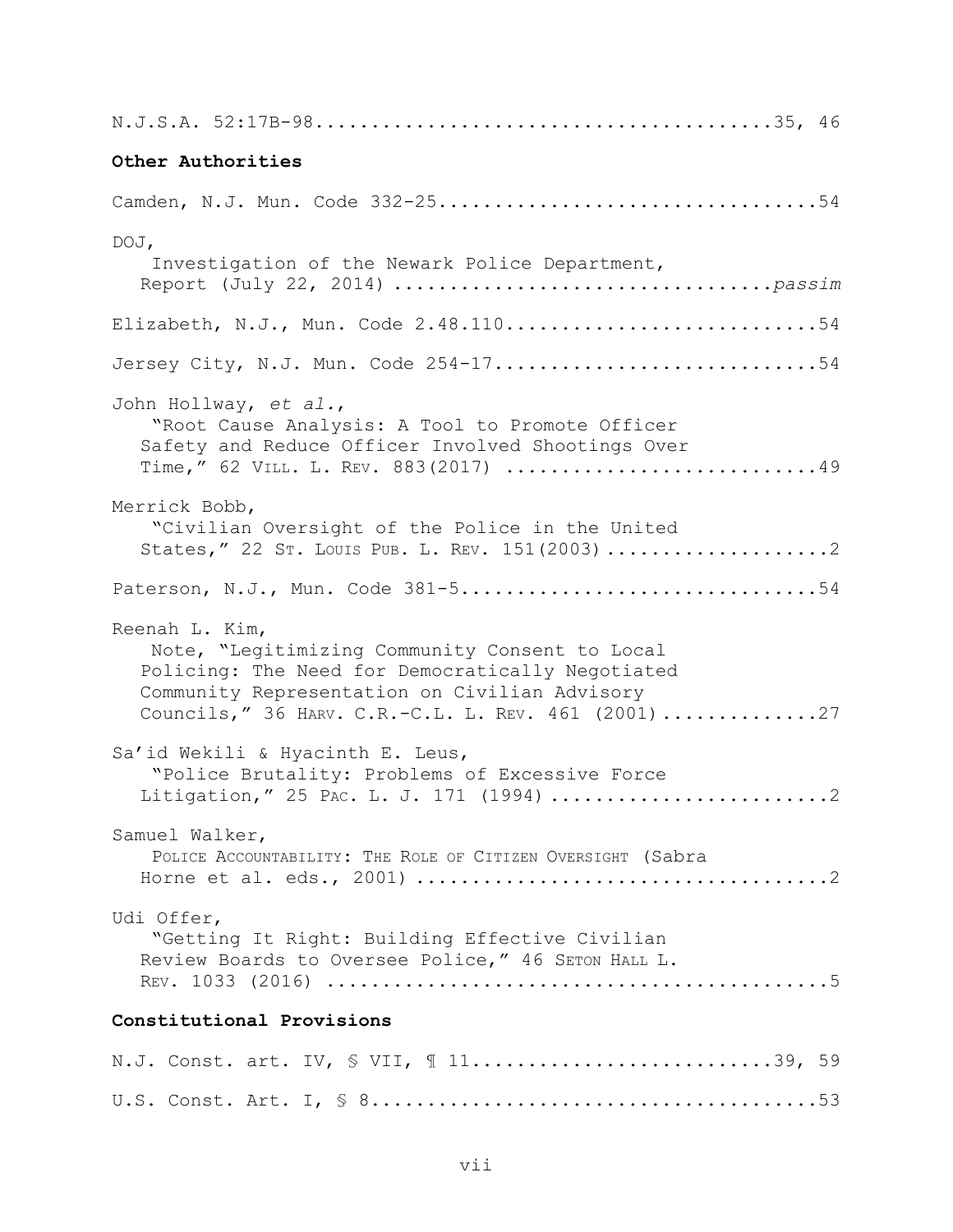### **INTRODUCTION**

This case concerns Newark's creation of a civilian complaint review board ("CCRB" or "Board") to remedy longstanding problems in the way that the Newark Police Department ("NPD") handles complaints of police misconduct. In 2014, after a three-year investigation of the NPD, the United States Department of Justice ("DOJ") found "a pattern or practice of constitutional violations," Da4 (DOJ, Investigation of the Newark Police Department, Report (July 22, 2014)("DOJ Report")), compounded by a "system for investigating civilian complaints [that] appears to have been structured to curtail disciplinary action and stifle investigations into the credibility of the City's police officers," Da38 (*id.*) (internal citation and quotation marks omitted). As the New Jersey Attorney General has recognized, this kind of failure in the internal affairs function has "a negative impact on the administration of criminal justice and the delivery of police services," with resulting "los[s] [of] the respect and support of the community" and possible civil lawsuits. Ra37 (Attorney General, Internal Affairs Policy & Procedures (Rev. 2014) ("AG Guidelines")).

In response to the DOJ Report, Newark enacted Municipal Ordinance 6PSF-B ("the Ordinance"), which created a CCRB composed of 11 members of the public and designed to represent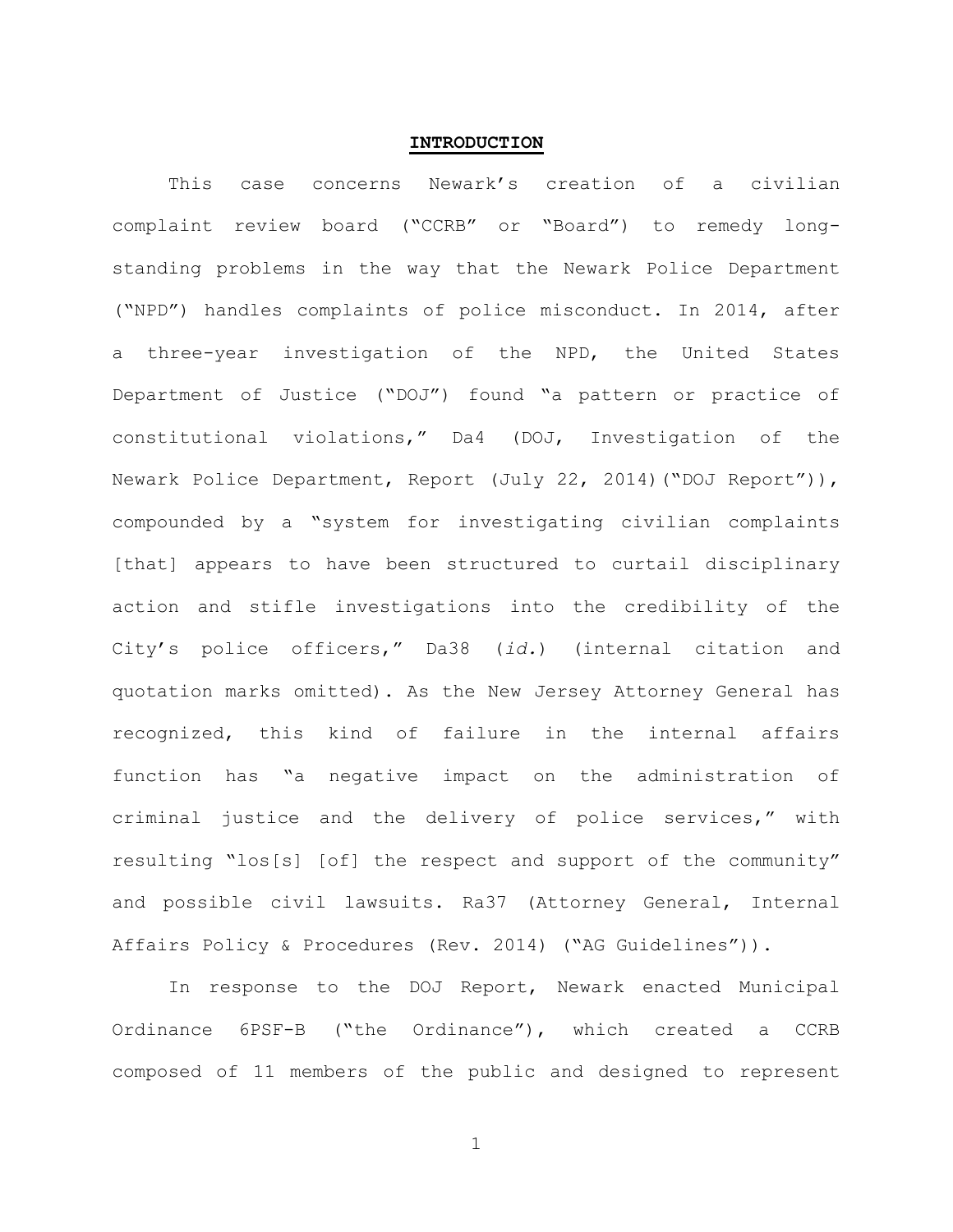the Newark community. The Ordinance grants the Board a number of powers and responsibilities for the express purpose of "creating protections for the citizenry, as well as instilling confidence in the resolution of the investigation [of complaints of police misconduct] and providing transparency of the process." Da139 (Ordinance, Preamble). In particular, the CCRB is empowered to receive and investigate civilian complaints, make findings of fact, recommend discipline, review NPD internal affairs investigations, and make recommendations concerning NPD policies and practices, among other functions. Da142-43 (Ordinance at III.i-ix). Newark's CCRB thus stands to "restore public confidence in the integrity of the police and judicial system" by virtue of giving voice to civilians in determining allegations of police misconduct. Sa'id Wekili & Hyacinth E. Leus*,* "Police Brutality: Problems of Excessive Force Litigation," 25 PAC. L. J. 171 (1994); *see also* Merrick Bobb, "Civilian Oversight of the Police in the United States," 22 ST. LOUIS PUB. L. REV. 151, 152 (2003) (civilian boards address public concerns that police are biased in matters of self-regulation). In enacting a CCRB, Newark seeks to join 80% of the nation's most populous cities which, by the year 2000, had created a CCRB. *See* Samuel Walker, POLICE ACCOUNTABILITY: THE ROLE OF CITIZEN OVERSIGHT 5 (Sabra Horne et al. eds., 2001).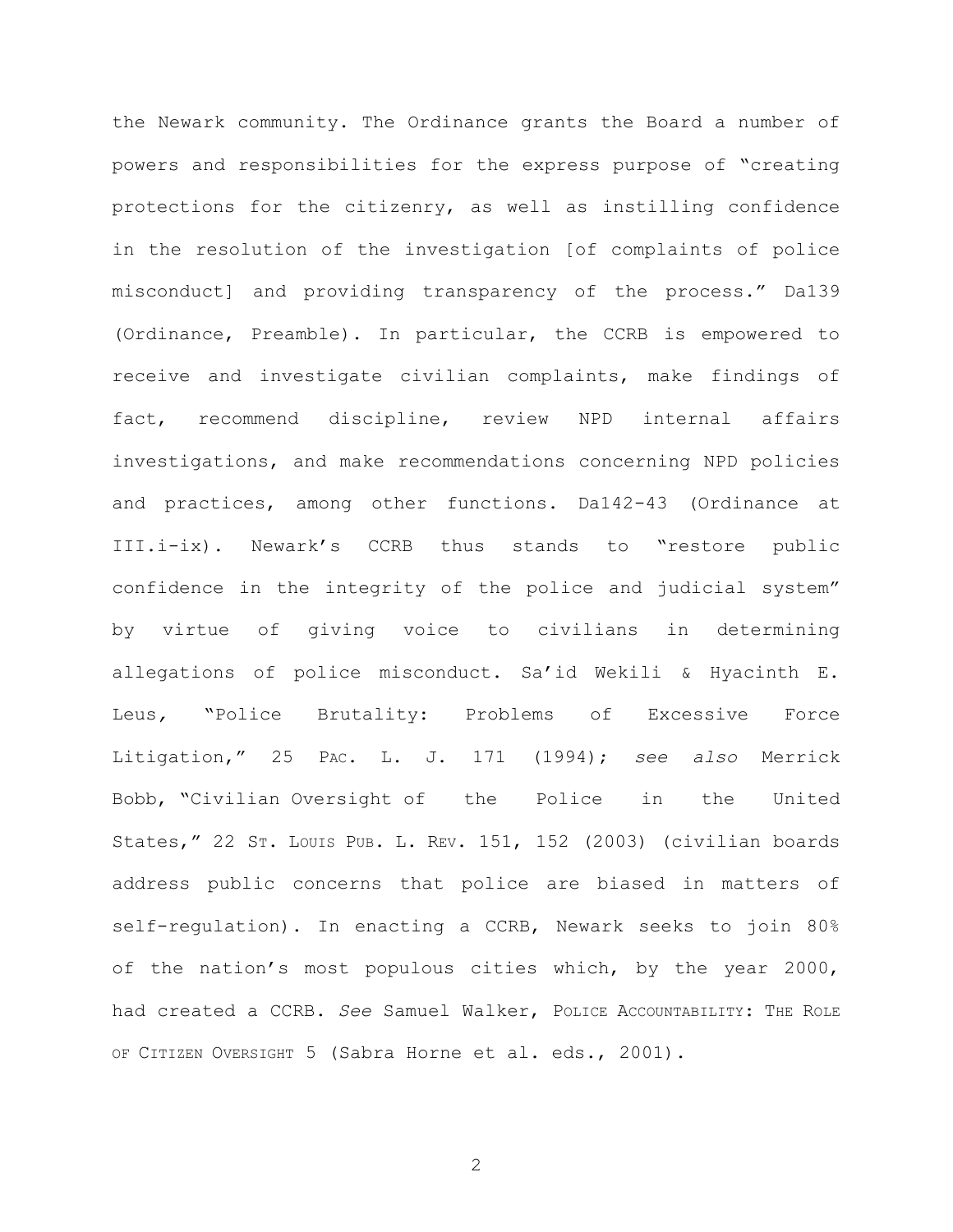Shortly after Newark's passage of the Ordinance, and before the CCRB could begin operations, Plaintiff Fraternal Order of Police, Newark Lodge No. 12, brought suit. Ultimately, the trial court granted partial summary judgment to Plaintiff, stripping the CCRB of the ability to investigate, hold hearings, make findings, and recommend discipline in response to complaints. Specifically, the trial court determined that the Ordinance: (1) infringes on the duties of the Newark Chief of Police, contrary to N.J.S.A. 40A:14-118; (2) denies due process to subject officers; (3) is preempted by N.J.S.A. 40A:14-181 and the AG Guidelines; and (4) unlawfully bestows subpoena power.

The trial court's decision was in error. Ruling largely *sua sponte*, the court rendered a lengthy, rambling and difficult-tofollow oral decision, which is based upon speculation and misinterpretations of law. But contrary to the lower court's decision, the Ordinance is in fact a lawful exercise of Newark's authority. Indeed, the Ordinance was carefully constructed to respect the rights of subject officers and the statutory duties of the NPD, and to otherwise fit within existing legal parameters. Moreover, New Jersey's commitment to home rule encourages such municipal problem-solving, and the CCRB is a necessary remedy to a vexing local issue. Accordingly, and as detailed herein, the decision below should be reversed and the Ordinance upheld in full.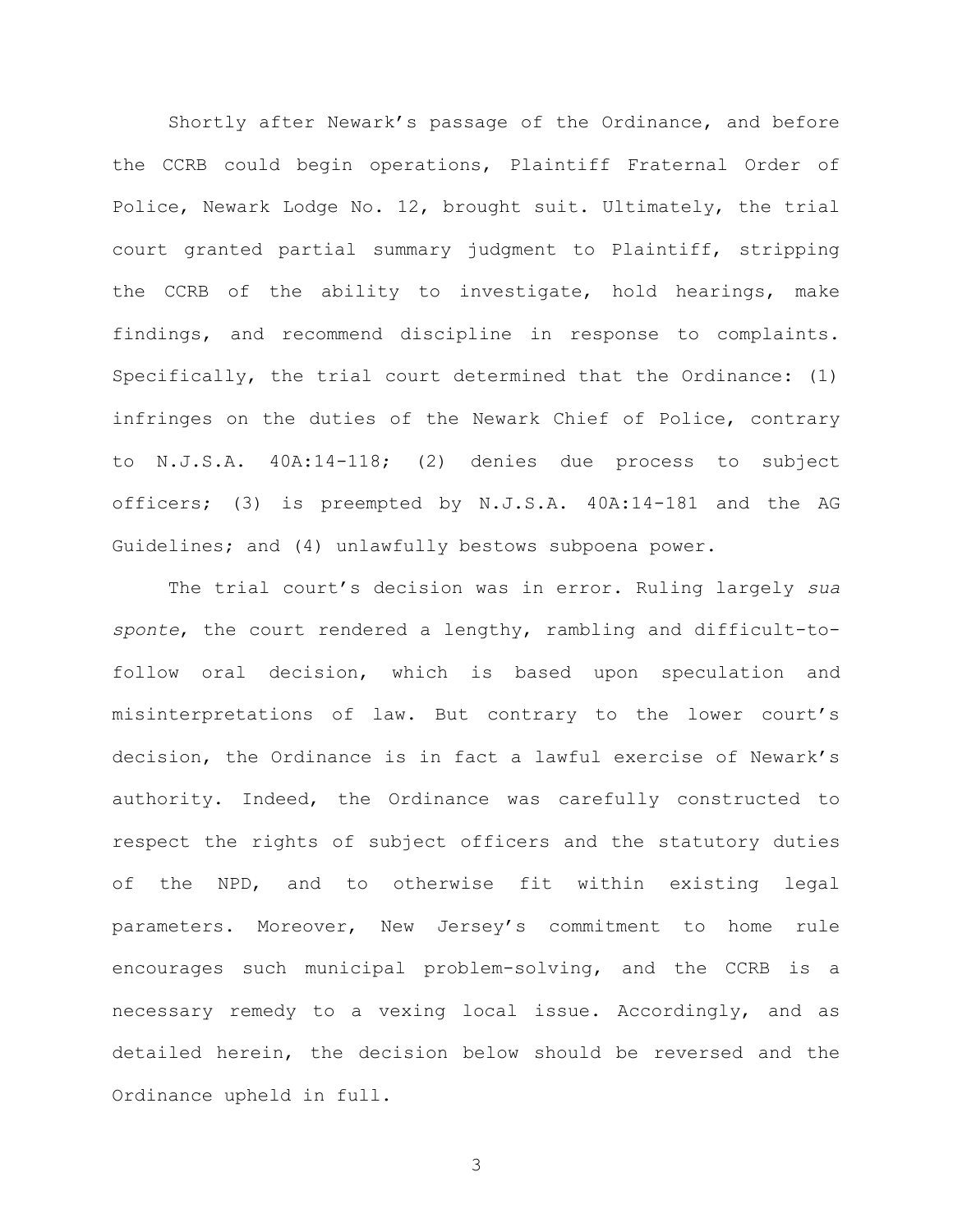#### **INTEREST OF** *AMICI CURIAE*

*Amici Curiae* are the American Civil Liberties Union of New Jersey ("ACLU-NJ") and Newark Communities for Accountable Policing ("N-CAP"). Both are community-based groups that have long advocated for greater police accountability and a civilian voice in the process.

The ACLU-NJ is a private, non-profit, non-partisan membership organization dedicated to the principle of individual liberty embodied in the Constitutions of the United States and New Jersey. Founded in 1960, the ACLU-NJ has tens of thousands of members or supporters throughout New Jersey. The ACLU-NJ works through the courts, the legislature, and public education to protect the civil rights of New Jerseyans.

N-CAP is a private, non-profit organization formed in 2014 for the purpose of building a respectful, accountable, and transparent NPD. N-CAP works for reforms that promote community safety and lead to community policing practices that uphold and respect the rights of all people of Newark.

Both organizations have a lengthy history of involvement in this matter. The ACLU-NJ first called for a CCRB in 1965. Since then, the organization has invested significantly in building a movement for such reform; ultimately, it was the ACLU-NJ's petition that resulted in the DOJ opening an investigation of the NPD in 2011. For its part, N-CAP formed with a primary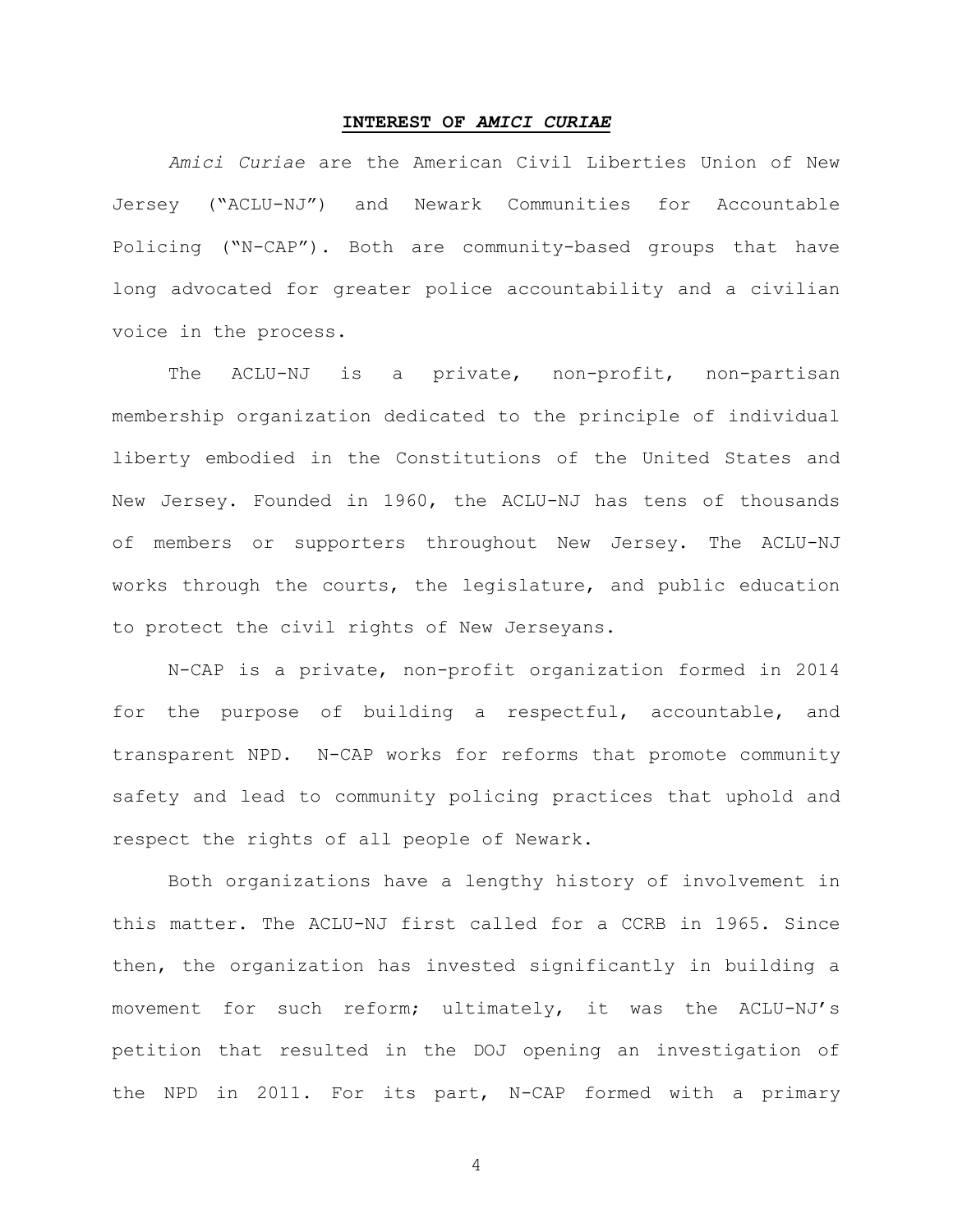purpose of supporting creation of a civilian board. Both groups, having studied similar boards in other cities and advocated for a Board that reflected best practices nationally, including board membership drawn from community-based organizations; jurisdiction over a broad scope of civilian complaints; the authority to independently investigate civilian complaints; an assurance of discipline in cases where serious complaints are sustained; the power to audit police department policies; an assurance of due process for subject officers; and a guarantee of public access and regular reporting. *See generally* Udi Offer, "Getting It Right: Building Effective Civilian Review Boards to Oversee Police," 46 SETON HALL L. REV. 1033 (2016) (former director of ACLU-NJ discussing critical components of civilian boards, which were advocated for and implemented in Newark). In sum, *Amici* urged creation of a CCRB that would have legitimacy within the community, and would provide accountability and transparency while assuring fair outcomes to police officers. *Id.*

After the Ordinance was drafted, both groups mobilized members to attend public hearings in support of the Ordinance, and at those hearings, many members testified. And as drafted, the Ordinance grants the ACLU-NJ as well as several N-CAP member organizations the right to nominate a member to sit on the CCRB.

For these reasons, ACLU-NJ and N-CAP sought and received permission to participate as *amici curiae* in the parallel Public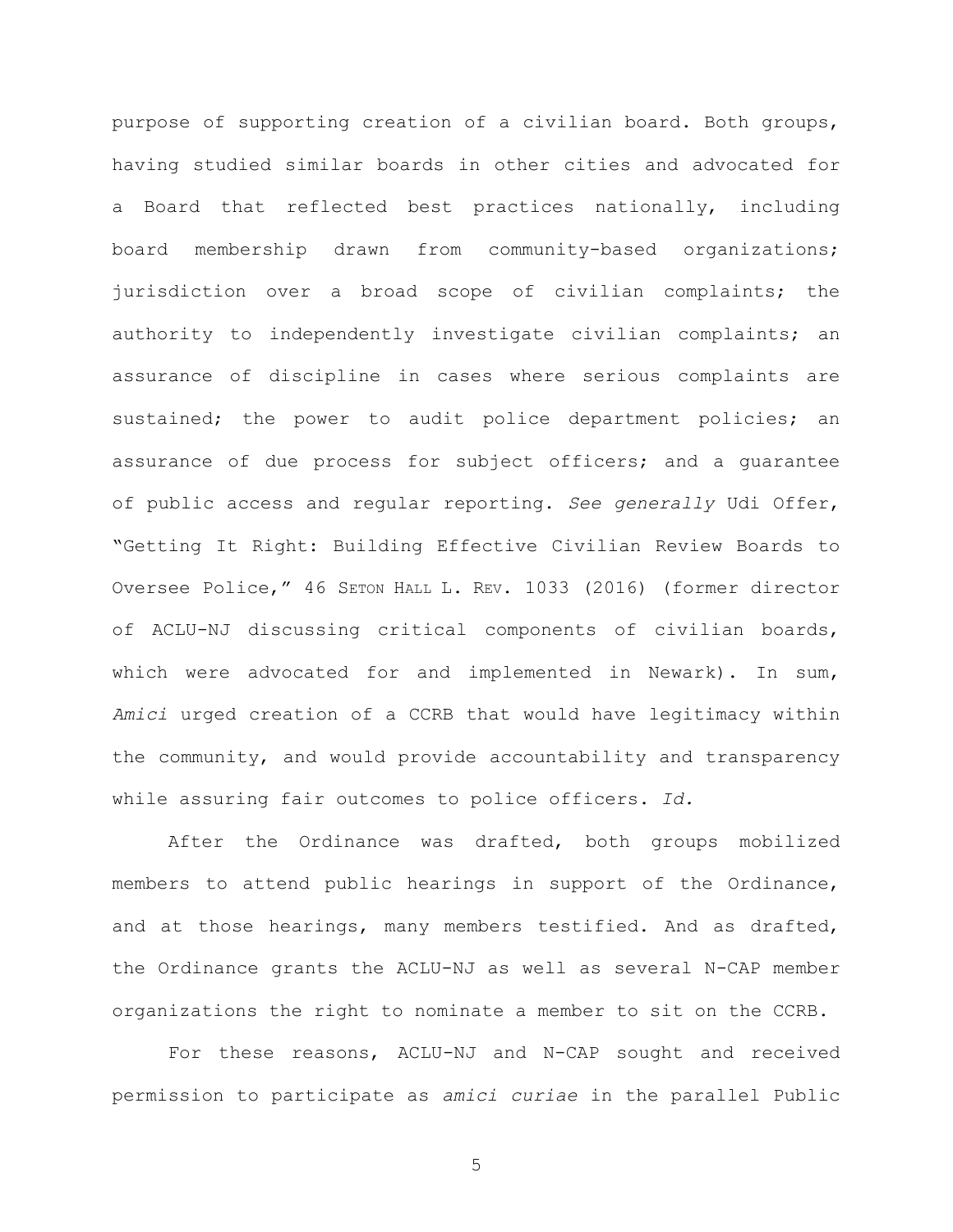Employment Relations Commission (PERC) unfair labor practice proceeding between the parties in this matter, *Fraternal Order of Police, Newark Lodge No.12 v. City of Newark*, PERC Case No. 2016-196 (filed Mar. 28, 2016). And both organizations sought and received permission to participate as *Amici* in this case below, taking part in all facets of the litigation, including briefing and argument on Plaintiff's preliminary injunction motion, discovery matters, and cross-motions for summary judgment. Both organizations are firmly committed to defending the Ordinance and its lawful creation of a necessary, longoverdue CCRB.

### **STATEMENT OF PROCEDURAL AND FACTUAL HISTORY<sup>1</sup>**

In 2014, following a three year investigation of the NPD, the DOJ found:

[A] pattern or practice of constitutional violations in the NPD's stop and arrest practices, its response to individuals' exercise of their rights under the First Amendment, the Department's use of force, and theft by officers. The investigation also revealed deficiencies in the NPD's systems that are designed to prevent and detect misconduct, including its systems for reviewing force and investigating complaints regarding officer conduct.

[Da4.]

With regard to the NPD's internal affairs function, the DOJ found recurrent problems, including the failure to collect a<br>B

 $1$ For the convenience of the Court, this brief combines its recitation of the facts and the procedural history because those matters are inextricably intertwined for purposes of this analysis.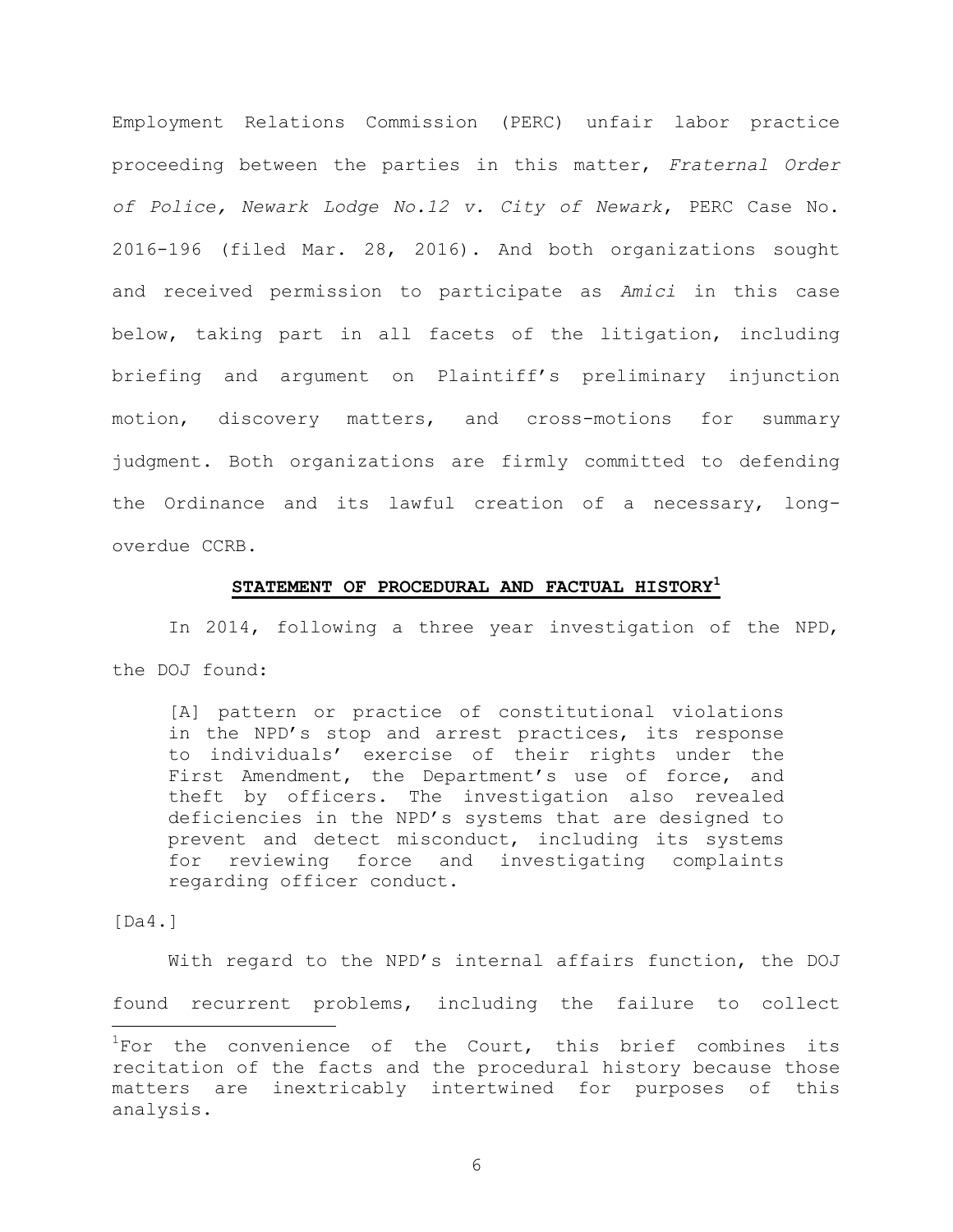evidence from complainants; the "fail[ure] to probe officers' accounts or assess officer credibility;" the "fail[ure] to give statements from complainants and witnesses sufficient weight;" the "reliance on complainants' criminal histories while discounting officers' disciplinary histories;" the needless use of *Miranda* warnings in interviewing complainants and witnesses with the effect of "intimidat[ing] and discourage[ing] victims' and witnesses' participation in the complaint process;" and a disciplinary system lacking "transparent [and] objective criteria," resulting in "arbitrary" decisions. Da41-45. As a consequence, only one civilian complaint of excessive force was sustained by the NPD over a six-year period (a rate the DOJ called "implausible on its face") and only two complaints of theft by officers were sustained over a three-year period. Nor was the "low rate of sustaining civilian complaints ... limited to allegations of theft or excessive force;" instead, it was true of all civilian complaints. Da38. As a result, the DOJ concluded, "officers with high numbers of credible complaints that have not been adequately investigated by the NPD  $\ldots$  have continued to work on the force . . . without any discipline or other corrective action," yielding an "IA [internal affairs] system [that] tacitly permits officers to engage in such conduct." Da37-38.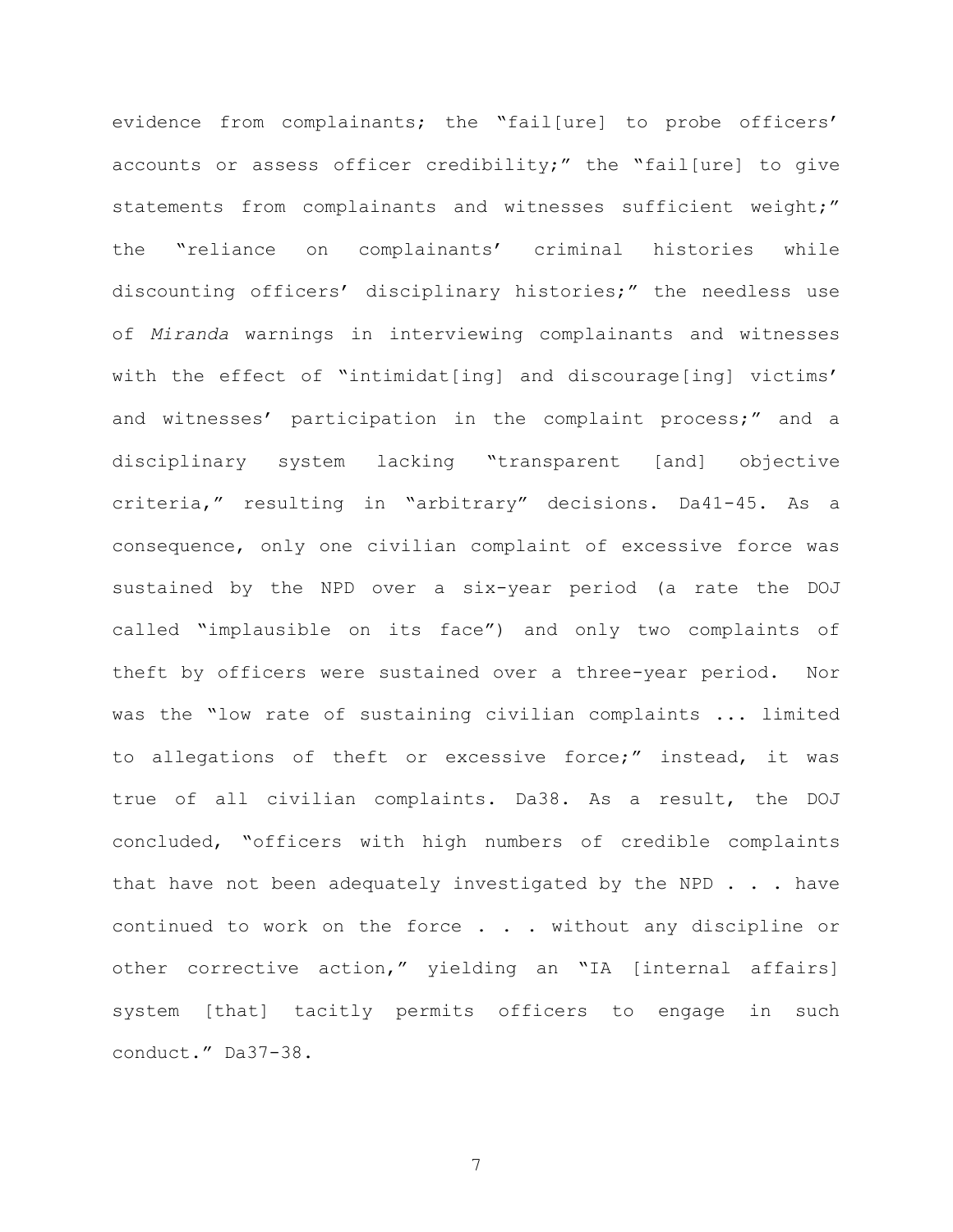Furthermore, the DOJ found that the NPD was aware of these issues and had proven recalcitrant. Thus, in a federal suit against the City under 42 U.S.C. § 1983, an expert testified that the NPD "pay[s] little or no attention to complaints from citizens, especially those regarding the use of force," and the court found this opinion credible in a 2011 opinion. Yet, the NPD reduced staffing in internal affairs by more than half in 2011 and 2012, and otherwise failed to address underlying issues throughout the DOJ's three-year investigation. Da39 (DOJ Report) (citing *Garcia v. City of Newark*, 2011 WL 689616, at \*4 (D.N.J. Feb. 16, 2011)).

Newark created the CCRB to address these problems through the Ordinance, enacted March 17, 2016. Da139. The CCRB is empowered to "receive, investigate, hear, make findings and recommend action upon complaints by members of the public." Da142 (Ordinance at III.i). The Board's jurisdiction over such complaints is "concurrent" with the NPD, and so does not "obviate the responsibility of the NPD to investigate citizen complaints or incidents," DA144 (*Id.* at IV(d)). Further, the CCRB is not obligated to investigate, hear, or make findings of fact in the case of any civilian complaint; rather, it may elect either to investigate and make factual findings in the first instance concurrently with the NPD, or to wait and conduct a review of the NPD's investigation, or it may do both. *See* Da142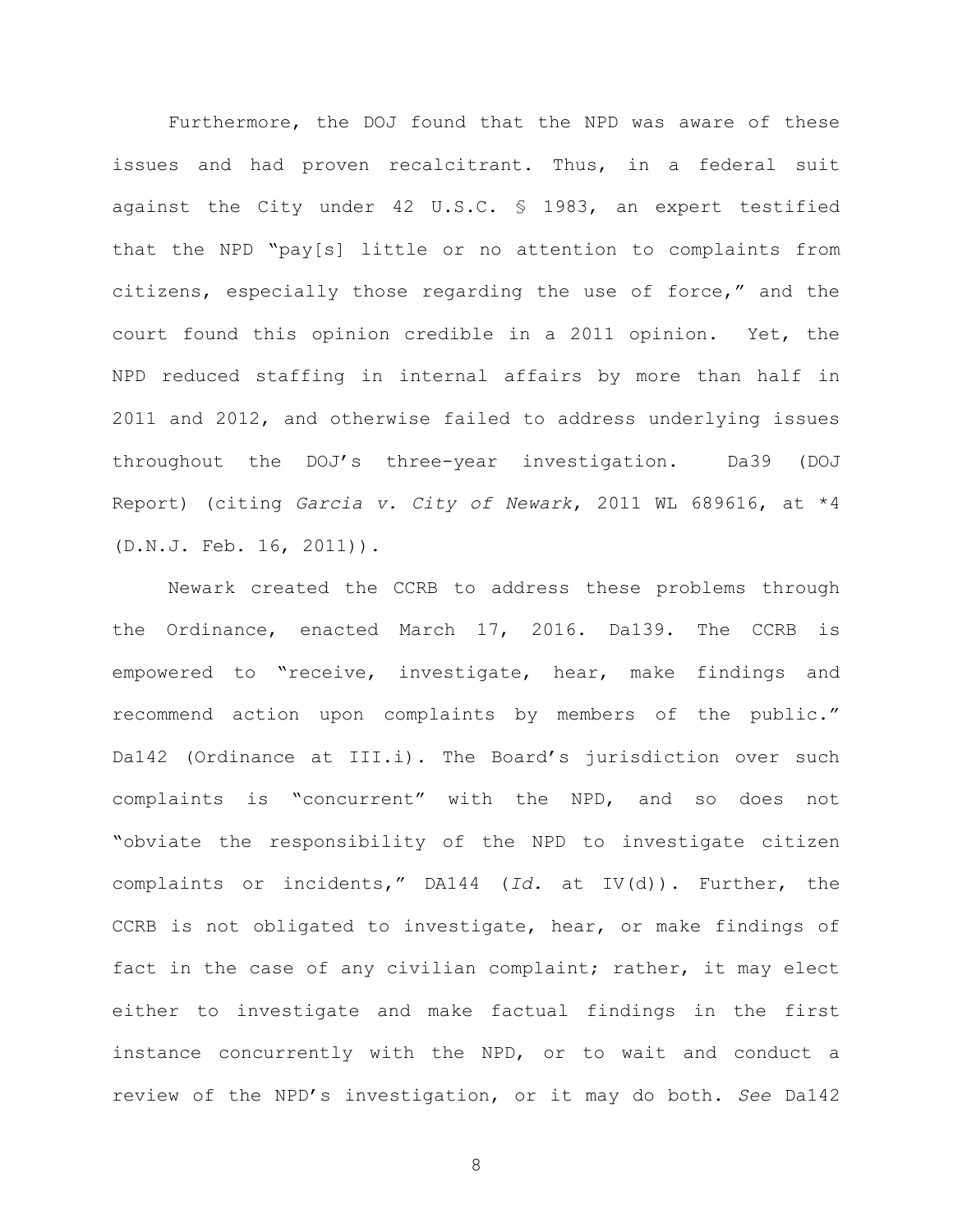(*id.* at III.ii) (authorizing "review of the findings, conclusions and recommendations of the Division of Police"); Da146 (*id.* at V §1-06) (stating Board must notify NPD whether it intends to conduct "parallel investigation . . . and/or [later review of NPD investigation]").

Where the CCRB conducts an investigation in parallel with the NPD, the CCRB's fact-finding is to be given deference by the Public Safety Director, who must accept the CCRB's findings absent "clear error." Da150 (*id.* at V §1-17(b)). If the CCRB finds a complaint sustained, it "shall use an established discipline matrix and guidelines to recommend discipline" to Newark's Public Safety Director, who is then responsible for all disciplinary decisions. Da143 (*id.* at III.x-xi). The discipline matrix is to be "developed by the Public Safety Director and affected bargaining units, in consultation with the CCRB[.]" Da143 (*id.* at III.x).

The CCRB is charged with developing procedures to guide its investigations and fact-finding. Da146 (*id.* V §1-08) (leaving to Board to determine its procedures); Da142-43 (*id.* at III.v) (prescribing rules for "changes and/or amendments to the rules of procedure[]"). The Ordinance requires, however, that such procedures provide due process to subject officers. Da144 (*id.* at IV.d) ("Nor shall the provisions of this section be construed to limit the rights of members of the NPD with respect to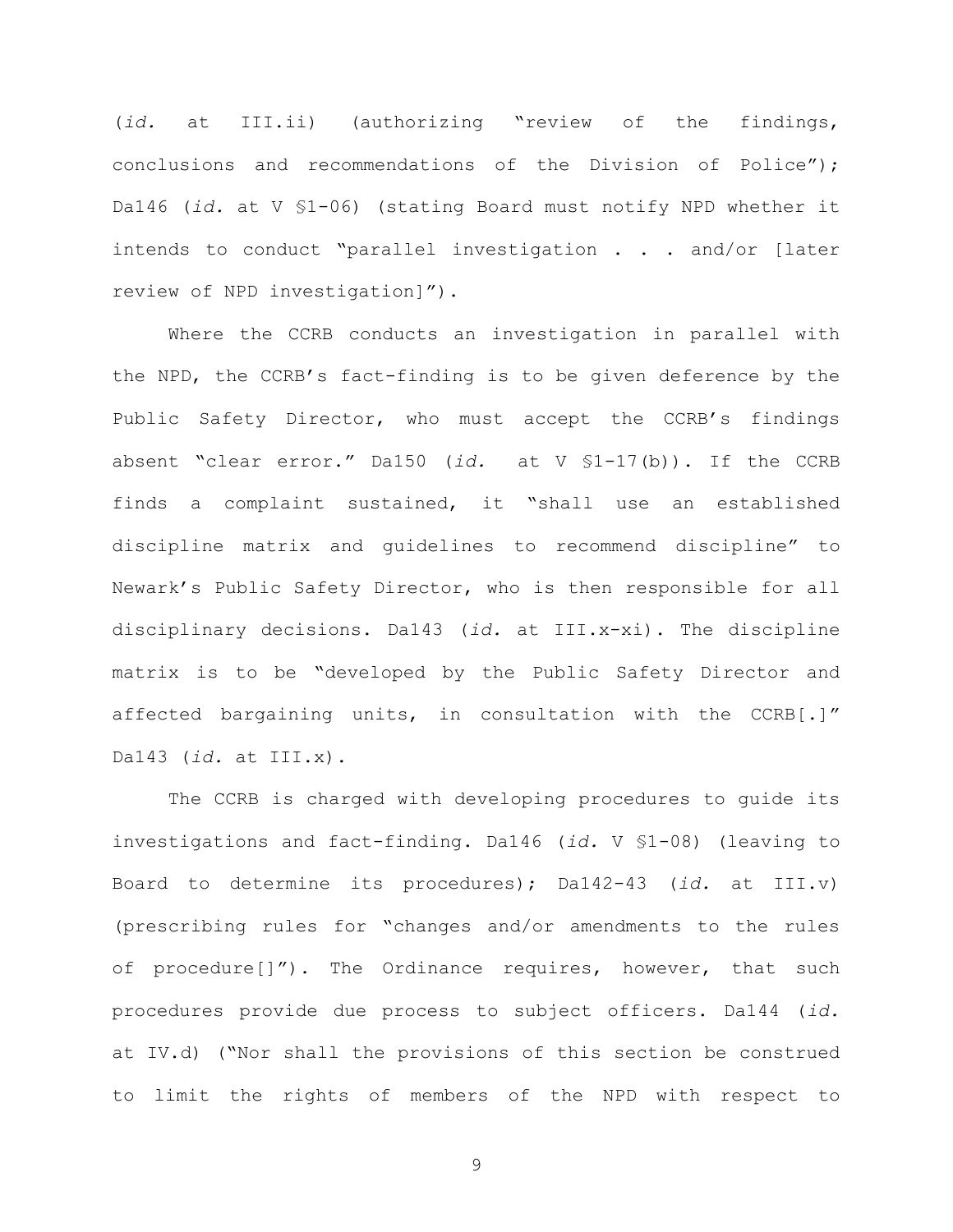disciplinary action, including, but not limited to, the right to notice and a hearing, which may be established by any provision of law or otherwise."). Further, the Ordinance requires that, in this regard and others, Board members and their retained employees "shall obtain such training [as is] necessary to fulfill [their] responsibilities." Da153 (*Id.* at V §1-24).

In addition to investigating and hearing civilian complaints, the CCRB is tasked with other functions. The Board is authorized to "consider and make recommendations" to the Public Safety Director, Mayor, and City Council regarding the "policies and procedures concerning the general investigation of complaints by [the NPD.]" Da142 (*id.* at III(ii), (iv)). The CCRB may also make recommendations "regarding practices and/or patterns of behavior that are problematic with regard to the interaction of the Division of Police with the public at large, public safety concerns, failures of communication with the public, or any other area regarding police practices and policy or police-community relations." Da142 (*id.* at III.iv). And the Board is further tasked with establishing "a mediation program pursuant to which a complainant may voluntarily choose to resolve a complaint by means of informal conciliation." Da143 (*Id.* at III.vii).

On August 8, 2016, Plaintiff filed a Complaint and sought a preliminary injunction against the Ordinance, raising four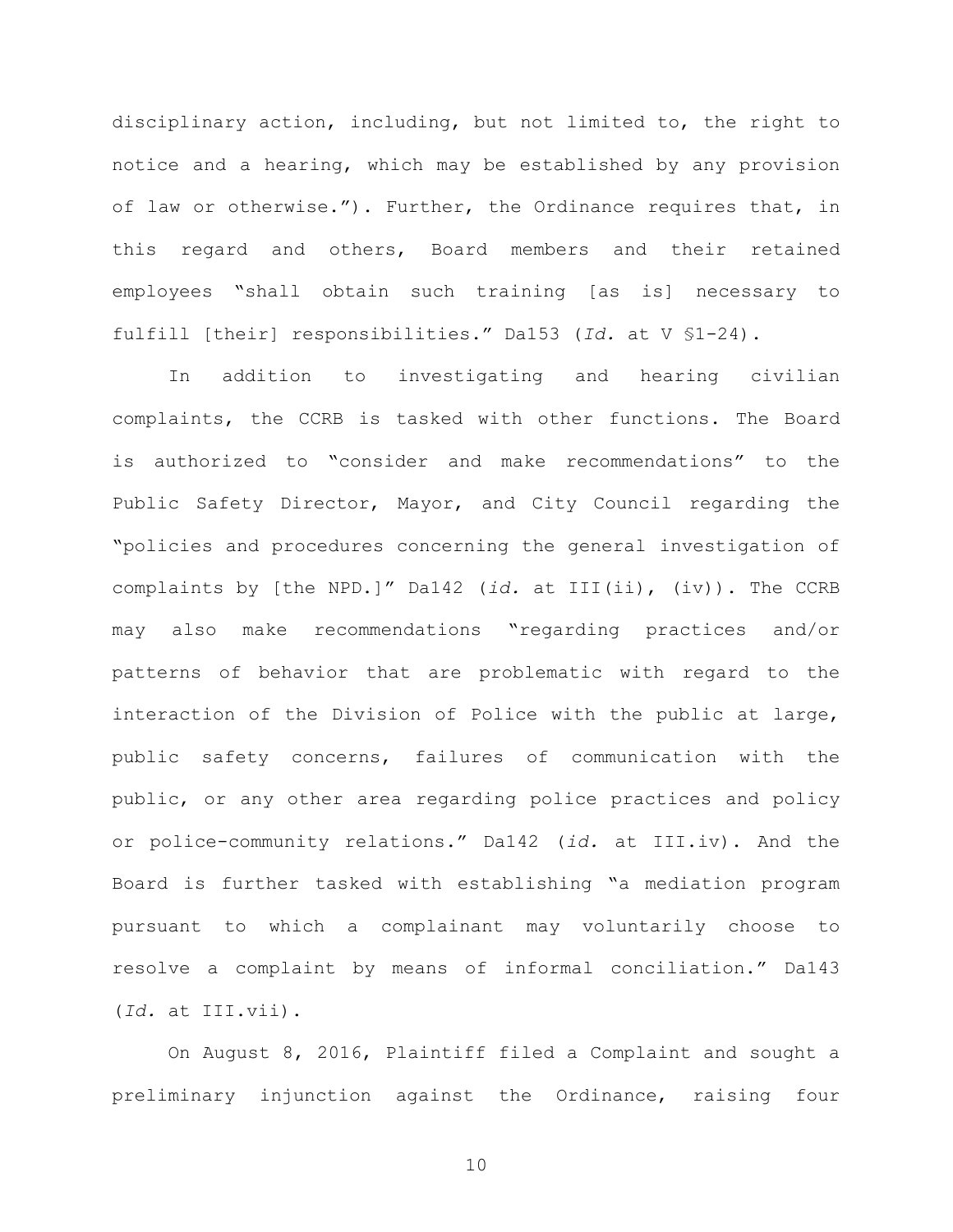causes of action: (1) the *ultra vires* creation of subpoena power under N.J.S.A. 40:48-25 and N.J.S.A. 40:69A-36; (2) violation of N.J.S.A. 40A:14-181, because the Ordinance allegedly conflicts with the AG Guidelines; (3) violation of the due process rights of subject officers, because the Ordinance does not mandate notice and a hearing, among other protections; and (4) violation of N.J.S.A. 40A-14-118, because the Ordinance infringes on the Newark Chief of Police's statutory right to investigate police misconduct and determine officer discipline. Da154-69 (Complaint). On November 2, 2016, the trial court granted Plaintiff's motion for a preliminary injunction.<sup>2</sup> The ACLU-NJ and N-CAP moved to participate as *amici curiae* on January 13, 2017, which motion was granted on January 19, 2017. As previously noted, *Amici* thereafter participated in all stages of the proceedings.

On January 23, following argument from the parties and *amici*, the trial court entered an amended preliminary injunction, which permitted the CCRB to "meet and confer to discuss preliminary issues only," specifically permitting creation of a budget, hiring of staff, establishment of rules of conduct and training policies, and procurement of office space.

a<br>B

 $2^2$ The City failed to appear at the November 2 hearing that preceded this order, resulting in a finding of default which was later lifted, as discussed in the parties' briefing. *See* Def.'s Br. at 13; Pl.'s Br. at 18.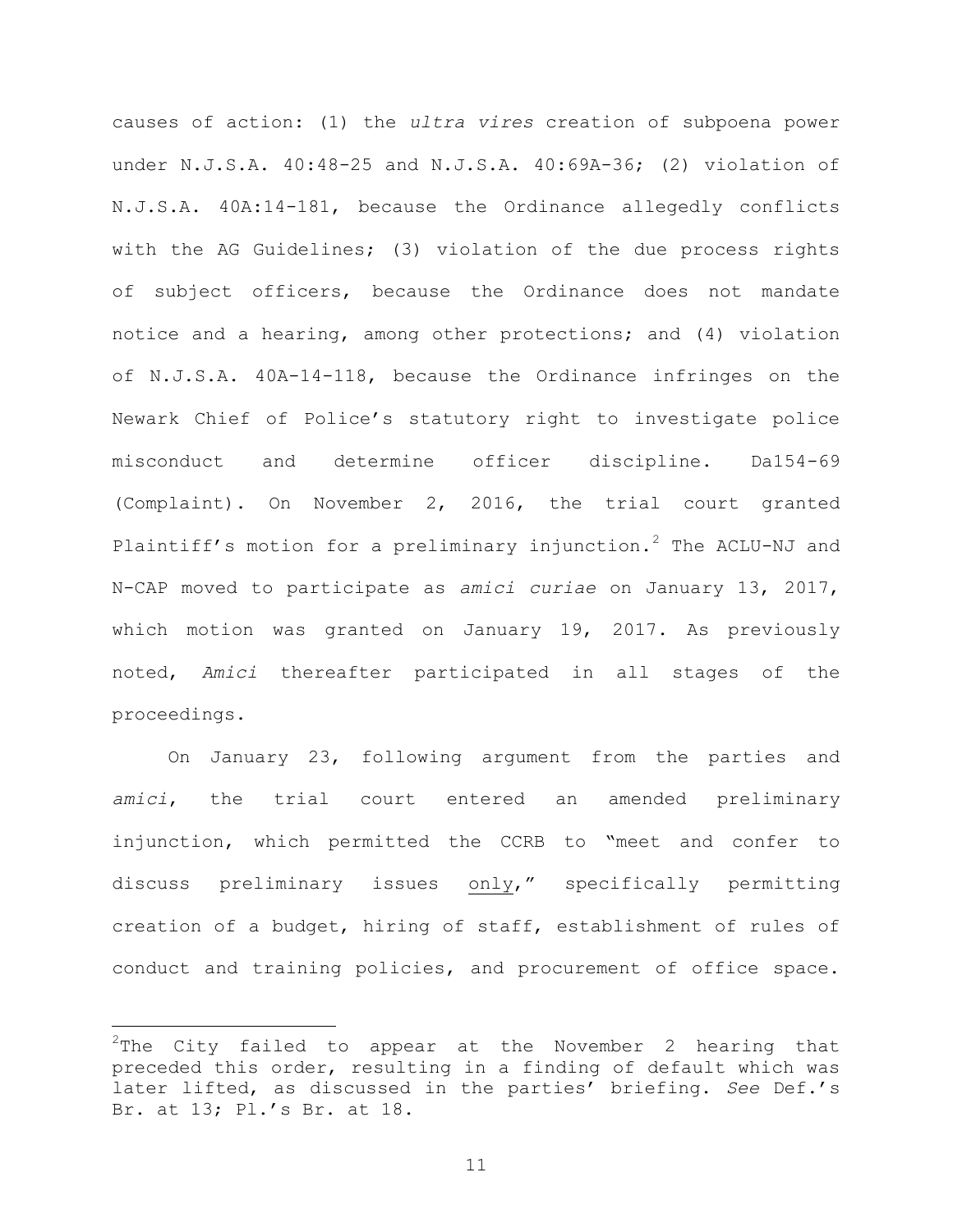Ra6-8 (emphasis in original). The amended order also permitted the CCRB to "review[] NPD's policies and procedures and develop[] recommendations," but forbid submission of such recommendations to any "outside party without further court order." Ra7. The CCRB was enjoined from all others functions.

After a period of discovery,<sup>3</sup> Plaintiff moved for summary judgment on December 21, 2017. Defendant filed a response and cross-motion on January 11, 2018, and *Amici* filed a brief in support of Defendant's cross-motion. On March 14, the trial court held a hearing on the cross-motions, at the conclusion of which it issued an oral opinion granting partial summary judgment to Plaintiff. As previously noted, the court's decision is lengthy, rambling, and confused; its specific findings are discussed in the pertinent section of the argument, below. In summary, however, the trial court held that the powers bestowed upon the CCRB were invalid with only two exceptions: an

L,

 $3$ Plaintiff sought communications between the City and various third parties regarding the Ordinance prior to its passage. The City and *Amici* objected on the basis that the plain text of the Ordinance would control the purely legal questions raised by Plaintiff's complaint, making such correspondence irrelevant. *See Reich v. Bor. of Fort Lee Zoning Bd. of Adjustment*, 414 N.J. Super. 484, 499 (App. Div. 2010) ("[T]he interpretation of an ordinance is a purely legal matter."). The trial court, however, granted Plaintiff's discovery requests, and Plaintiff cited the documents produced in support of its motion for summary judgment. Although the court did not rely upon these materials in reaching its decision, Plaintiff continues to reference these irrelevant documents on appeal. *See* Pl.'s Br. at 29-30, 46 n.12, 50-51.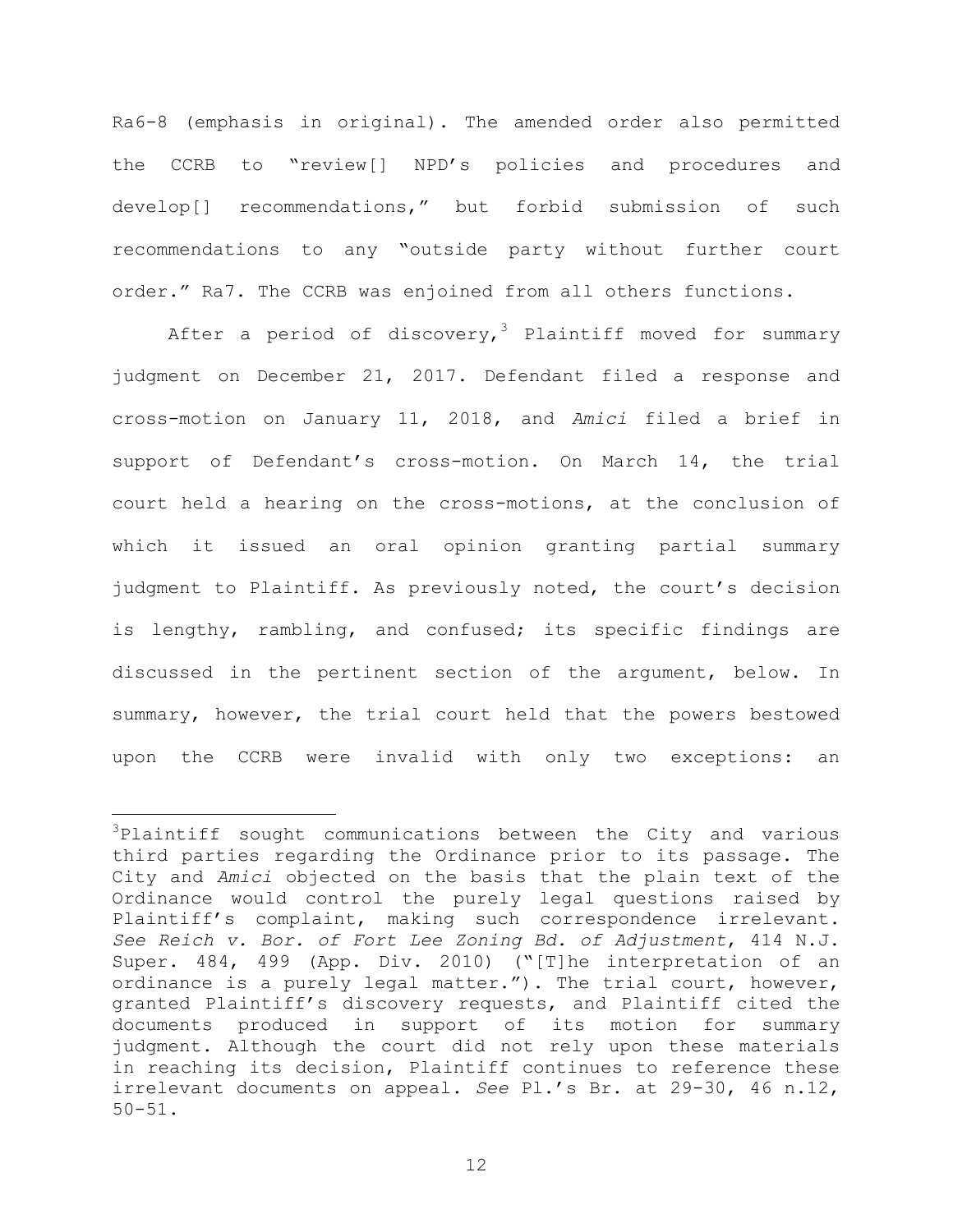"oversight function," which the court did not define, $4$  and consultation with the Public Safety Director and NPD in the creation of a disciplinary matrix. Tr. at 5 ("I want to be clear, I think the oversight function is plainly legal."); *id.*at 74 ("[T]he CCRB participation in development of this disciplinary matrix is certainly an important goal of this body. . . . [T]his court finds that it has such powers of recommendation."). As to all other CCRB functions, the court held the Ordinance invalid.

#### **LEGAL STANDARD**

This Court's review of a summary judgment decision is *de novo*, meaning that the Court must determine "whether the competent evidential materials presented, when viewed in the light most favorable to the non-moving party, are sufficient to permit a rational factfinder to resolve the alleged disputed issue in favor of the non-moving party." *Davis v. Brickman, Ltd*., 219 N.J. 395, 405-06 (2014).

a<br>B

 $4$ Specifically, it is unclear whether by upholding the "oversight function" the court meant that the CCRB may review NPD investigations of police misconduct, or only that the CCRB may make recommendations regarding NPD policies generally.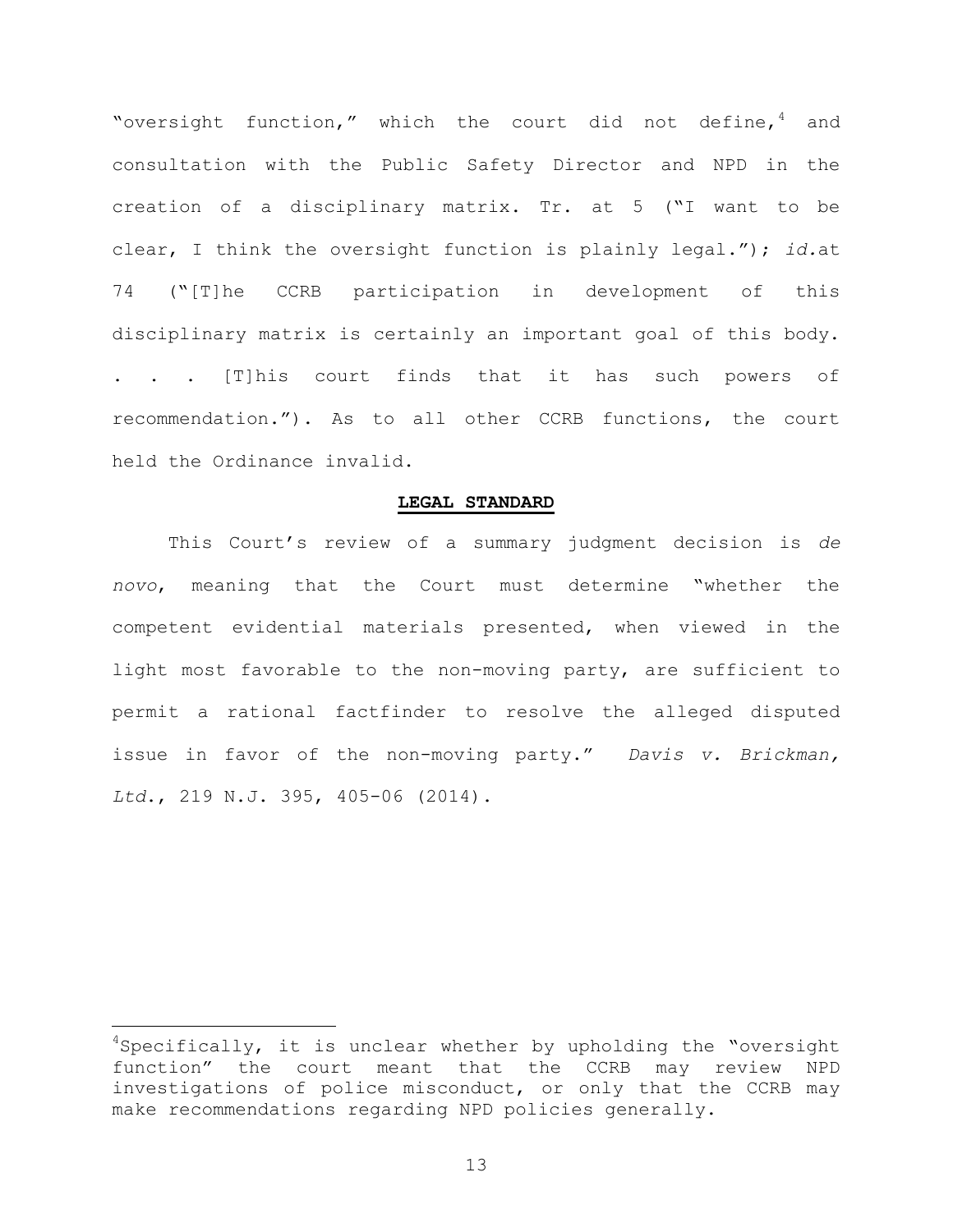#### **ARGUMENT**

# **I. THE TRIAL COURT ERRED IN FINDING THE ORDINANCE IN VIOLATION OF N.J.S.A. 40A:14-118.**

### **A. The Decision Below**

L,

The trial court determined that the Ordinance violates N.J.S.A. 40A:14-118 by authorizing the CCRB to investigate police officers and file disciplinary charges,<sup>5</sup> both of which, the court held, are matters reserved for the Newark Chief of Police ("Newark Chief").<sup>6</sup> The court cited *Gauntt v. Mayor and Council of the City of Bridgeton*, 194 N.J. Super. 468 (1984), for the proposition that N.J.S.A. 40A:14-118 creates separate spheres of authority for municipal governments (*i.e.*, the "appropriate authority") on the one hand, and chiefs of police on the other, such that "the police chief [] run[s] the day-today operations and [] the appropriate authority [] develop[s]

 $5$ Under the AG Guidelines, a disciplinary charge is filed if a "serious" complaint is sustained after investigation, giving the subject officer notice and the right to a hearing. Ra54. Filing a disciplinary charge is thus prior to, and not synonymous with, imposing discipline.

 $6$ Plaintiff argued this issue under a different theory than the one adopted by the court, claiming that the Ordinance conflicts with N.J.S.A. 40A:14-118 because the Ordinance grants the CCRB the power to mete out discipline, which is a function reserved for the Newark Chief under the statute. Pl.'s S.J. Br. at 28- 29; Tr. at 11-12. The court did not resolve this claim, and Plaintiff did not cross-appeal, so this issue has been abandoned. *See Town of Belleville v. Coppla*, 187 N.J. Super. 147, 150 (App. Div. 1982) (issue not addressed below and not raised on appeal is abandoned). It is, however, significant that by ruling on the basis of its own theory *sua sponte*, the court reached decisions without the benefit of pertinent briefing or argument.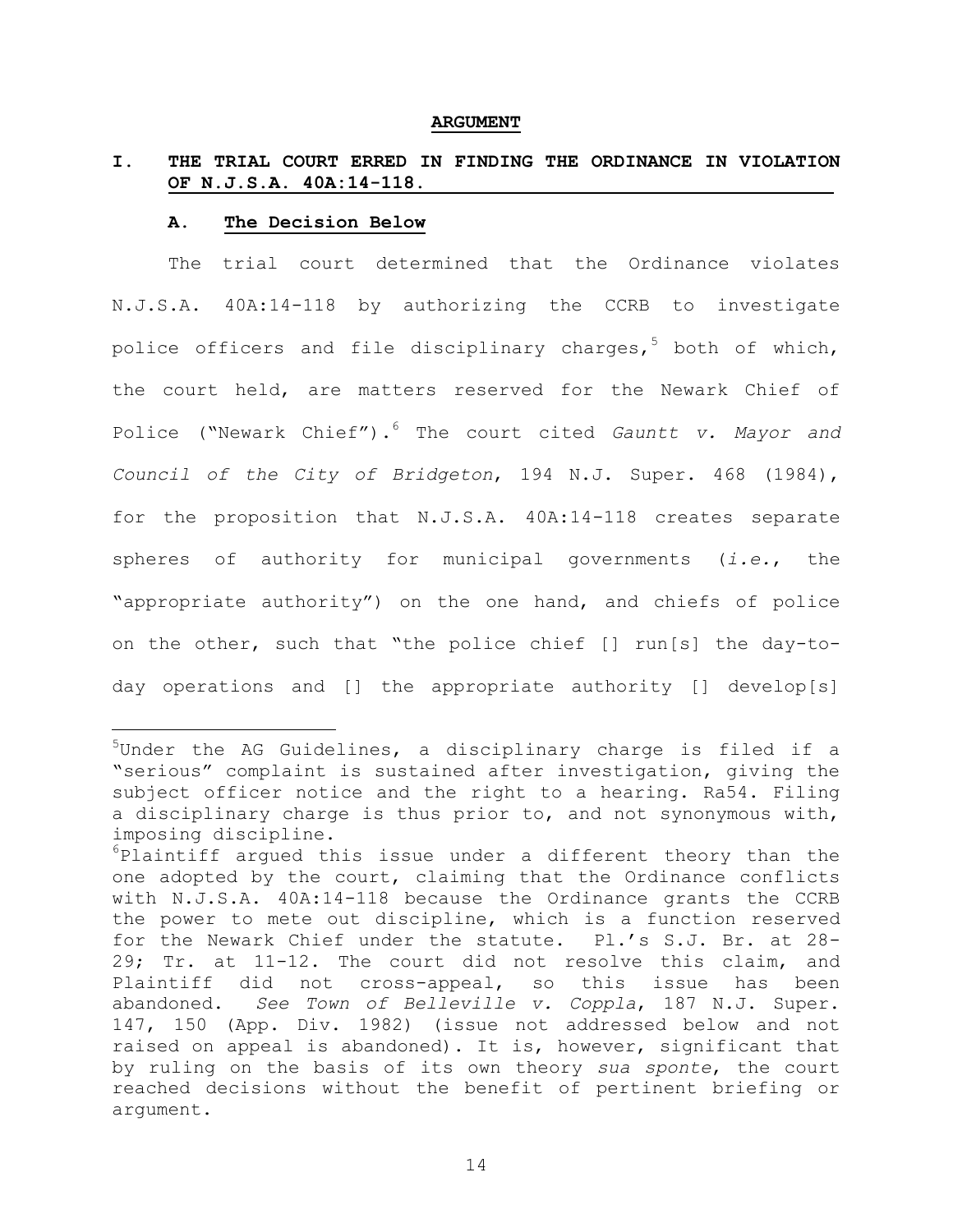the rules and regulations as to how those operations should be implemented." Tr. at 86 (citing *Gauntt*, 194 N.J. Super. at 482). Further, the trial court also interpreted *Gauntt* to hold that the functions of investigating police officers and filing disciplinary charges are "day-to-day operations" reserved for the chief of police. Tr. at 92-95 (citing *Gauntt*, 194. N.J. Super. at 475, 487).

The court so ruled despite the fact that the statute clearly "envisions that entities such as the CCRB may be [ap]pointed by the governing body to examine the operations of the department." Tr. at 84 (quoting N.J.S.A. 40A:14—118 ("Nothing herein contained shall prevent the appropriate authority . . . from examining at any time the operations of the police force or the performance of any officer or member thereof."). The court so found because it interpreted the word "examining" within N.J.S.A. 40A:14-118 to mean "an oversight function to examine and remedy systemic problems in the police force." Tr. at 85. Accordingly, the court found that only the CCRB's "oversight function" was permissible under the statute.

#### **B.** *Amici***'s Argument on Appeal**

The trial court misinterpreted N.J.S.A. 40A:14-118 and the corresponding case law. The statute provides:

Any such ordinance, or rules and regulations, shall provide that the chief of police, if such position is established, shall be the head of the police force and that he shall be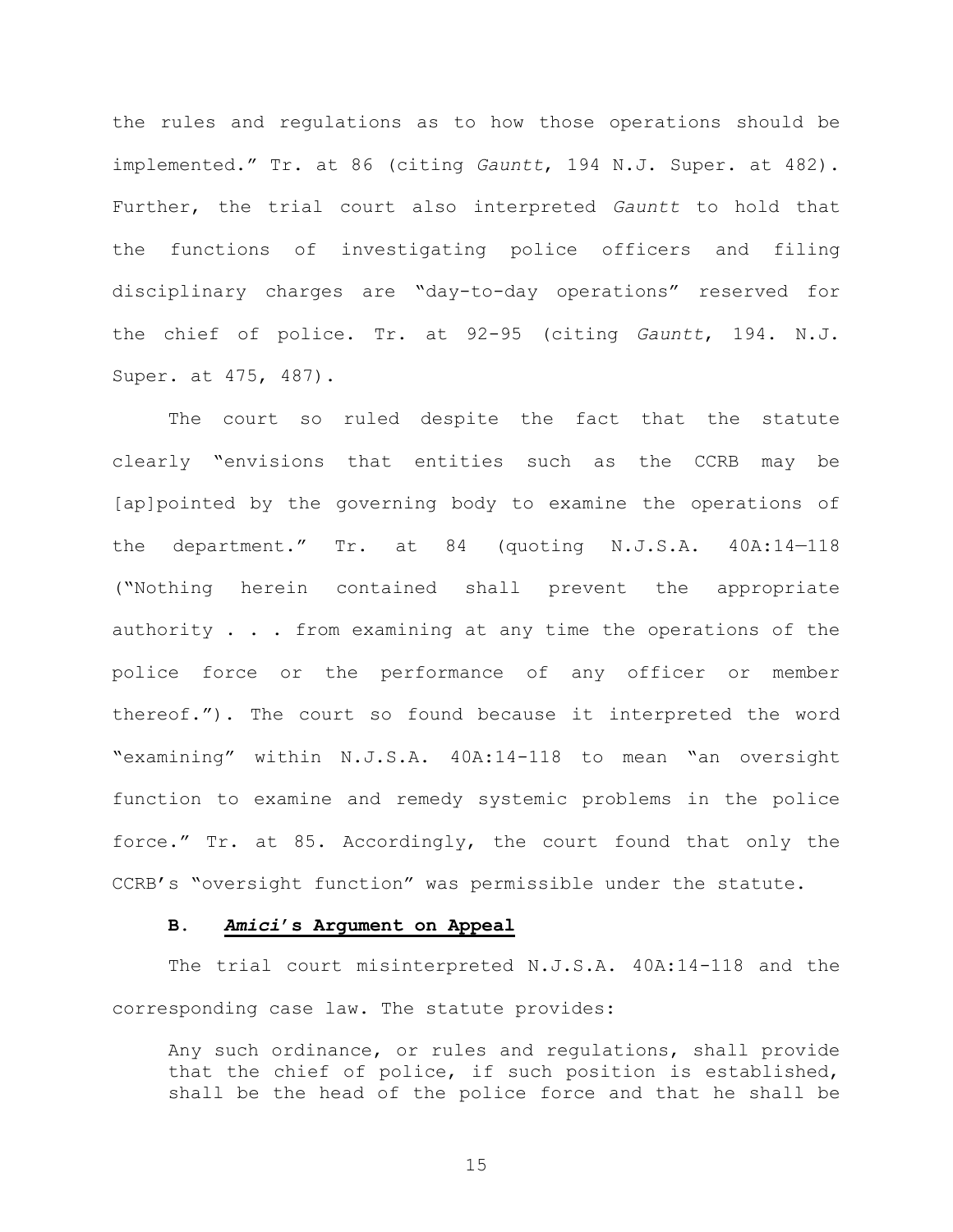directly responsible to the appropriate authority for the efficiency and routine day to day operations thereof, and that he shall, pursuant to policies established by the appropriate authority:

a. Administer and enforce rules and regulations and special emergency directives for the disposition and discipline of the force and its officers and personnel;

\* \* \* \*

c. Prescribe the duties and assignments of all subordinates and other personnel;

\* \* \* \*

Nothing herein contained shall prevent the appointment by the governing body of committees or commissions to conduct investigations of the operation of the police force, and the delegation to such committees or commissions of such powers of inquiry as the governing body deems necessary or to conduct such hearing or investigation authorized by law. Nothing herein contained shall prevent the appropriate authority, or any executive or administrative officer charged with the general administrative responsibilities within the municipality, from examining at any time the operations of the police force or the performance of any officer or member thereof.

[N.J.S.A. 40A:14-118.]

N.J.S.A. 40A:14-118 thus expressly retains Newark's authority to create a CCRB, contemplating that municipal agencies may "examin[e] at any time the operations of the force *or the performance of any officer or member thereof.*" *Id.* (emphasis added). The court's holding to the contrary focused on the Legislature's use of the word "examining," which the court said demonstrated that the Legislature intended to allow only "an oversight function to examine and remedy systemic problems," and not investigations of civilian complaints. Tr. at 85. But this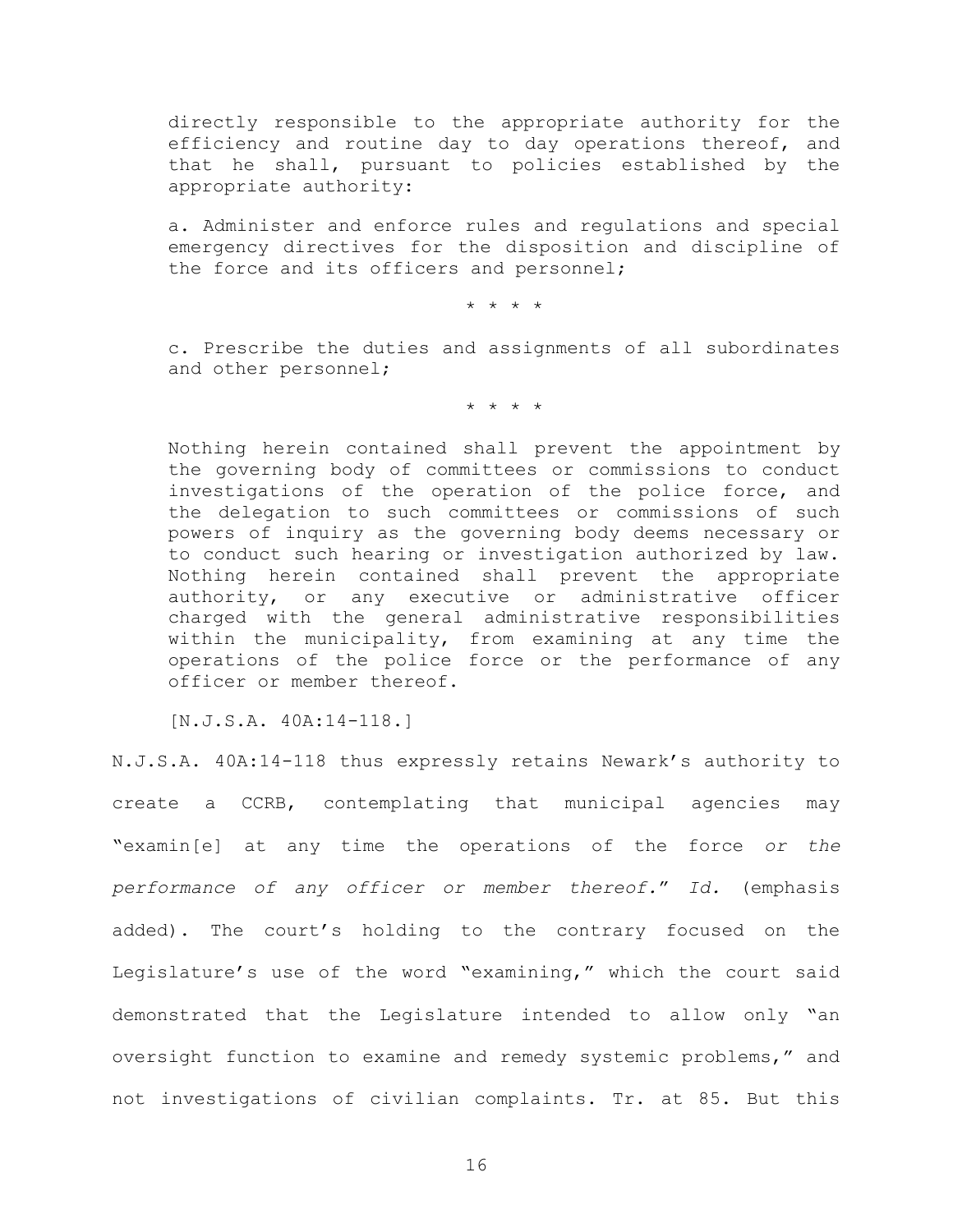interpretation ignores that the statute expressly allows municipal government to "examin[e] . . . the performance of any officer or member" of the police force. N.J.S.A. 40A:14-118. That is, far from limiting civilian boards to an oversight function, this language contemplates precisely the sort of investigations of individual officers assigned to the CCRB.

Furthermore, the word "examining" appears in a paragraph which begins, "[n]othing herein contained shall prevent the appointment by the governing body of committees or commissions to conduct *investigations* of the operation of the police force[.]" N.J.S.A. 40A:14-118 (emphasis added). Thus, the relevant paragraph expressly contemplates investigations by municipal government bodies. Moreover, even the ordinary meaning of "examine," is "to inspect closely," "to test the condition of," or "to inquire into carefully," with "investigate" listed as the closest cognate. *See*  www.merriamwebster.com/dictionary/examine. Thus, the trial court's cramped reading of the investigatory powers reserved for municipal governments under the statute is unfounded and inconsistent with the statute's plain text.

Nor was the trial court correct that the Ordinance intrudes on day-to-day operations that fall within the exclusive control of the Newark Chief of Police. Initially, it is true  $-$  as this Court held in *Gauntt*, 194 N.J. at 486 — that the statute draws a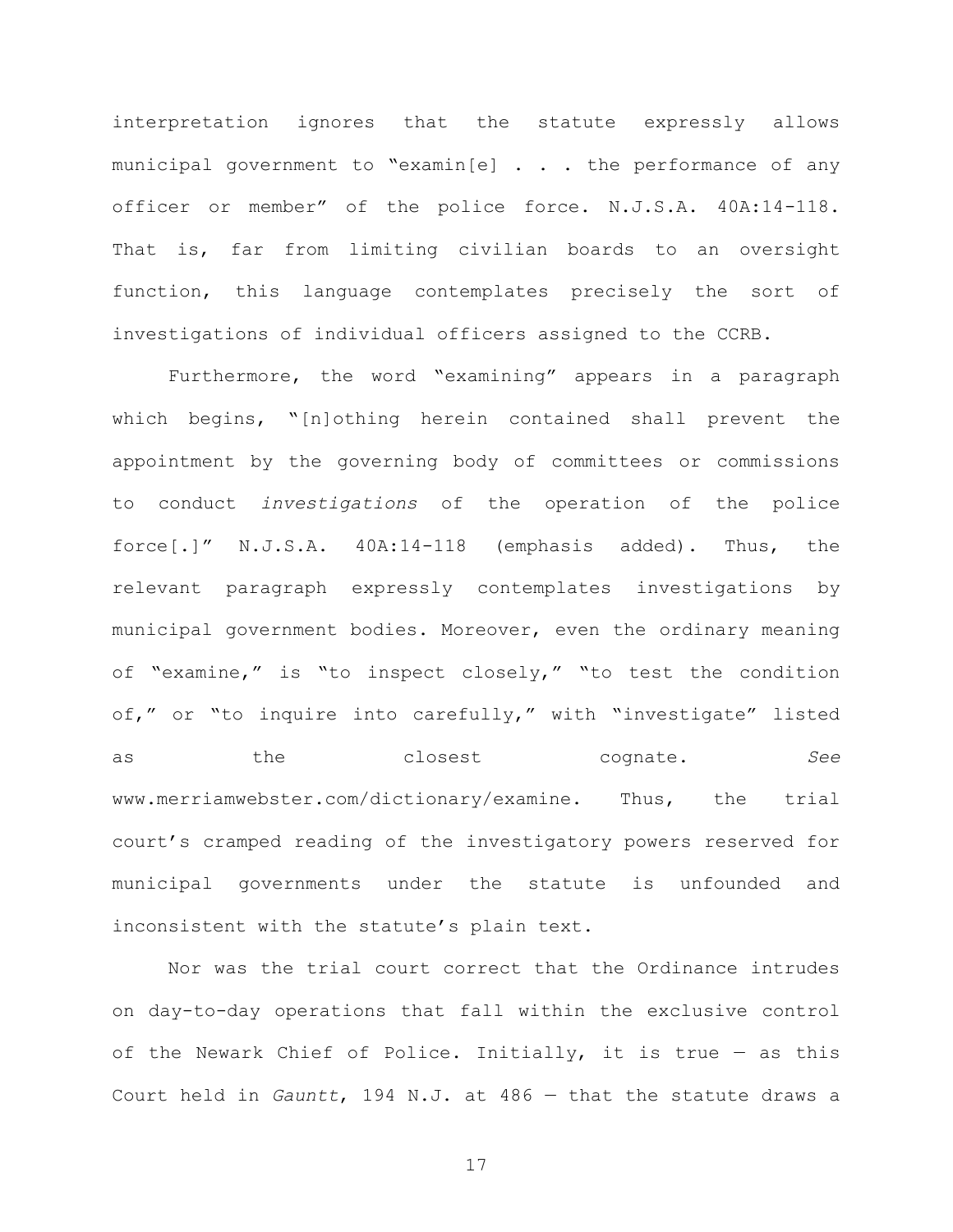line between the power to make policy on the one hand, which is assigned to municipal governments, *see* N.J.S.A. 40A:14-118 (the "appropriate authority" is responsible for "adoption and promulgation . . . of rules and regulations for the government of the force and for the discipline of its members"), and control of day-to-day police operations on the other hand, which is reserved for chiefs of police*, id.* (the "chief of police, if such position is established, . . . shall be directly responsible . . . for the efficiency and routine day to day operations [of the police force]"). Tr. 83-84.

But the court erred in classifying investigation of officers and filing disciplinary charges as "day-to-day operations." The standard for determining whether a particular decision is a matter of policy or a day-to-day operation was first stated in *Gauntt*:

[W]e deem the authority to fix policy as one comprehending the formulation of fundamental principles to serve as broad guides to the chief of police in making his decisions with respect to discharging his responsibility for the effiency and routine day to day operation of the police department.

[*Gauntt*, 194 N.J. Super. at 486.]

And in *Falcone v. De Furia*, 103 N.J. 219 (1986), the New Jersey Supreme Court provided further guidance, holding that designation of detectives is a policy decision because, *inter*  alia, "[d]etectives are entrusted with . . . [a] sensitive responsibility," and because "the appointment of detectives [is]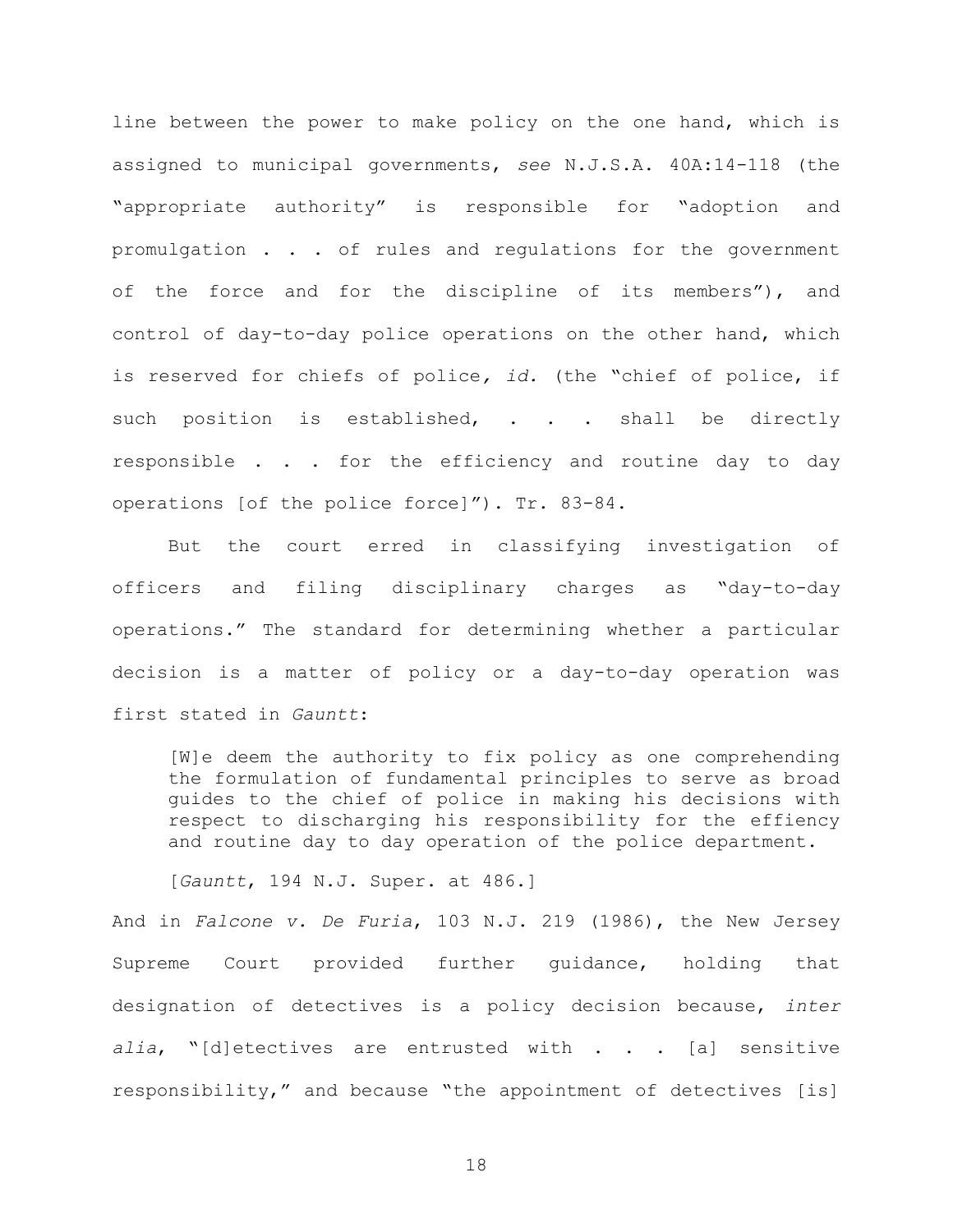permanent, and not subject to changes at the discretion of the chief[.]" *Id.* at 224. Thus, a decision is a matter of policy properly entrusted to the municipal government when it concerns "fundamental principles" intended to serve as "broad guides to the chief of police," *Gauntt*, 194 N.J. Super. at 486, and where the decision concerns a "sensitive responsibility" and is "not subject to changes at the discretion of the chief," *Falcone*, 103 N.J. at 224.

Applying this standard, the Ordinance is a proper exercise of Newark's authority to make policy under N.J.S.A. 40A:14-118. That is, the Ordinance reflects a decision that NPD resolution of civilian complaints has been so flawed as to require creation of a civilian board to operate in parallel, with the board's fact-finding given deference in cases of concurrent investigations. Undoubtedly, this decision is one of "fundamental principle" concerning a "sensitive responsibility" that serves as a "broad guide" for resolving individual complaints. And clearly this decision is "permanent" and not "subject to changes at the discretion of the chief."

Nor does *Gauntt* hold otherwise. First, with regard to investigations, *Gauntt* held that the appropriate authority could not order an internal affairs officer to investigate a particular matter because this power was reserved to the police chief under N.J.S.A. 40A:14-118 subsection (c), the power to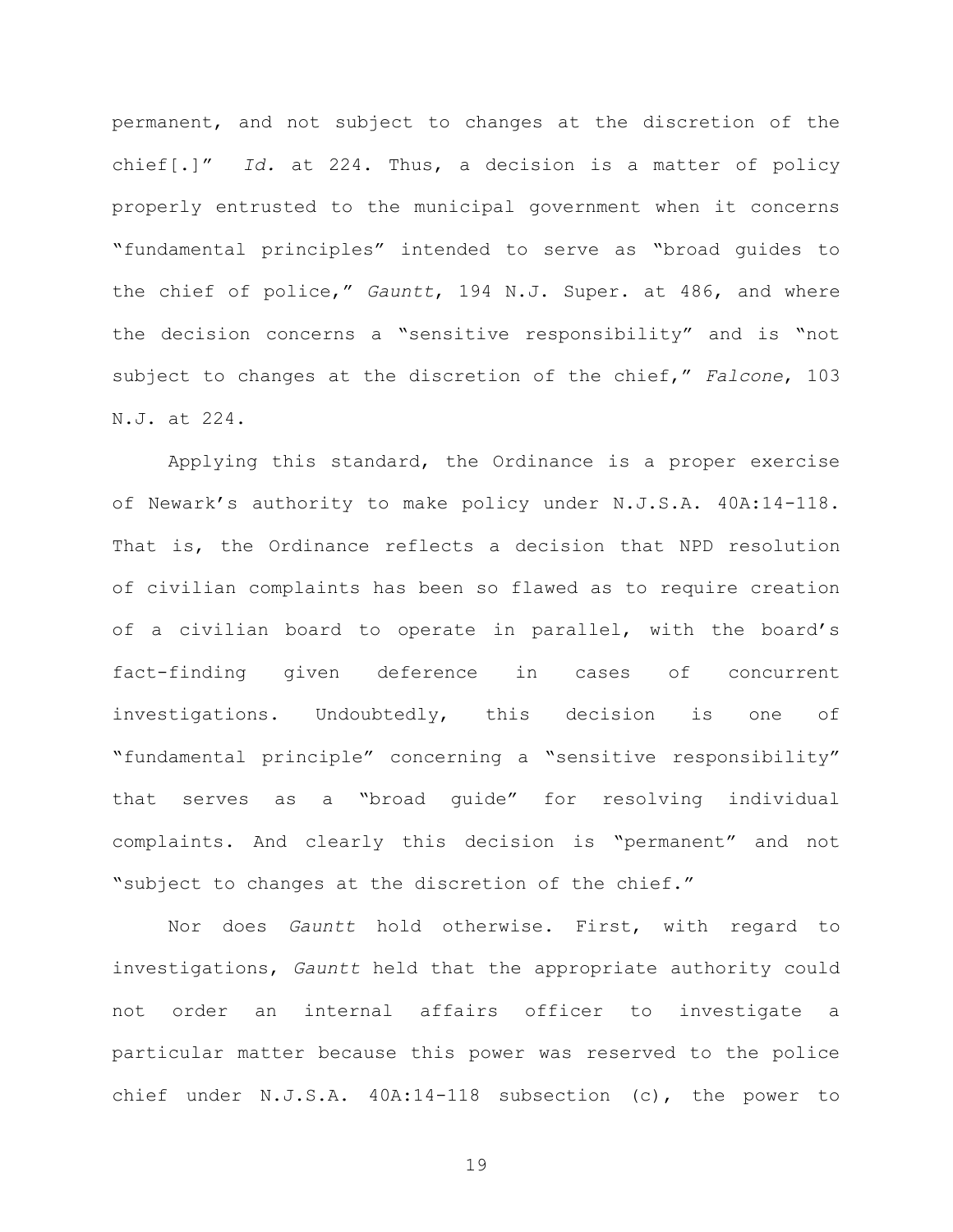"[p]rescribe the duties and assignments of all subordinates[.]" *See Gauntt*, 194 N.J. Super. at 487 ("Since [the internal affairs officer] is a member of the police force, N.J.S.A. 40A:14–118c mandates that his duties and assignments be prescribed by [police chief.]"). *Gauntt* thus does not hold, as the trial court apparently believed, that N.J.S.A. 40A:14-118 subsection (a), the power to "administer and enforce rules and regulations . . . for the disposition and discipline of the force," assigns to the police chief exclusive control over investigation of police misconduct. Rather, subsection (a) simply gives the Newark Chief the power to "administer and enforce rules and regulations" enacted by the City, and here, Newark has enacted the Ordinance, creating a CCRB.

Second, with regard to filing disciplinary charges, *Gauntt* held that the appropriate authority violated the statute by ordering the chief of police to file a disciplinary charge only because "the rules and regulations governing the City of Bridgeton's police department give the chief of police authority to file police disciplinary charges." 194 N.J. Super. at 491. In other words, filing disciplinary charges was a power assigned to the police chief not by statute, but by local ordinance. Here, Newark has passed a different Ordinance, authorizing the CCRB to sustain complaints and hold hearings. Accordingly, *Gauntt* does not prohibit the Ordinance.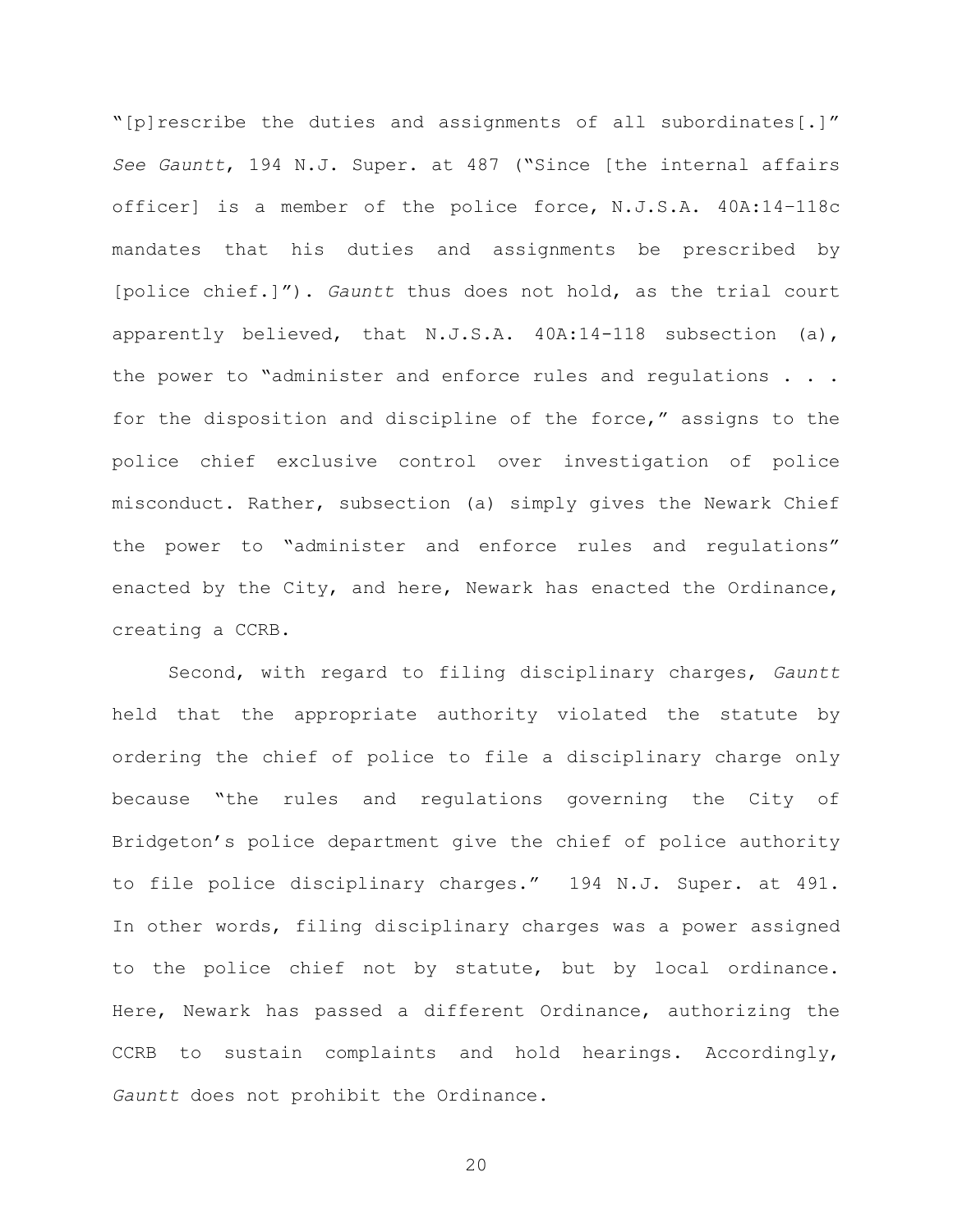In sum, the Ordinance is a lawful exercise of municipal policy-making under N.J.S.A. 40A:14-118, and the Court should reverse the decision below on this issue.

# **II. THE TRIAL COURT ERRED IN FINDING THAT THE ORDINANCE VIOLATES DUE PROCESS.**

#### **A. The Decision Below**

a<br>B

The trial court determined *sua sponte* that the Ordinance violates due process for four (4) discrete reasons.<sup>7</sup> *First*, the court found "a huge risk with the ordinance as crafted that there could be a neutral and detached decision maker." Tr. at 100-01. The court identified two bases for this finding. One was that "several members of the CCRB are the ones that advocated change to the structure of police discipline because it was not effective," adding, "there is a question in this mind as to [whether] organizations which advocated this change should be members of this body". *Id.* The other basis was that "the CCRB is empowered both to investigate and to hear matters. And investigating and hearing matters are completely separate functions which in this Court's view are antithetical to each

 $7$ Plaintiff claimed the Ordinance violates due process because it "permit[s] the CCRB to make findings of fact and determinations of discipline, including discharge, without providing the officer any kind of hearing[.]" Pl.'s S.J. Br. at 25; *see also*  Tr. at 11-12, 55-56. The trial court rejected this argument, finding, "these due process considerations will be something that is developed in cooperation with the police union," Tr. at 55. Nonetheless, the court identified its own due process issues. *See id.* at 95 ("I see the due process issues a little bit differently than both counsel.").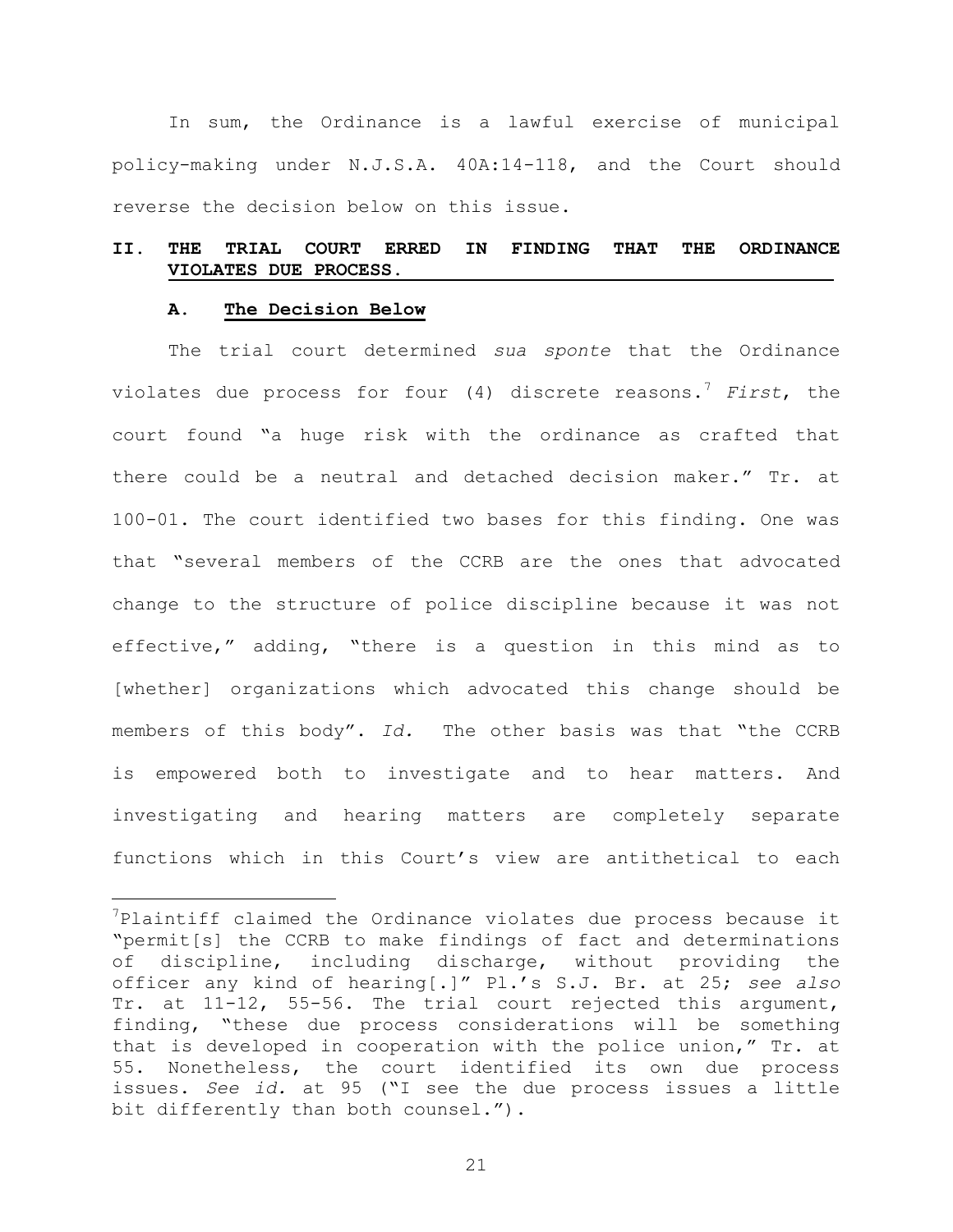other." *Id.* at 101. In support of this rationale, the court cited "*In re D'Elia*, 216 N.J. 2014,"<sup>8</sup> in which a judge was held to have violated due process where he "questioned litigants when a prosecutor wasn't present. And therefore acted both as the prosecutor, and the hearing officer." Tr. at 102.

*Second*, the Court found that because "there can be parallel hearings going on at the same time," there is a possibility of "inconsistent result[s] . . . . and because of that, as an operational matter the Court believes that the rules of fundamental fairness are violated[.]" Tr. at 103-04.

*Third*, the court found that the Ordinance inserts "an extra layer of review" into appeals from agency determinations of police misconduct. Tr. at 105. The court read the Ordinance to provide "that the CCRB can review the findings of [the NPD]," which "intrudes upon the due process guarantees under the civil service law," because review of agency decisions is "*de novo* [] in the Superior Court." Tr. at 106.

*Fourth*, the Court found a due process violation in the Ordinance's standard of "clear error" for the Public Safety Director's review of CCRB fact-finding or recommendations of discipline. Tr. at 106-09; *see* DA144 (Ordinance at IV.c) (where the Director finds clear error or imposes lesser discipline than

a<br>B

 $8$ This is the only citation provided by the court, but it is inaccurate. From the court's description of the case, it seems to have been referencing *In re DeLio*, 216 N.J. 449 (2014).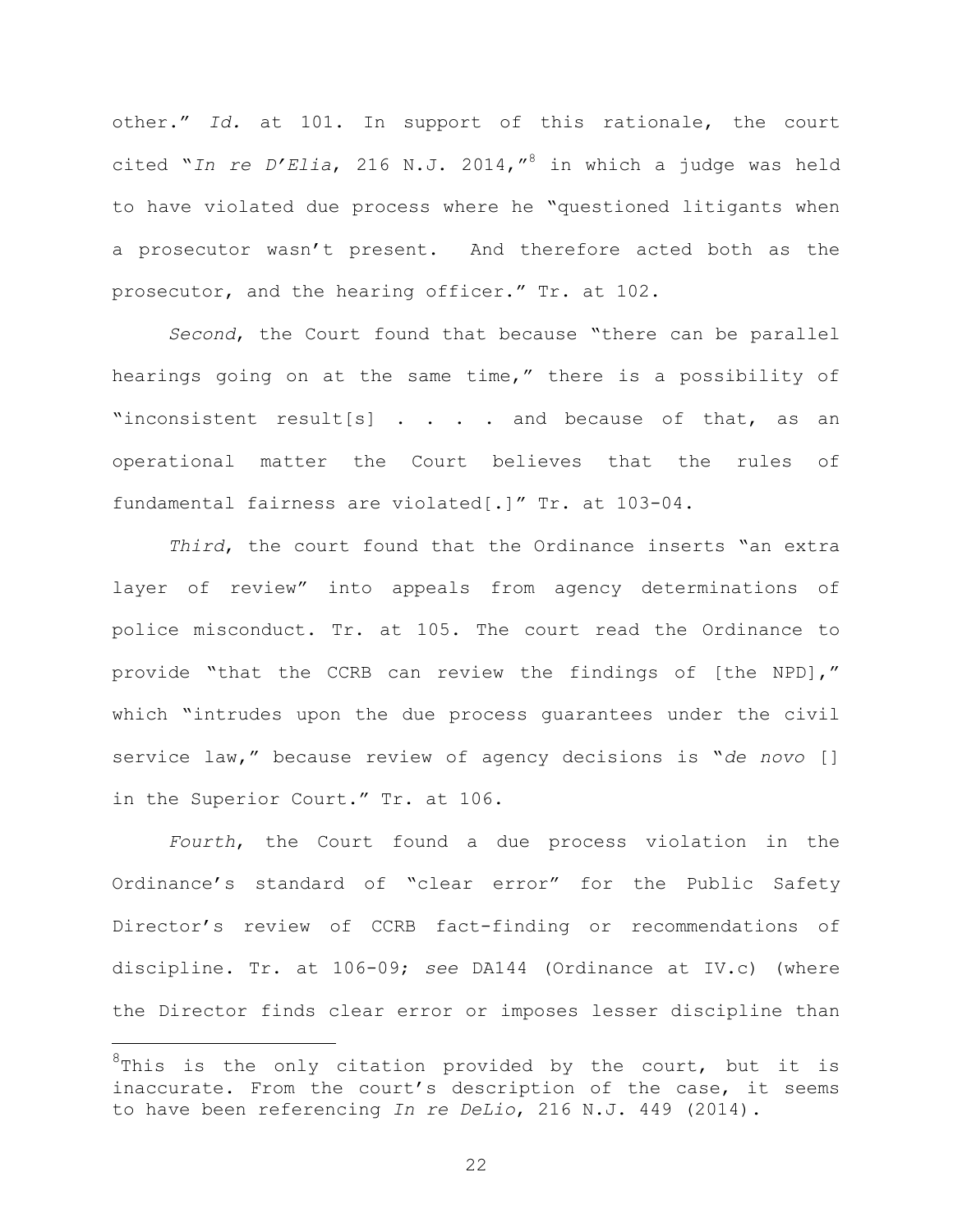that recommended by the CCRB, "[t]he Board may [] request that the Public Safety Director appear in person before the Board for further explanation or to address questions from the Board."). The court noted that "clear error [] is a very exacting standard," Tr. at 107, and concluded that, "from a due process perspective there is a potential that the actions of the police director would be publicized and that the hearing process would be politicized and this process is unfortunately prone to political abuse." *Id.* at 108.

### **B.** *Amici***'s Argument on Appeal**

L,

The trial court's *sua sponte* due process decision is based on multiple errors of law. Under established precedent, each of the bases for the court's decision should be reversed.

### **1. The CCRB is neutral and detached.**

The trial court was wrong that the CCRB cannot be neutral and detached. First, the court's rationale that the CCRB may not be impartial because it includes "members . . . that advocated change," Tr. 100-01, is contrary to established law. $9$  In New Jersey, adjudicative bodies are afforded a "'presumption of honest and integrity.'" *In re Carberry*, 114 N.J. 574, 586 (1989)

 $9$ The court's characterization of the CCRB is also wrong as a matter of fact. That Board members may have advocated for greater accountability in policing is not evidence of bias against police; rather it shows a desire to correct existing bias by restoring fairness to a system that, as the trial court acknowledged, is "profoundly broken." Tr. at 109.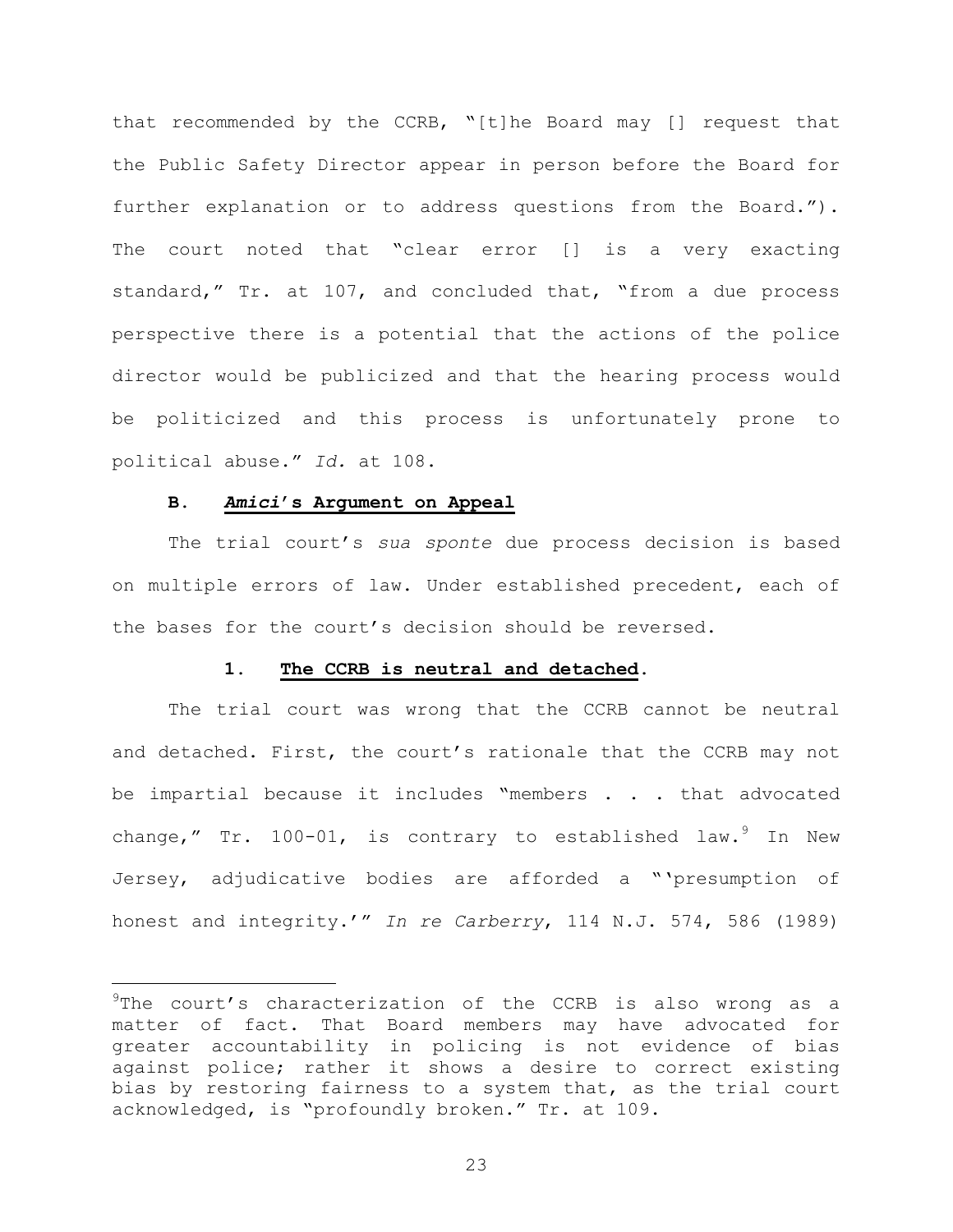(quoting *Hortonville Joint Sch. Dist. No. 1 v. Hortonville Ed. Ass'n*, 426 U.S. 482, 497 (1976)). Consequently, "actual bias [is] the touchstone of disqualification," and such bias may be inferred only if "the decisionmaker has a pecuniary interest in the outcome of the matter or has been the target of personal criticism from one seeking relief." *Id*. Here, CCRB members do not have a pecuniary interest in officer discipline, nor have they been targets of personal criticism by the NPD.

Even more to the point, "[n]or is disqualification automatically required merely because a decisionmaker has announced an opinion on a disputed issue." *Carberry*, 5785 (Police Superintendent who had implemented drug-testing protocol was not disqualified from determining officer's challenge to protocol); *accord Hortonville*, 426 U.S. at 493 ("Nor is a decisionmaker disqualified simply because he has taken a position, even in public, on a policy issue related to the dispute[.]"); *see also United States v. Morgan*, 313 U.S. 409, 421 (1941) (Secretary of Agriculture could determine case though he had written opinion piece in the New York Times on the matter)); *see also In re Xanadu Project at Meadowlands Complex*, 415 N.J. Super. 179, 192-93 (App. Div. 2010) (agency head's prior advisory opinion did not create bias that required recusal). That CCRB members may have publicly advocated for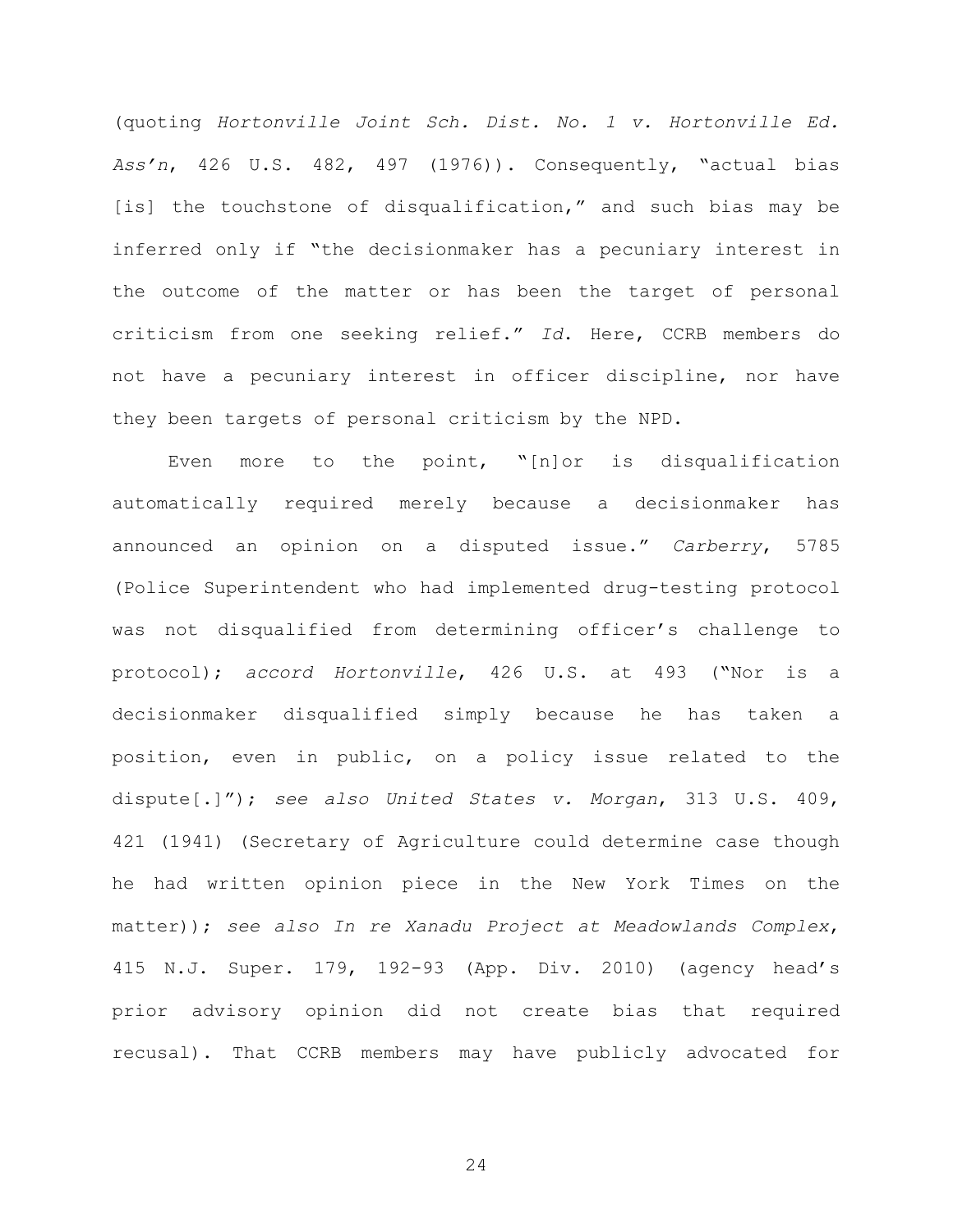reform is therefore irrelevant, as a matter of law, to the due process analysis.

Relatedly, the trial court was also incorrect that the CCRB cannot be neutral and detached because it will both investigate and adjudicate complaints. *See* Tr. at 101-02. Beyond the principle that a decision-maker is presumed impartial, bias will not, as a matter of law, be inferred from the fact that an adjudicator previously investigated the same matter:

It has often been argued that casting the same individuals within an agency in these dual [investigative and adjudicative] roles violates due process. However, the general rule is that proof of actual bias is necessary to overturn administrative actions on this basis.

[*Matter of Opinion No. 583 of Advisory Comm. on Professional Ethics*, 107 N.J. 230, 236 (1987) (citations omitted).]

*Accord Ende v. Cohen*, 296 N.J. Super. 350, 353-54 (App. Div. 1997) ("The combination of investigative, charging, and adjudicative functions in the same administrative tribunal does not, without more, constitute a violation of due process."); *Matter of Bd. of Ed. of City of Trenton, Mercer Cty.*, 176 N.J. Super. 553 (App. Div. 1980) ("[T]he mere fact that the administrative agency has investigated the matter in question does not render it or its members incompetent, consistent with due process, to adjudicate the case as presented at the evidentiary hearing.'") (citations and quotation marks omitted).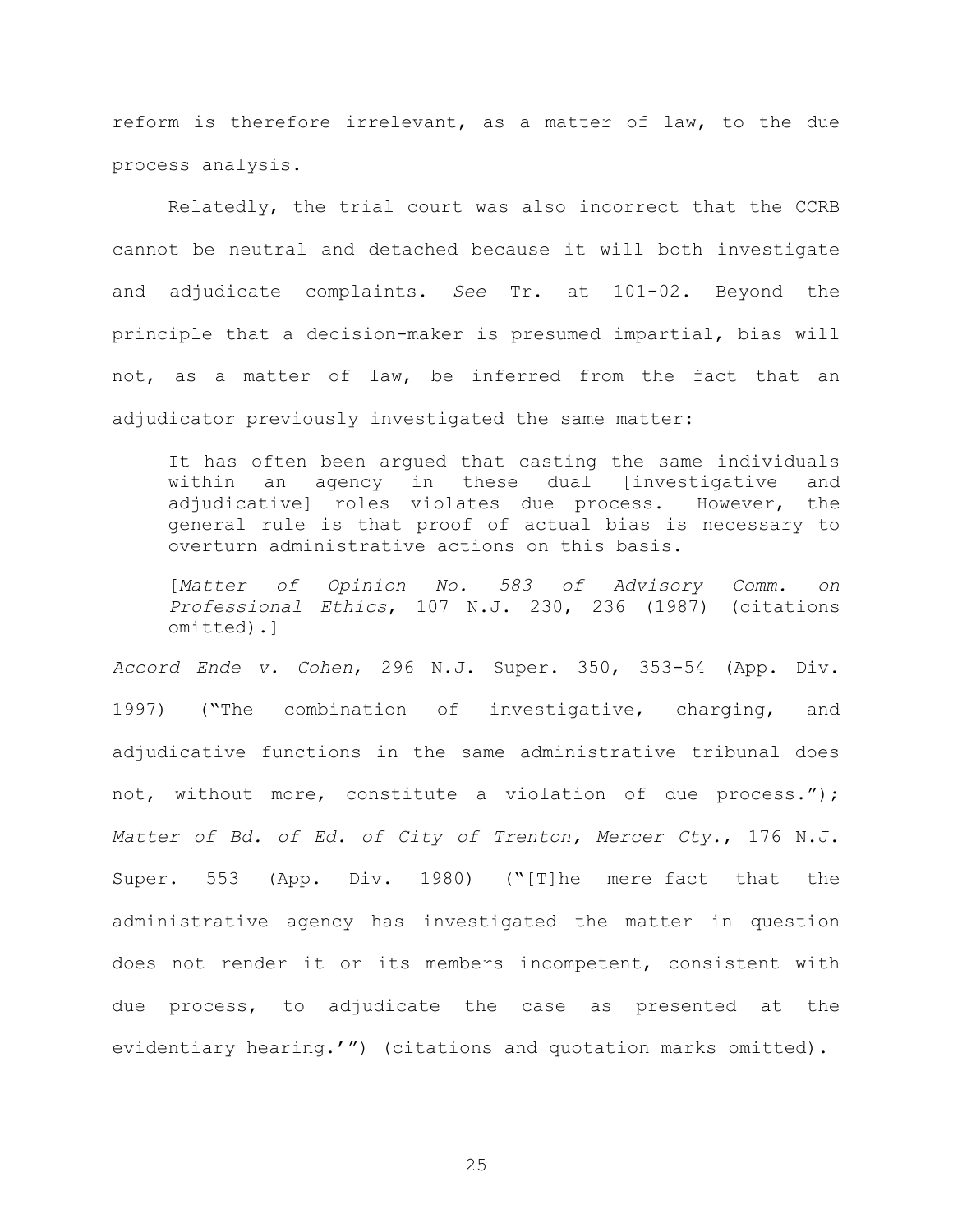The trial court cited *In re DeLio*, 216 N.J. 449, but that decision is not on point, as the court admitted. Tr at 102 (acknowledging decision is "not directly on point"). In *DeLio*, a trial judge denied counsel to defendants, held a trial with the prosecutor absent, assumed the role of prosecutor himself, cross-examined the defendants, found them not credible, and convicted them. *Id*. at 456-61. This "outrageous" conduct, the New Jersey Supreme Court held, "eliminated all indicia of impartiality" *id.* at 480, a far cry from anything that can fairly be ascribed to the CCRB. Further, the case says nothing about inherent bias arising from the dual roles of investigator and adjudicator. Accordingly, the trial court's speculation – for that is all that it is – that the CCRB will not be neutral and detached is contrary to law and should be reversed.

### **2. The Ordinance will not produce inconsistent results.**

In finding that the CCRB and NPD will conduct parallel disciplinary hearings with a potential for inconsistent results, the trial court misinterpreted both the Ordinance and the Attorney General's Guidelines. To be sure, it is possible that the CCRB and NPD may engage in parallel investigations and hearings. But the mere potential for parallel investigations and hearings does not mean that inconsistent results will, or even may, follow. In fact, the Ordinance precludes this possibility,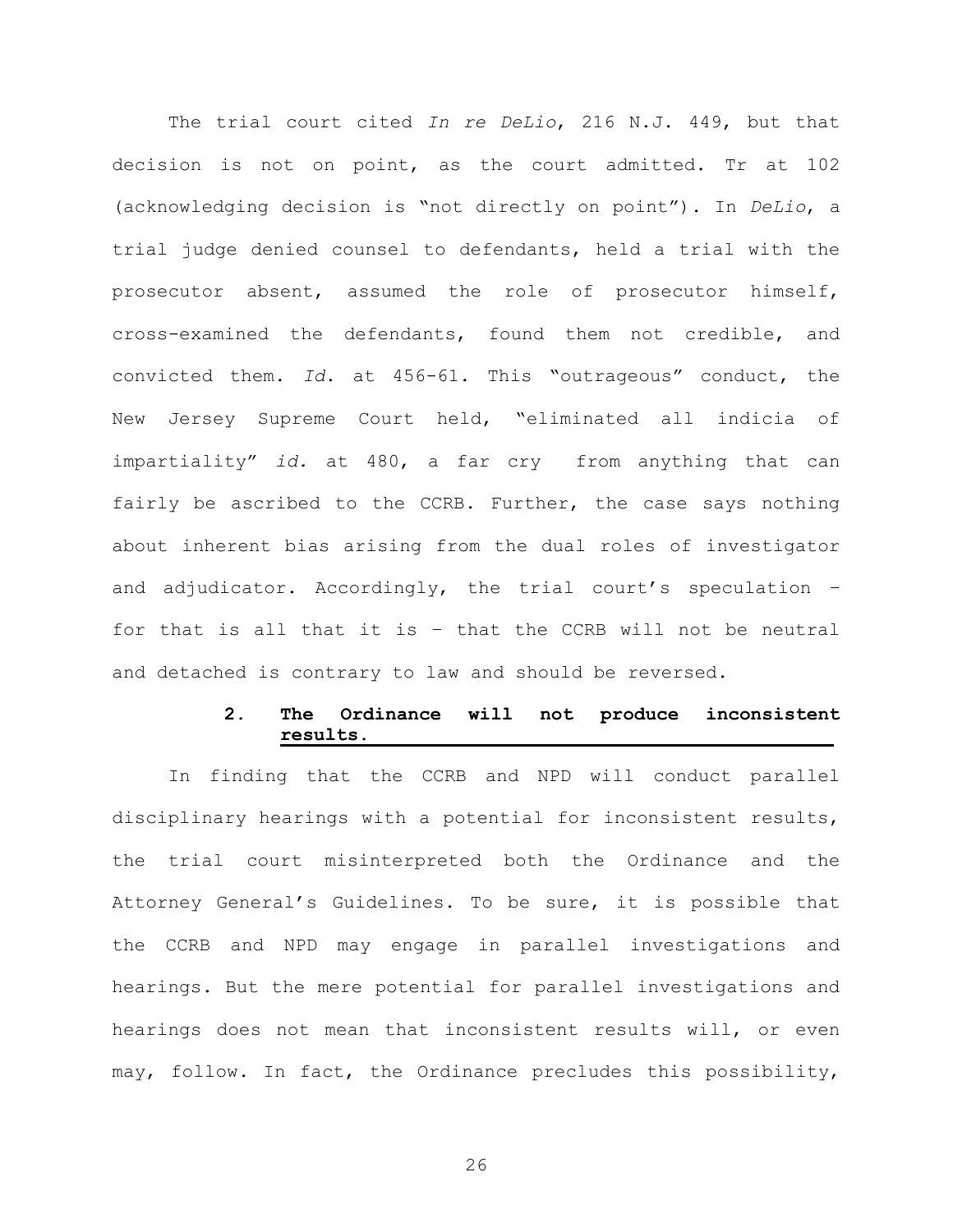stating that in cases of concurrent fact-finding, the CCRB determination is given deference.<sup>10</sup> DA150 (Ordinance at V  $$1-$ 17(b) ("[A]bsent clear error, the Public Safety Director shall accept [CCRB] findings of  $fact[.]''$ )). No provision of State law or the Attorney General's Guidelines requires similar deference to internal affairs fact-finding. Thus, there is no possibility of inconsistent disciplinary determinations.

Nor does it violate fundamental fairness, as the court intimated, Tr. at 103-04, that the CCRB and NPD may conduct parallel proceedings. New Jersey's fundamental fairness doctrine "'serves to protect citizens generally against unjust and arbitrary governmental action, and specifically against governmental procedures that tend to operate arbitrarily,'" and is invoked as a failsafe "'in those rare cases where not to do so will subject the defendant to oppression, harassment, or

a<br>B

 $10$ This preference is appropriate in light of the DOJ's conclusion that "NPD's system . . . appears . . . structured to curtail disciplinary action and stifle investigations[.]" DA38 (quotation marks omitted); *see* Reenah L. Kim, Note, "Legitimizing Community Consent to Local Policing: The Need for Democratically Negotiated Community Representation on Civilian Advisory Councils," 36 HARV. C.R.-C.L. L. REV. 461, 478 (2001) ("When many people perceive that internal review within the police department lacks reliability with respect to fairness and effectiveness, external review becomes necessary to maintain the credibility of the complaints process, which symbolizes the integrity of the police as an institution.") Nonetheless, under the Ordinance, CCRB fact-finding will not always control. For example, NPD fact-finding may result in the Public Safety Director rejecting a CCRB conclusion for clear error.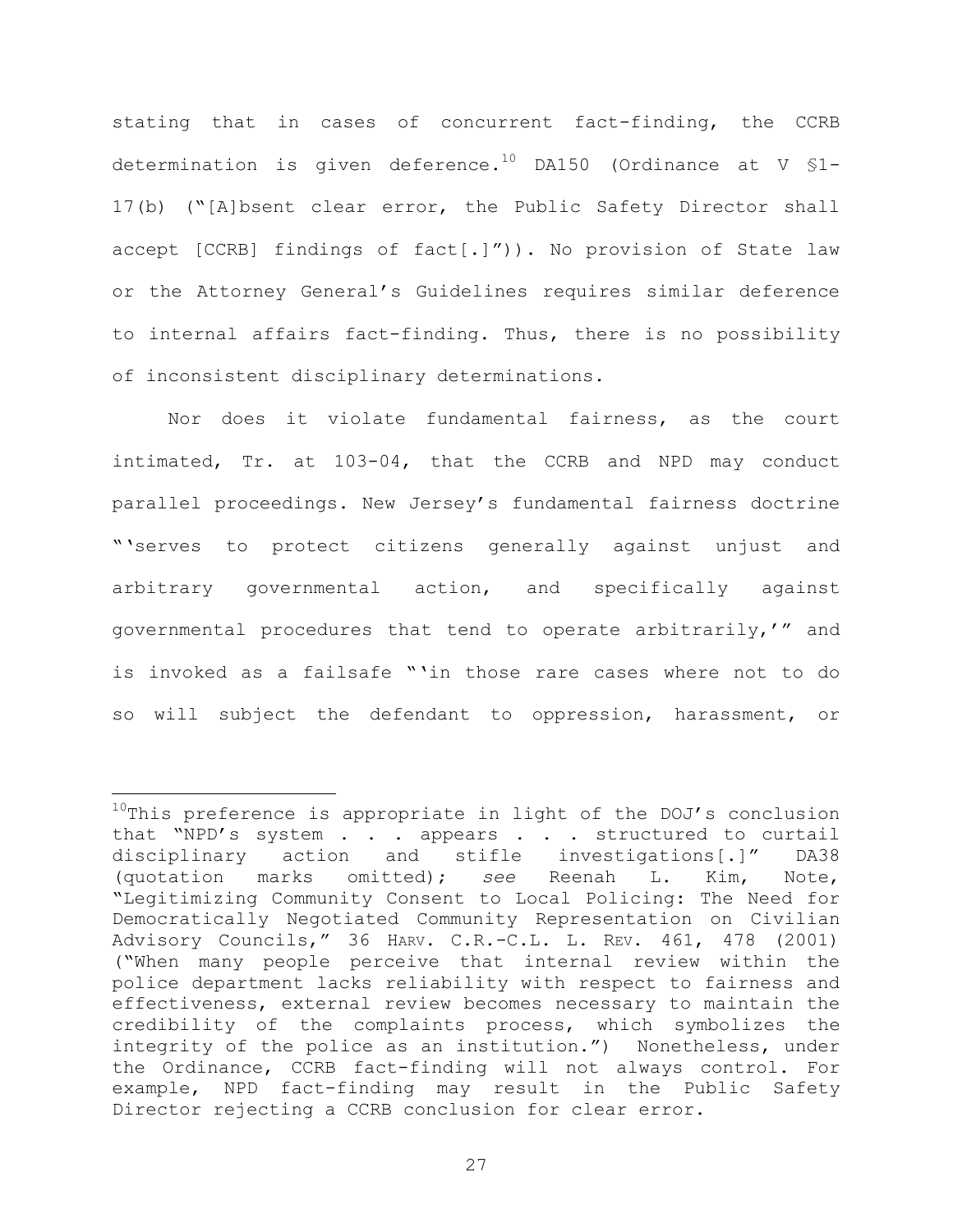egregious deprivation[.]'" *Doe v. Poritz*, 142 N.J. 1, 108 (1995) (citation omitted).

But parallel proceedings in the present context would not be arbitrary, nor should they be presumed to be for the purpose of harassment. Indeed, parallel proceedings will not necessarily occur at all. Thus, the CCRB may elect whether to investigate a complaint in the first instance, or instead wait to conduct a non-binding review of the NPD's investigation. DA145 (Ordinance at V §1-06). But when the CCRB determines to undertake an investigation, it will presumably be because the CCRB considers the matter of significant public importance, or has reason to believe that the NPD cannot be objective. See DA38-44 (DOJ Report) (identifying deficiencies in NPD practice). Certainly, it would be inappropriate to presume an improper motive.

Moreover, while the NPD is required to investigate all complaints, the "law enforcement executive" has discretion as to whether or not to file disciplinary charges and initiate formal fact-finding. Ra53-54 (AG Guidelines) (executive shall "direct whatever action is deemed appropriate," noting that charges are to be served only "[i]f the complaint is sustained and it is determined that formal charges should be made"). Given that the Ordinance directs the CCRB and NPD to communicate in response to each complaint, DA145 (Ordinance at V § 1-06) (Board must notify the NPD "within a reasonable period of time" whether it will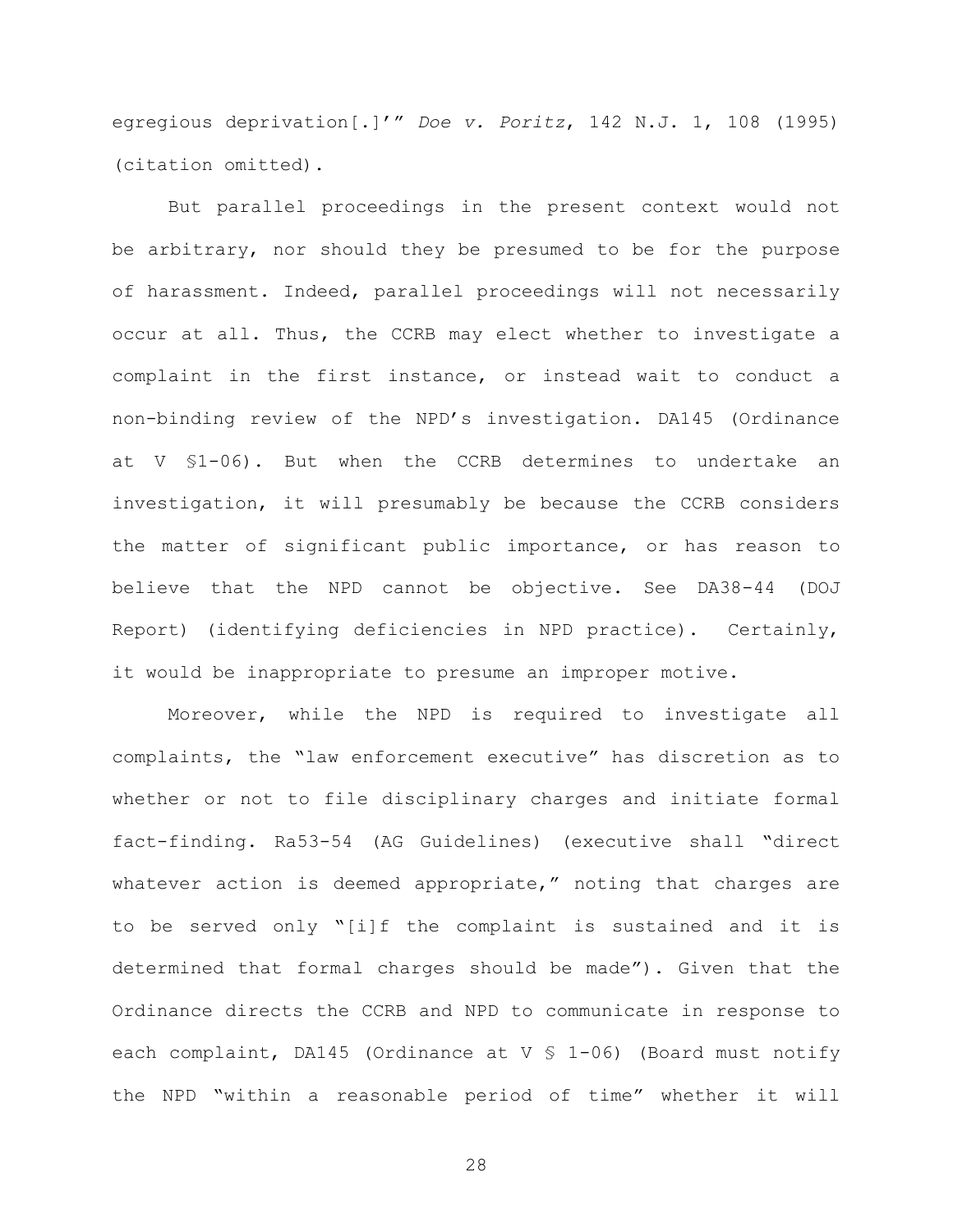conduct investigation); DA145 (*id.* at IV.a-b) (NPD must assist in Board investigations upon request), the NPD may elect not to file disciplinary charges where the CCRB is investigating concurrently. If the NPD does conduct a parallel fact-finding, it will, again, presumably reflect a valid reason, such as to improve NPD's diligence and performance, or to provide an alternative report to CCRB fact-findings for review by the Public Safety Director as part of the clear error analysis. Either way, parallel proceedings would serve a laudable purpose, and in any event, would not violate fundamental fairness. *See State v. P.Z.*, 152 N.J. 86 (1997) (finding no violation of fundamental fairness in holding, "[w]e reject the contention that because parallel civil and criminal systems are both operating against a defendant at the inception of proceedings in either court, [defendant] must be accorded rights not now required by constitution or statute").

More generally, "parallel proceedings are unobjectionable under our jurisprudence," provided there is no "prejudice to the parties involved." *Securities and Exchange Commission v. Dresser Industries, Inc.*, 628 F.2d 1368, 1374 (D.C. Cir. 1980), *cert. denied* 449 U.S. 993 (1980). And in fact, parallel proceedings of all kinds are extremely common as a matter of state or federal law. *See*, *e.g.*, *Division of Youth & Family Servs. v. V.J.*, 386 N.J. Super. 71, 80 (Ch. Div. 2004) ("pending parallel [criminal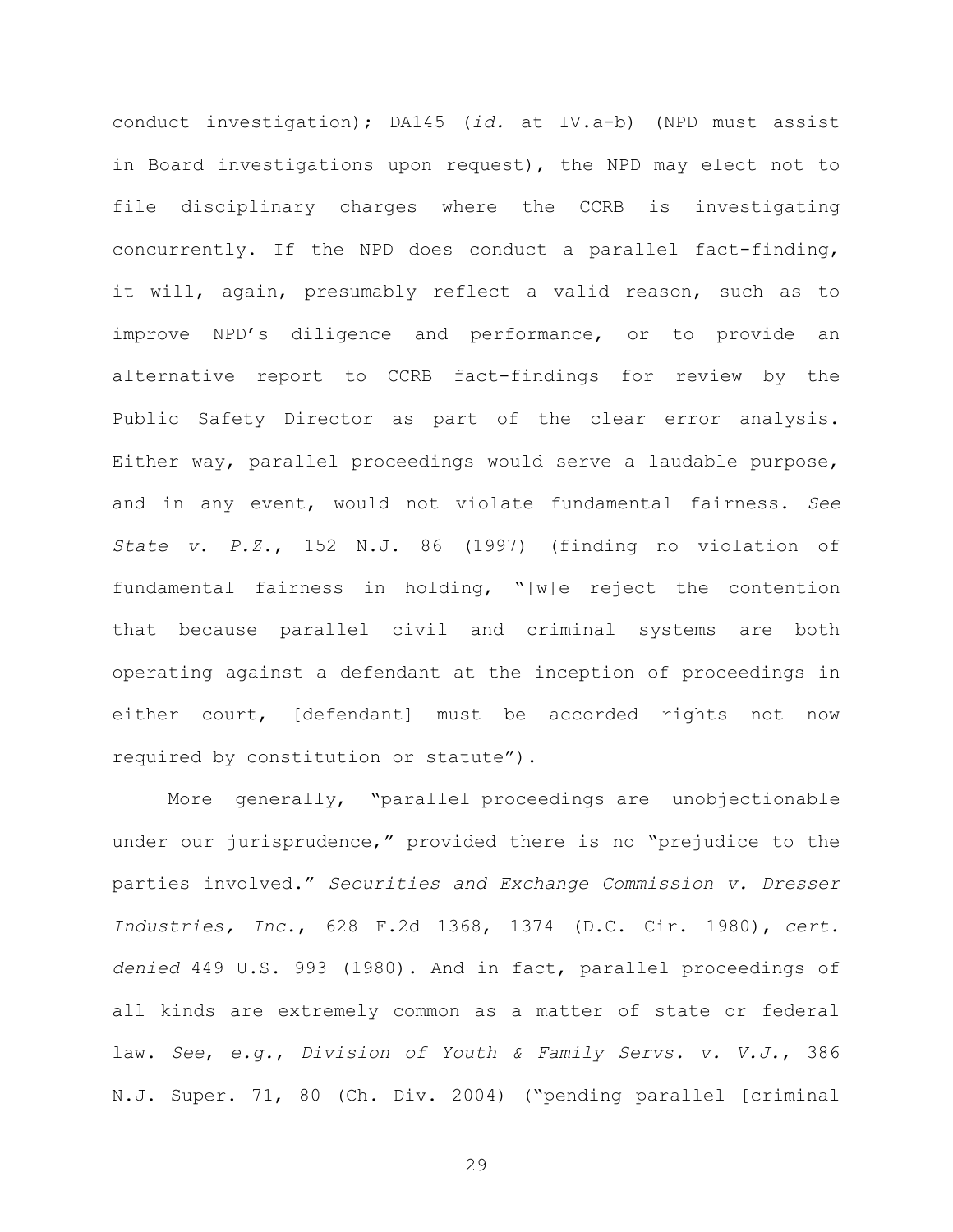and civil child abuse and neglect] cases involving the exact same parties, facts, and issues"); *State v. Gruber*, 362 N.J. Super. 519, 527-28 (App. Div. 2003) ("dual sovereign doctrine" permits parallel criminal prosecutions in separate jurisdictions "when a defendant's single act violates the peace and dignity of two sovereigns"); *United States v. Kordel*, 397 U.S. 1, 2 (1970) ("nearly contemporaneous civil condemnation proceeding" and criminal prosecution under the federal Food, Drug, and Cosmetic Act, 21 U.S.C. § 301 *et seq.*); *In the Matter of Bevill, Bressler & Schulman Asset Mgmt. Corp.*, 805 F.2d 120 (3d Cir. 1986) (simultaneous Chapter 11 reorganization under 11 U.S.C. § 1101 and liquidation under Security Investor Protection Act, 15 U.S.C. § 78aaa); *Dresser Industries*, 628 F.2d at 1375 (simultaneous investigations by the Securities and Exchange Commission and federal grand jury). Given this overwhelming precedent, the trial court erred in finding a violation of due process or fundamental fairness in the potential for parallel proceedings or inconsistent results.

### **3. The CCRB will not determine appeals.**

The trial court's conclusion that the Ordinance "provides under certain circumstances an extra layer of review [by the CCRB]," displacing the role of the Superior Court to hear appeals, Tr. at 105-06, reflects a complete misreading of the Ordinance. The court's decision was based on a single sentence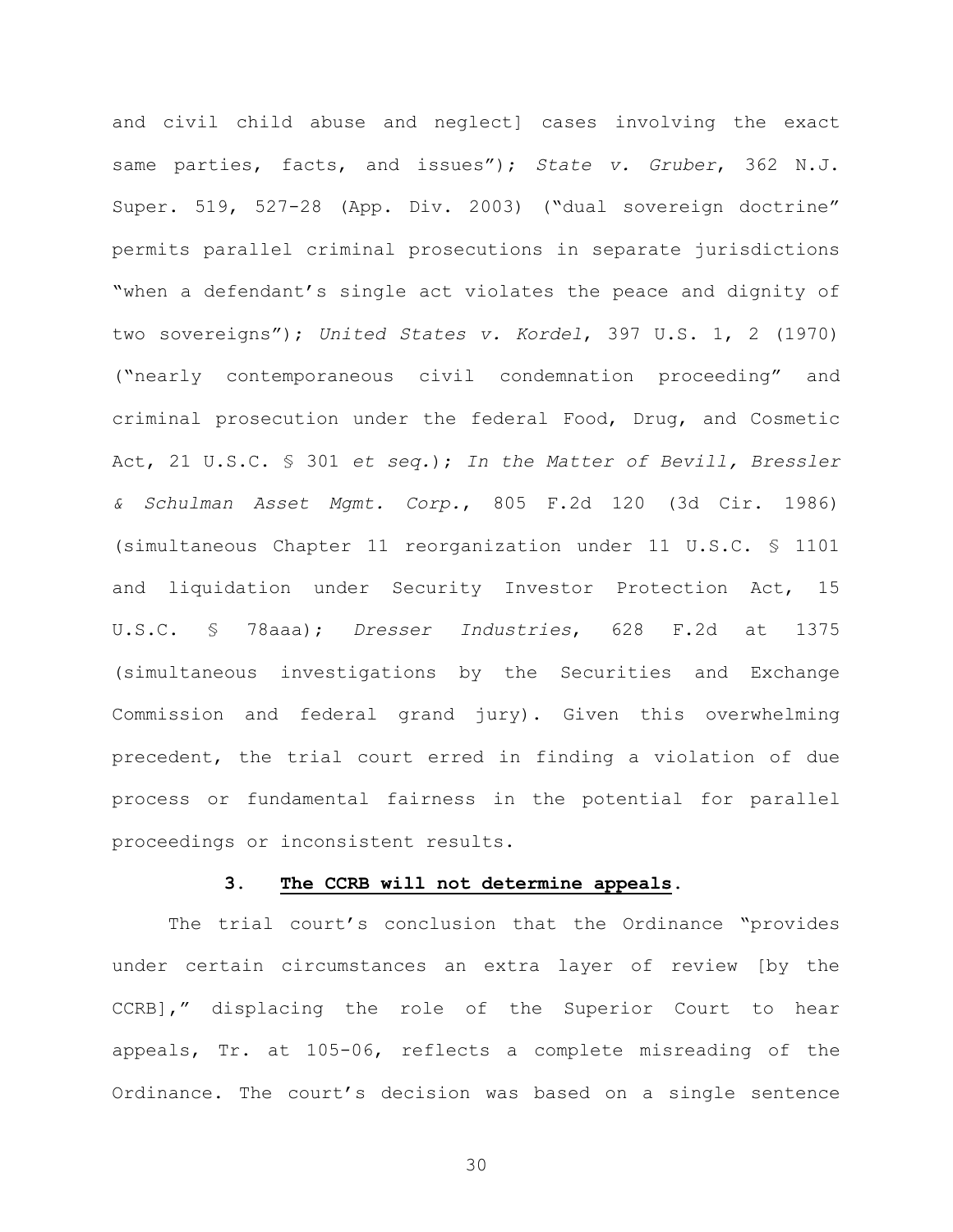in the Ordinance, which it read into the record, saying "this is the important sentence to me":

"No finding or recommendation shall be based solely upon an unsworn complaint or statement, nor shall prior unsubstantiated, unfounded or withdrawn complaints be the basis for any such finding or recommendation with regard to a particular complaint, but such findings or recommendations shall be grounded in a residuum of some competent support or evidence."

[Tr. at 106) (quoting DA142 (Ordinance at III(iv).]

However, this sentence appears in a provision of the Ordinance that addresses "The findings and recommendations *of the Board*, and the basis therefore . . . ." DA142 (Ordinance at III.iv) (emphasis added). Thus, the sentence analyzed by the court by its terms refers to the CCRB's own findings and recommendations – that is, it is a constraint on CCRB factfinding, not an authorization to conduct any kind of intermediate or binding review of findings by the Police Division.

Nor does any other provision of the Ordinance authorize the CCRB to hear appeals. To be sure, the Board has the power to review NPD investigations and make a report to the Public Safety Director. DA142 (Ordinance at III.ii). But such reviews are advisory and non-binding. *Id.* In sum, in this as in other respects, the trial court got it wrong and its decision must be reversed.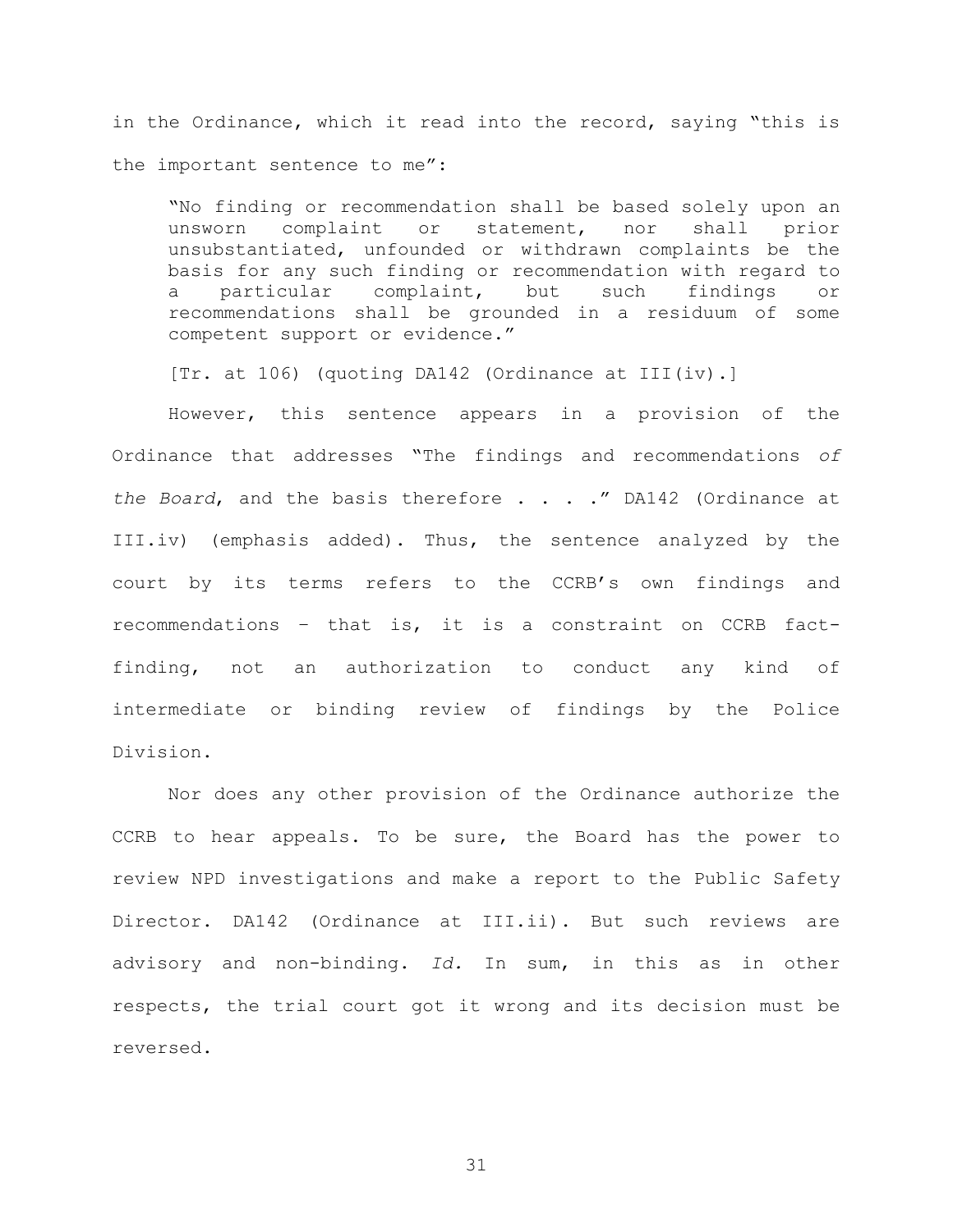### **4. The deference required to CCRB fact-finding does not violate due process.**

The trial court found a due process violation in the Ordinance's requirements that the Public Safety Director accept CCRB fact-finding absent clear error, and be required to publicly answer questions at the CCRB's request if he rejects CCRB findings or recommendations of discipline. Tr. at 107-08 (referencing DA144 (Ordinance at IV.c). The notion that this was error is unsupported in the law.

Though the court stated of the "clear error" standard only that it is "very exacting," Tr. at 107, in any event, due process would not be offended even if the Public Safety Director had no authority to reject CCRB fact-finding at all. After all, State law leaves it to municipalities to determine who shall act as a hearing officer when charges are filed against police officers. *See Gauntt*, 194 N.J. Super. at 489-90 (holding under N.J.S.A. 40A:14-118 that selection of hearing officer is a policy decision for municipal government). Newark could thus have determined that the CCRB will serve as the hearing officer in all cases, with its determinations of fact subject to reversal only on appeal to the Superior Court. The only constraint is that the arbiter must be "neutral and detached," *Nicoletta v. North Jersey Dist. Water Supply Commn.*, 77 N.J. 145, 154 (1978), which the CCRB will be, as previously noted.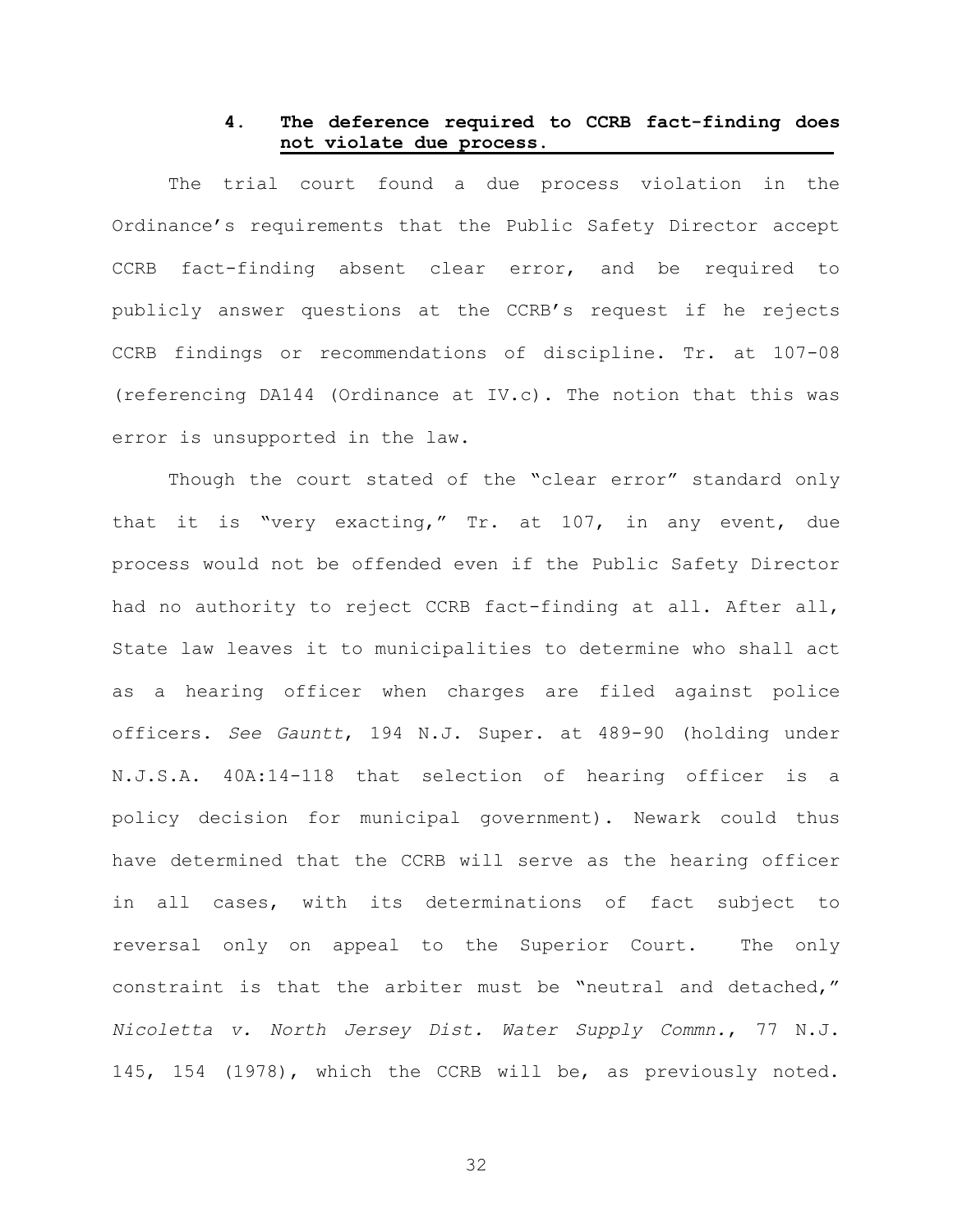That the Ordinance permits the Public Safety Director to reverse in cases of clear error is, then, an *additional* procedural safeguard, not an encroachment on the rights of officers.

Further, there is no due process violation in the requirement that the Public Safety Director answer questions publicly upon request. The trial court cited no authority to the contrary, and none exists. In fact, New Jersey has long recognized that such transparency combats bias and corruption. *See*, *e.g.*, *New Jersey State Chamber of Commerce v. New Jersey Election Law Enforcement Commission*, 155 N.J. Super. 218, 226 (App. Div. 1977) ("'Sunlight is said to be the best of disinfectants[.]'") (quoting *Olmstead v. United States*, 277 U.S. 438, 478 (1928) (Brandeis, J., dissenting); *see also Hammock by Hammock v. Hoffman-LaRoche, Inc.*, 142 N.J. 356, 370 (1995) (noting "'the security which publicity gives for the proper administration of justice.'") (quoting *Cowley v. Pulsifier*, 137 Mass. 392, 394 (1884) (Holmes, J.). Indeed, it is this belief in the power of transparency that undergirds New Jersey's Open Public Records Act, N.J.S.A. 47:1A–1, and Open Public Meetings Act, N.J.S.A. 10:4–1 *et seq*. *See Burnett v. Cty. of Beren*, 198 N.J. 408, 414 (2009) (Open Public Records Act embodies "the bedrock principle that our government works best when its activities are well-known to the public it serves. With broad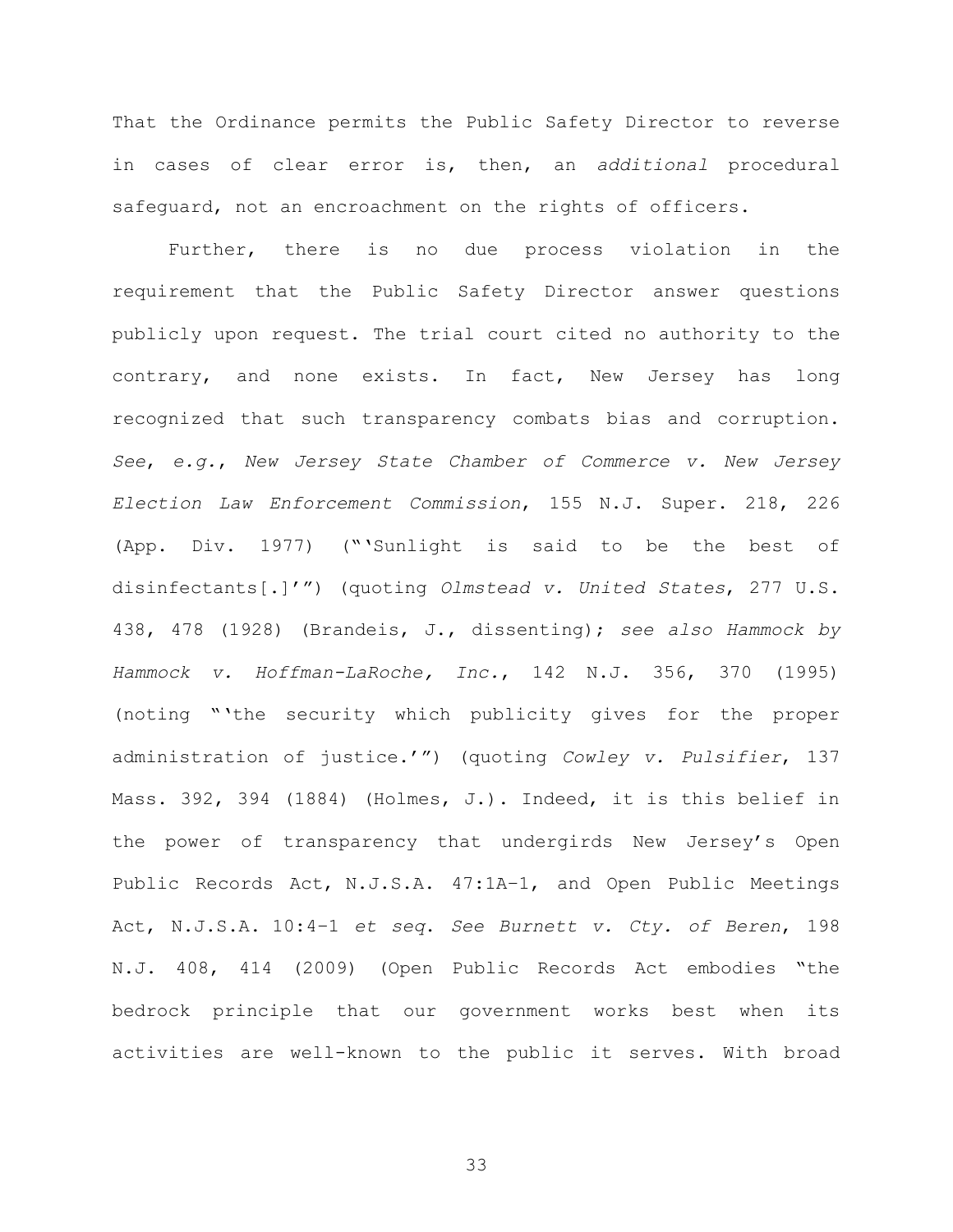public access . . . , citizens and the media can play a watchful role in . . . quarding against . . . misconduct.").

And the New Jersey Supreme Court recently underscored that the public has a particularly strong interest in transparency related to matters of possible police misconduct. *See North Jersey Media Group, Inc. v. Twp. of Lyndhurst*, 229 N.J. 541, 576-77 (2017) (holding that the public interest favors release of dash-cam video in case of police shooting of suspect because the matter is of "great public concern"). As a result, particularly in light of the DOJ's finding that NPD's handling of complaints has been "'structured to curtail disciplinary action and stifle investigations,'" DA38, the Ordinance's creation of greater transparency is an appropriate means of achieving more just outcomes in this important area of public concern.

### **III. NEITHER N.J.S.A. 40A:14-181 NOR THE ATTORNEY GENERAL'S GUIDELINES PREEMPTS THE ORDINANCE.**

#### **A. The Decision Below**

The trial court determined that N.J.S.A. 40A:14-181 and the Attorney General's Guidelines conflict with and preempt the Ordinance under the five (5) preemption factors listed in *Overlook Terrace Mgmt. Corp. v. Rent Control Bd. of Town of W. New York,* 71 N.J. 451 (1976). Under the first factor, whether "the Ordinance conflict[s] with state law, either because of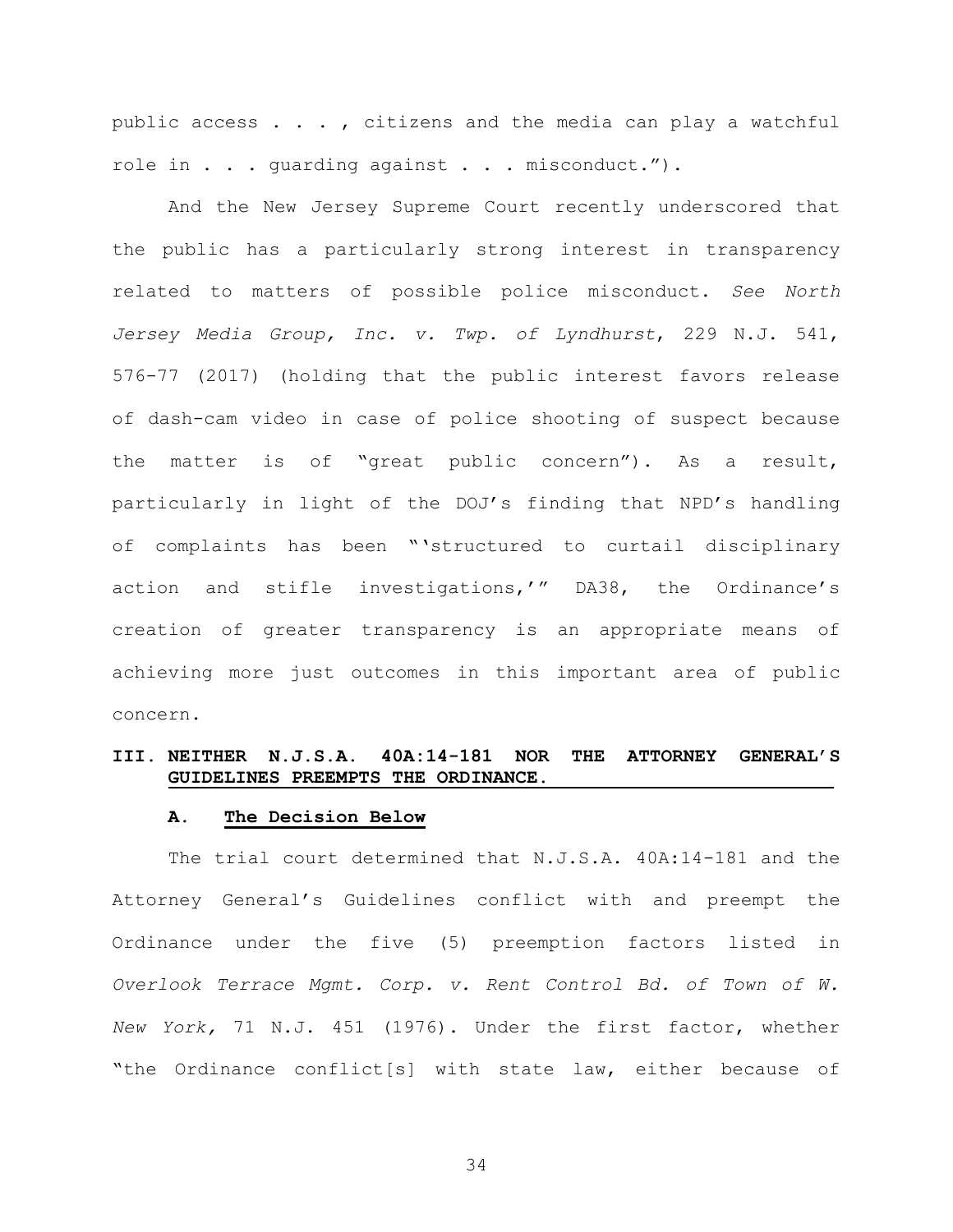conflicting policies or operational effect," *id.* at 461, the court identified three conflicts: (1) that the Ordinance authorizes civilian investigations of law enforcement, while the Guidelines assign this function exclusively to internal affairs divisions, Tr. at 122-23; (2) that the Ordinance does not assure the confidentiality required by the Guidelines, *id.* at 134-35; and (3) that the Ordinance threatens the integrity of criminal investigations in breach of the Guidelines, *id.* at 112-13, 133.

Under the second *Overlook* factor, whether "the State law intended, expressly or impliedly, to be exclusive in the field," *Overlook*, 71 N.J. at 461, the court stated only, "given the language of the statute, the cases, and the mandatory nature of the guidelines, they were intended or expressly or impliedly [*sic*], to be exclusive in the field." Tr. at 129.

Regarding the third factor, whether "the subject matter reflect[s] a need for uniformity," 71 N.J. at 461, the court quoted N.J.S.A. 52:17B-98 ("Attorney General [is the] chief law enforcement officer of the State . . . to secure the benefits of a uniform and efficient enforcement of the criminal law"), as well as decisional law citing this statute, and stated:

The Court reads that [authority] to mean that in order to be uniform and efficient the Attorney General as the Chief Law Enforcement officer of the State is the one who is to set the underlying means by which such investigations [of police officers] will be conducted.

[Tr. at 127.]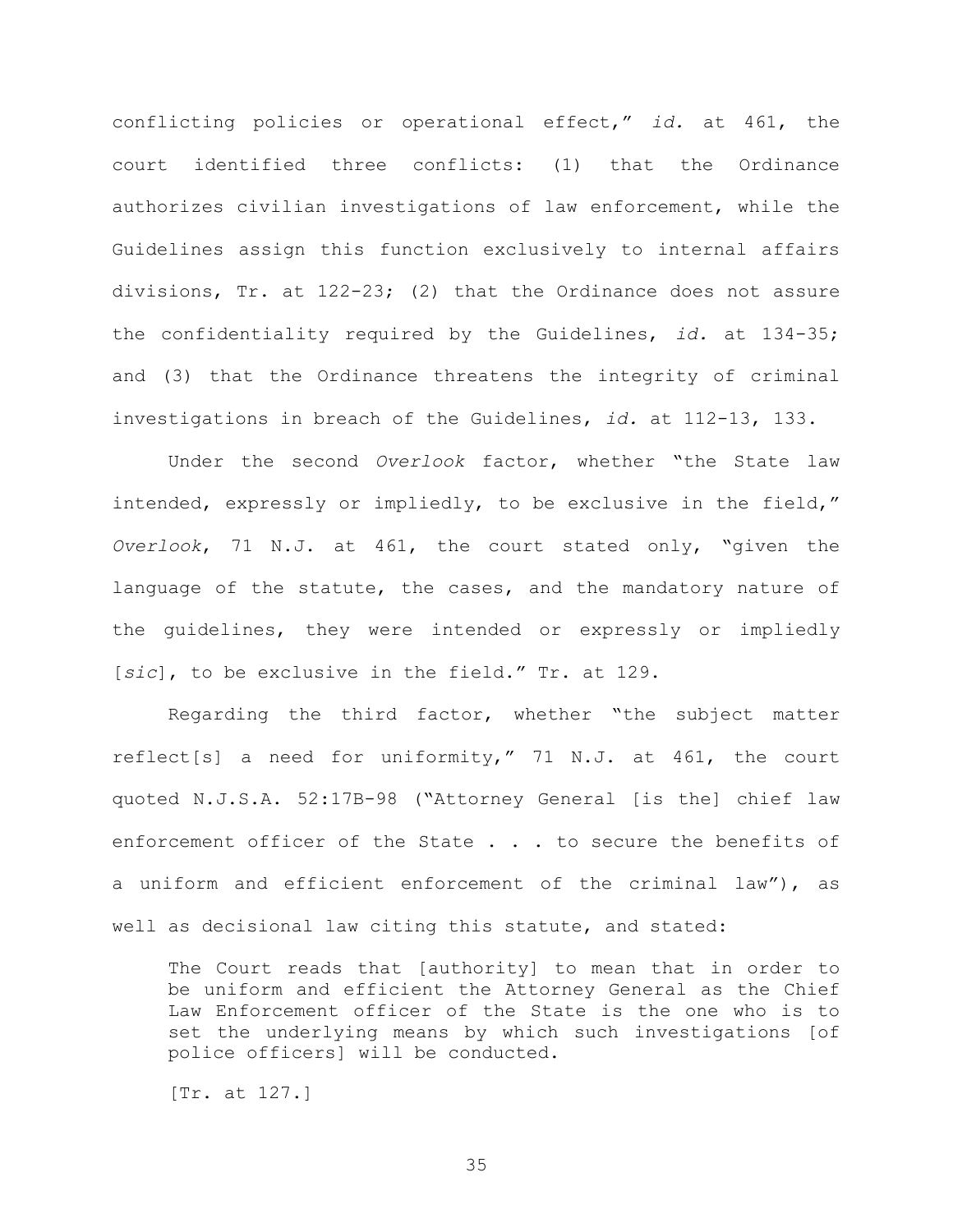Of the fourth *Overlook* factor, whether "the state scheme [is] so pervasive or comprehensive that it precludes coexistence of municipal regulation," 71 N.J. at 461, the court stated only, "certainly the scheme setup by the guidelines is so pervasive that it precludes coexistence of municipal regulation, because of the need for expertise." Tr. at 132.

And finally, under the fifth *Overlook* factor, whether "the ordinance stand[s] as an obstacle to the accomplishment and execution of the full purposes and objectives of the Legislature," 71 N.J. at 461 (citation and quotation marks omitted), the court said summarily, "the ordinance would stand as an obstacle to the accomplishment of the execution of the purposes, of the – objectives of the legislature because there is specific expertise is needed." Tr. at 125.

### **B.** *Amici***'s Argument on Appeal**

The trial court fundamentally misconceived the purpose and effect of the Attorney General's Guidelines, presuming that because the Guidelines provide minimum standards for police departments in responding to civilian complaints, this function was assigned exclusively to police departments. To the contrary, however, neither N.J.S.A. 40A:14-181 nor the Attorney General's Guidelines signal any intent to preempt municipal regulation in the field of civilian complaints of police misconduct. See *Redd v. Bowman*, 223 N.J. 87, 109 (2015) ("'The ultimate question is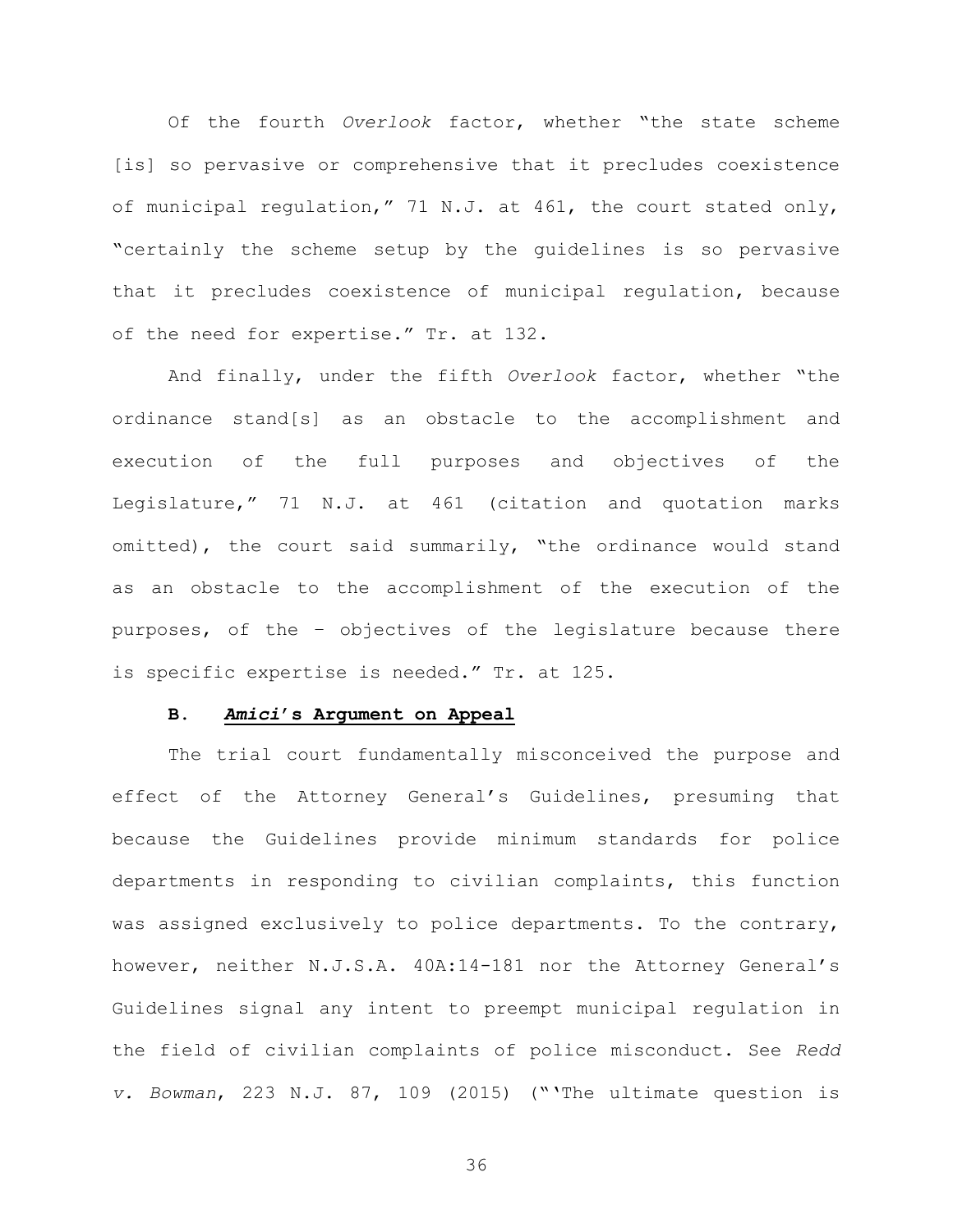whether, upon a survey of all the interests involved in the subject, it can be said with confidence that the Legislature intended to immobilize the municipalities from dealing with local aspects otherwise within their power to act.'") (quoting *Summer v. Teaneck Twp.*, 53 N.J. 548, 555 (1969)). Consequently, municipalities remain free to promote police accountability in ways beyond the internal affairs function in accordance with their particular needs, precisely as Newark has done. And because the Ordinance is fully consistent with the Guidelines, the court's preemption finding should be reversed.

### **1. The Ordinance does not conflict with State law.**

### **a. State law does not reserve investigation of police officers for the NPD.**

The trial court concluded that only police officers may investigate police misconduct, first and foremost, because N.J.S.A. 40A:14-181 and the Attorney General's Guidelines mandate that police departments create internal affairs divisions that operate in accordance with particular standards. Tr. at 109-13. But the mandatory nature of these requirements demands only that police departments be directly accountable to their communities, and that they comply with minimum standards. *See*, *e.g.*, Ra37 (AG Guidelines) (noting that a police department's "[i]ndifference to the internal affairs function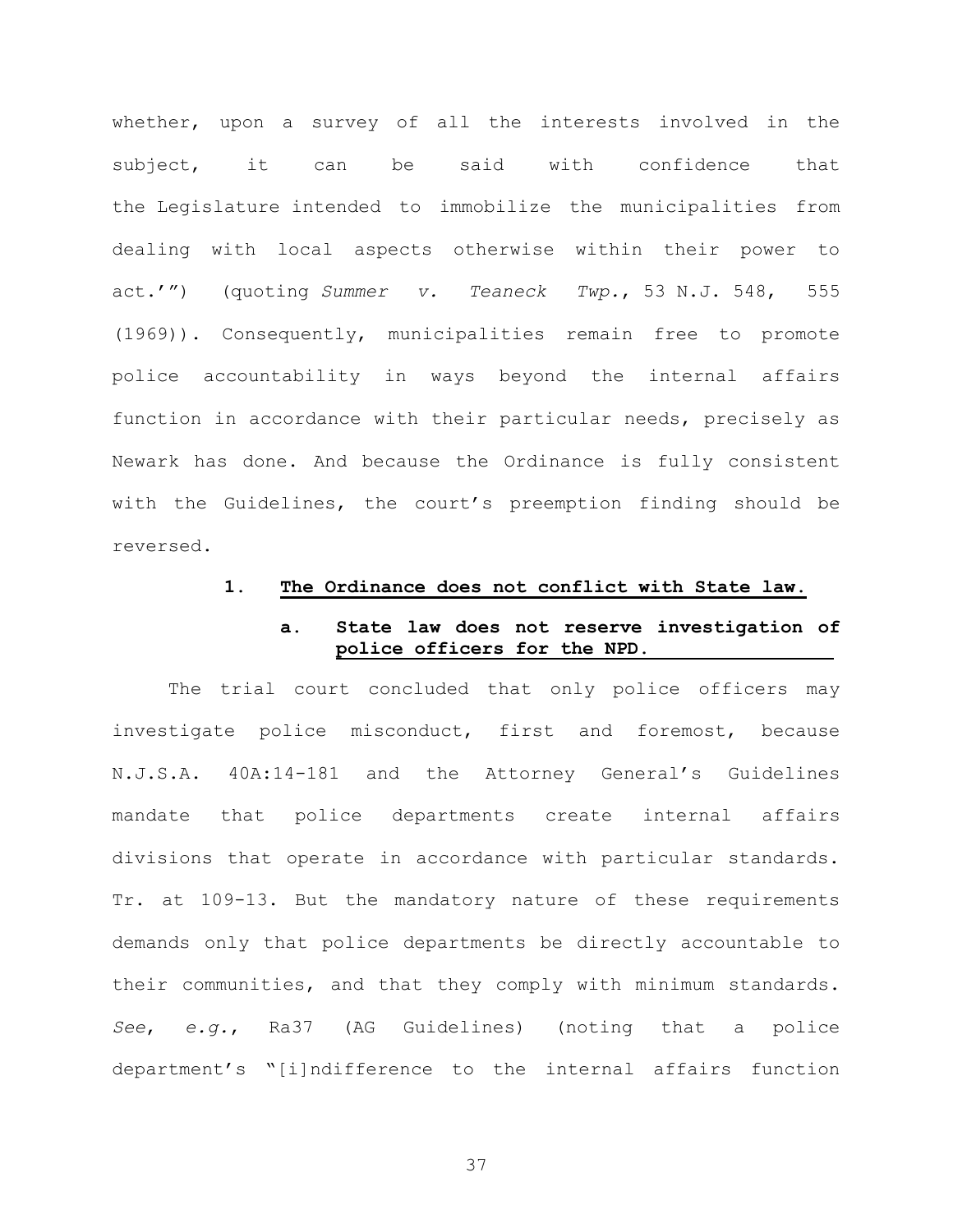will have a negative impact on the administration of criminal justice and the delivery of police services"). This requirement says nothing about whether the Legislature or, for that matter, the Attorney General, intended to exclude civilian agencies from also investigating civilian complaints. *See Mannie's Cigarette Serv., Inc. v. Town of West New York*, 259 N.J. Super. 343, 348 (App. Div. 1992) (holding that State and municipal regulation in the same field could not, standing alone, support preemption because, "[t]he mere fact of subject matter convergence is not, by itself, determinative of the preemption question.").

The trial court thus presumed the intent to preclude investigation by bodies like the CCRB, but such a presumption was inappropriate: New Jersey law requires "clear evidence" of a conflict with State law. *See Summer*, 53 N.J. at 554 ("[A]n intent to occupy the field must appear clearly. It is not enough that the Legislature has legislated upon the subject[.]") (citation omitted); *see also Kennedy v. City of Newark*, 29 N.J. 178, 187 (1959) ("[I]t must be clear that the Legislature intended to occupy the field or declared a policy at war with the decision made by local government."). No such evidence exists here.

Put differently, "[m]unicipal ordinances are accorded a presumption of validity and a finding of preemption must clearly appear." *Dome Realty, Inc. v. City of Paterson*, 83 N.J. 212,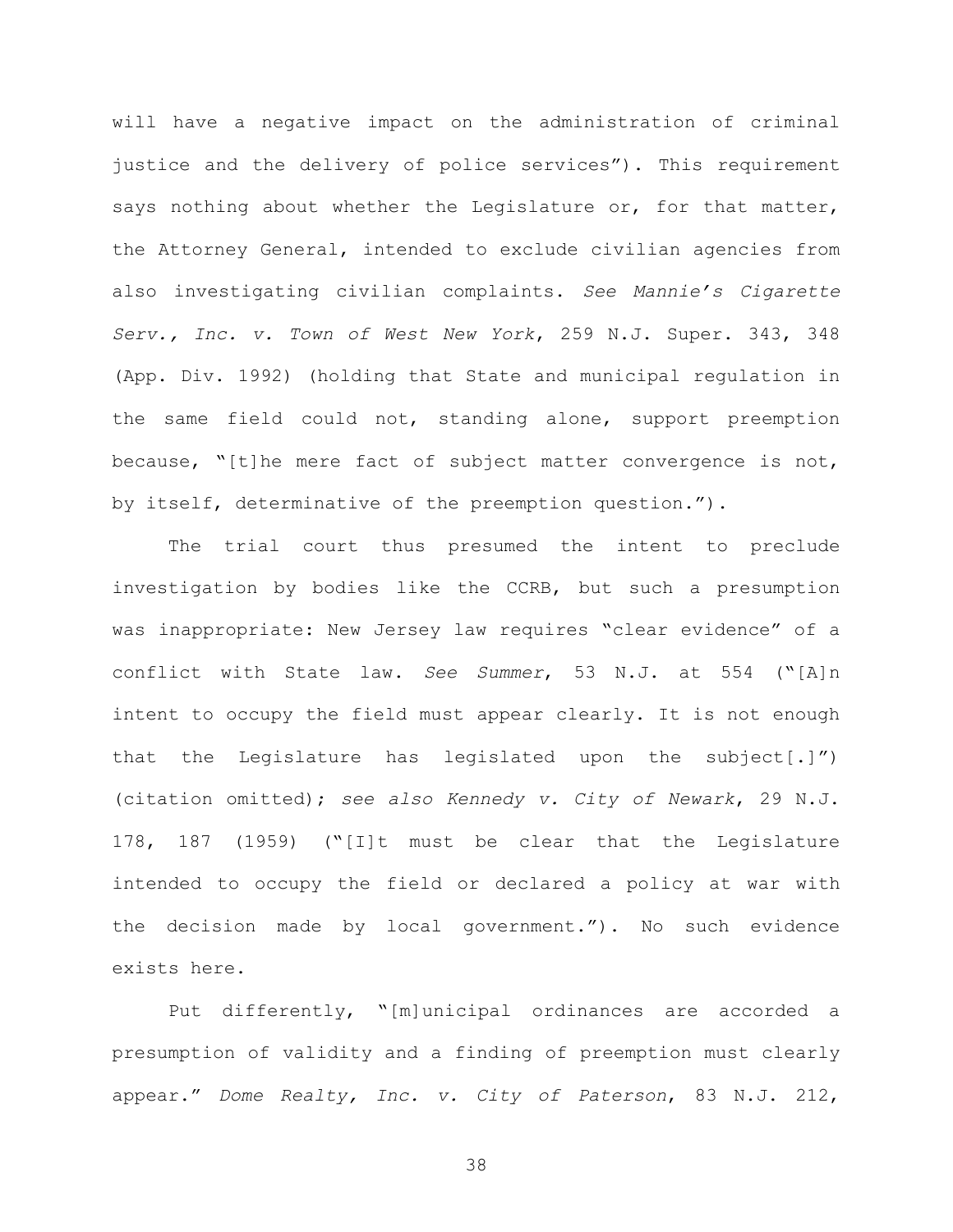232-34 (1980). This reflects New Jersey's preference for home rule:

Home rule is basic in our government. It embodies the principle that the police power of the State may be invested in local government to enable local government to discharge its role as an arm or agency of the State and to meet other needs of the community.

[*Ingamort v. Bor. of Fort Lee*, 62 N.J. 521, 528 (1973).] *See Kennedy*, 29 N.J. at 187 (finding no preemption where State legislation "is wholly consistent with the thesis that the area not covered by legislation shall be left to local determination upon the principle of home rule").

Commitment to home rule is reinforced across numerous State authorities, including the constitutional requirement that laws be "liberally construed in [] favor of [municipal authority]," N.J. Const. art. IV, § VII, ¶ 11; the Faulkner Act's statement that "specifically enumerated municipal powers shall be construed as in addition and supplementary to the powers conferred in general terms by this article" and "shall be liberally construed," N.J.S.A. 40:69A-30; and the "necessary and proper" clause of N.J.S.A. 40:48-2, which the New Jersey Supreme Court recognizes is an "express grant of broad governmental and police powers to all municipalities" with an "added grant of [the] incidental powers" that are "necessary" to wield it. *Fred v. Tappan*, 10 N.J. 515, 519 (1952). By presuming an intent to preclude civilian bodies from investigating police misconduct,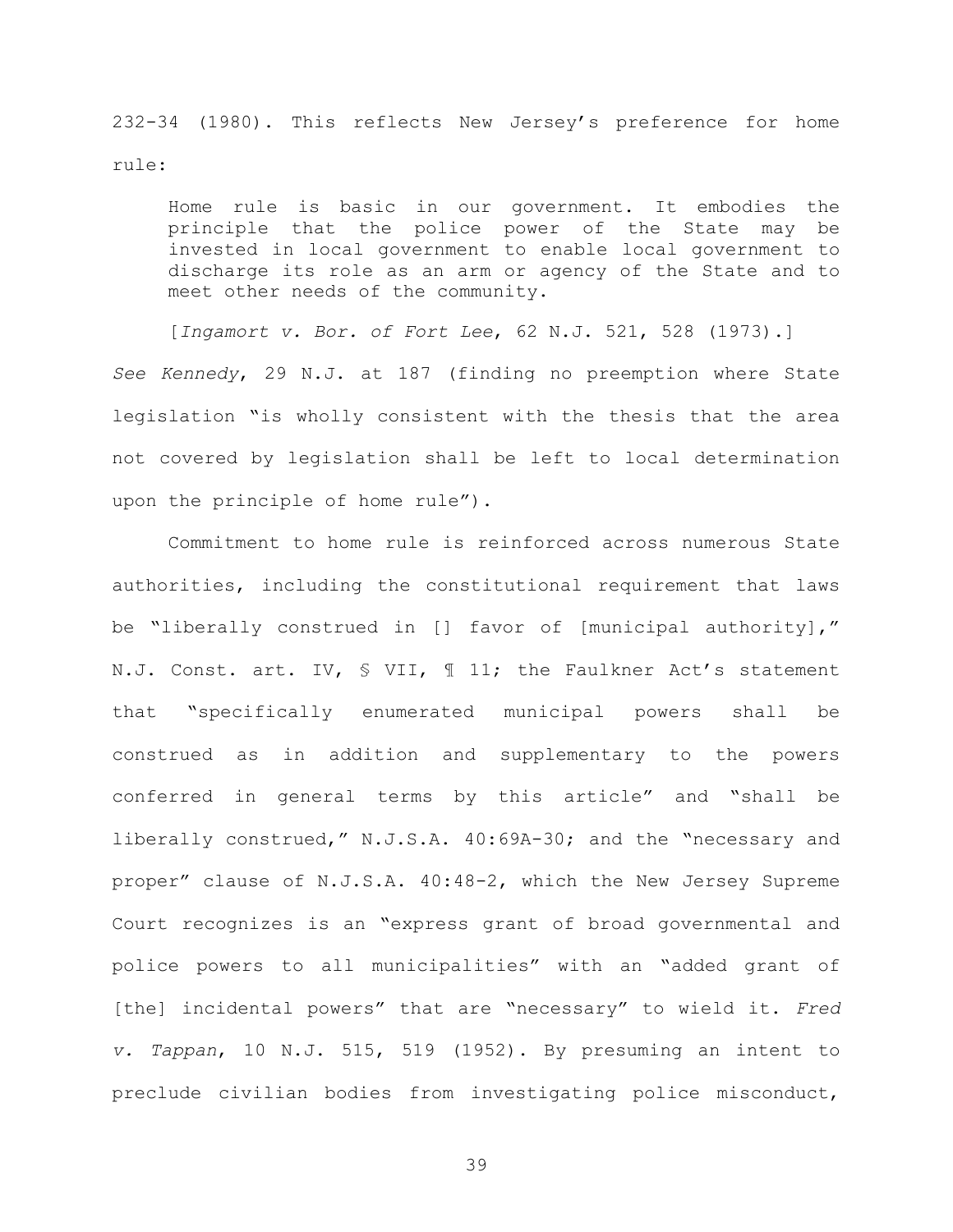the trial court completely ignored the well-established law of preemption, embodying as it does New Jersey's strong commitment to home rule.

Indeed, State law expressly contemplates that municipalities may form agencies like the CCRB. As previously discussed, N.J.S.A. 40A:14-118 presupposes the existence of municipal bodies "to conduct investigations of the operation of the police force" and "examin[e] the operations of the police force or the performance of any officer or member thereof," – precisely the sort of investigations of individual officers assigned to the CCRB. And the Faulkner Act, N.J.S.A. 40:69A-37, authorizes a city council to "investigate the conduct of any department, office or agency of the municipal government."

Nonetheless, the trial court cited *O'Rourke v. City of Lambertville*, 405 N.J. Super. 8 (App. Div. 2008), for the proposition that investigations of police misconduct are statutorily reserved for internal affairs divisions. Tr. at 115- 22.<sup>11</sup> *O'Rourke* held it improper for a police officer who was not a member of the department's internal affairs unit to investigate another police officer, but this was because the

L,

<sup>11</sup>The court also found the Ordinance in violation of *O'Rourke* because that decision held that investigation of law enforcement officers must be "fair and objective" under the Attorney General's Guidelines. Tr. at 121. For the reasons previously noted, the CCRB will be neutral and detached, *i.e.* "fair and objective;" certainly it should not be presumed to be otherwise.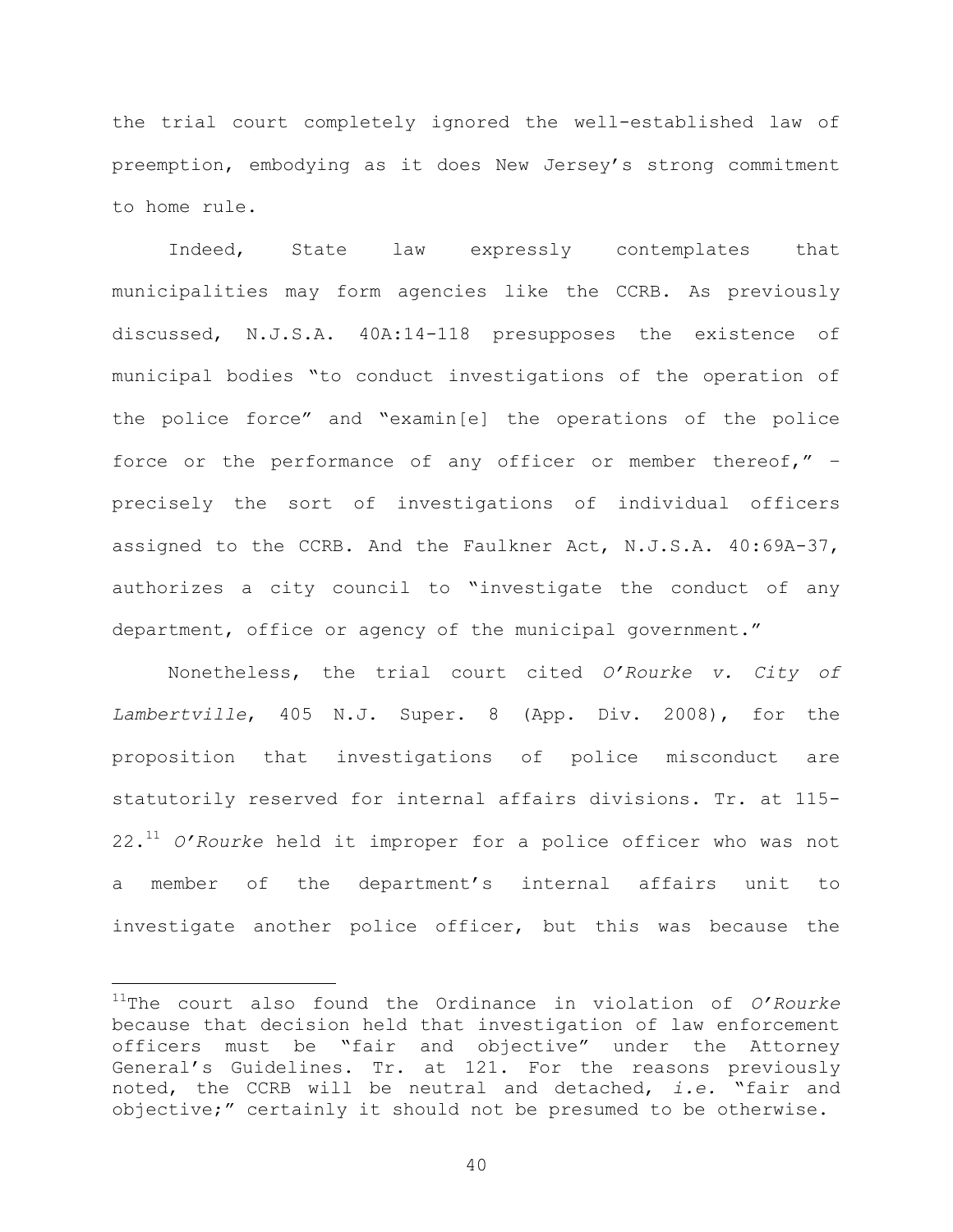City of Lambertsville's *own rules*, not N.J.S.A. 40A:14-181 or the Attorney General's Guidelines, assigned investigation of police officers to the internal affairs division exclusively. *O'Rourke*, 405 N.J. Super. at 18-19 ("'[The investigating officer's] failure to comply with the City's rules warrants [reversal]'"); *id.* at 20-21 ("[I]n this matter it is undisputed that [the investigating officer] failed to adhere to the City's rules[.]"). The trial court rejected this distinction on the basis that "the [City of Lambertville's] rules are ones that are mandated by the guidelines." Tr. at 122. But this was error: N.J.S.A. 40A:14-181 and the Guidelines mandated that Lambertsville's adopt minimum standards for its internal affairs unit; the city was not required to pass the ordinance it did, which limited investigations of police misconduct to that unit. Once again, Newark has here passed a different Ordinance, which provides for concurrent investigations, and so *O'Rourke* is simply not on point.

As a further basis for its decision that only the NPD may investigate police officers, the court highlighted that the Guidelines "require a certain level of expertise" and mandate that internal affairs officers "complete training[.]" The court interpreted this requirement to mean that "there is a level of expertise that is needed by experienced law enforcement officers to properly execute [the internal affairs] function." Tr. at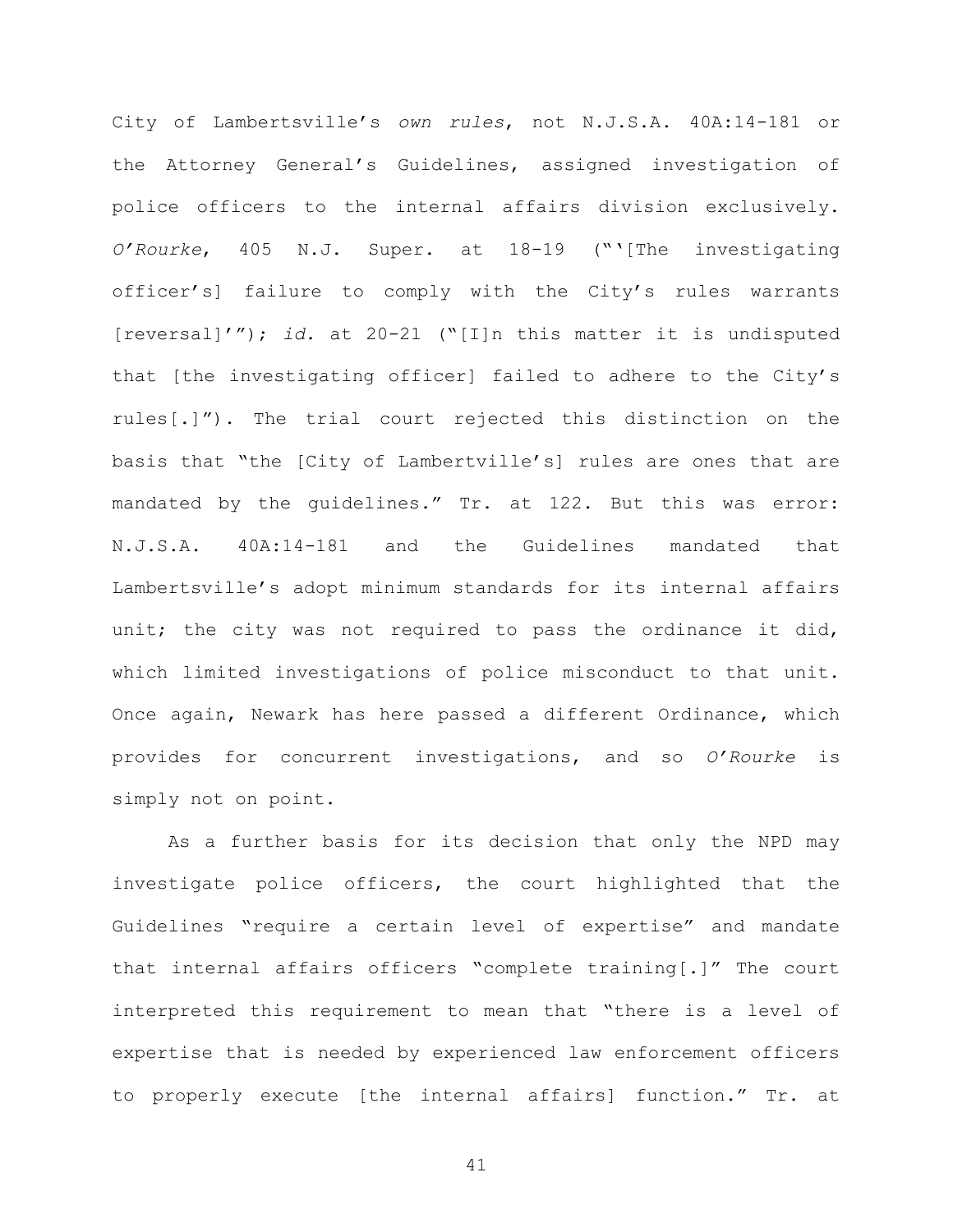114-15. But it simply does not follow from the Guidelines' training requirements that only "experienced law enforcement officers" may investigate police misconduct. *Id.* Here again, the trial court improperly presumed that because the Guidelines are mandatory for police departments, the State intended to preclude investigations by civilian agencies. And the CCRB is, in fact, compliant with the Guidelines' training provisions, specifically requiring "such training [as] necessary to fulfill [the Board's] responsibilities[.]" DA153 (Ordinance at V § 1-23). In sum, the trial court's finding that only police officers may investigate other police officers as a matter of State law is unfounded.

# **b. The CCRB will not defeat the confidentiality required by the Attorney General's Guidelines.**

The trial court held that the Ordinance conflicts with the Guidelines' confidentiality requirements simply because, under the Ordinance, the CCRB will obtain civilian complaints and investigatory materials that otherwise would have gone to the police department only. Tr. at 135 ("[I]n each and every instance of [CCRB] investigations the underlying names of individuals are mandated to be provided to the CCRB[.]"). But the court's interpretation again erroneously presumed that the Guidelines meant to assign the internal affairs function exclusively to police departments; in fact, the Guidelines' confidentiality requirements are simply minimum standards for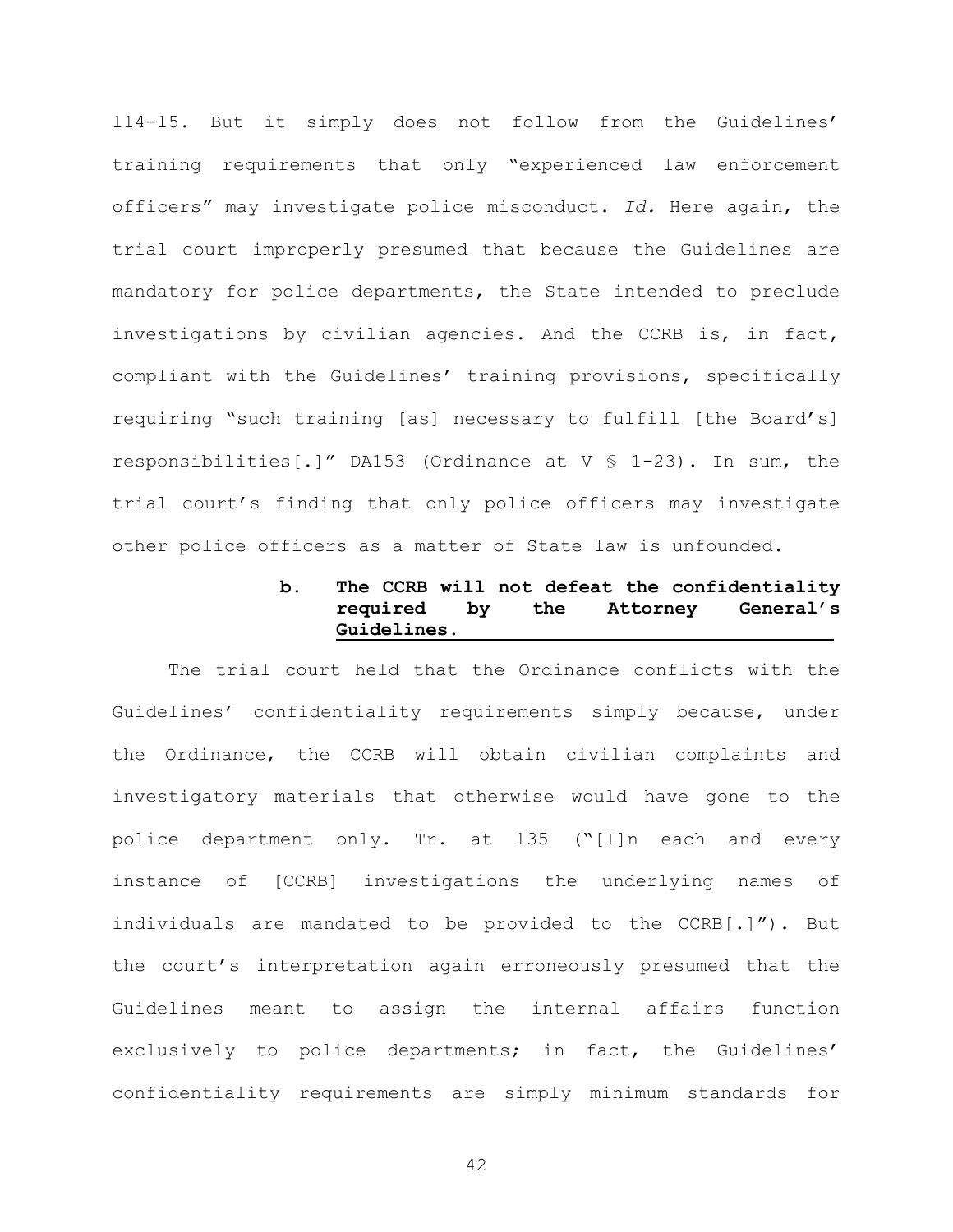protection of sensitive information by whoever investigates police misconduct. And the CCRB will comply with these standards: the Ordinance mandates publication only of statistical data with any personally identifying information redacted. DA151 (Ordinance at V §1-21(a)(f)); *see* Ra75-76 (AG Guidelines) (requiring periodic publication of statistical information with identifying information redacted); *see also Paff v. Bergen Cty.*, 2017 WL 957735, at \*4-6 (App. Div. Mar. 13, 2017) (in response to OPRA request for internal affairs files, county was in compliance with N.J.S.A. 40A:14-181 and the AG's Guidelines in providing "the number of complaints pending, the source of the complaint and the noted disposition  $\ldots$  [, and] the type of complaint among categories," while redacting personal identifying information).

The trial court also found that the CCRB would not assure the requisite confidentiality in one specific regard, because the Ordinance states, "[i]f [a civilian] complaint is substantiated and is referred to a CCRB hearing, the complainant's identity may be released in the course of any public hearing about the alleged misconduct." Tr. at 133-34 (quoting DA146 (Ordinance at §1-07)). However, the Ordinance does not, in fact, require such disclosure, nor does it necessitate public hearings. Instead, the Ordinance is permissive ("*may* be released"). That said, any inconsistency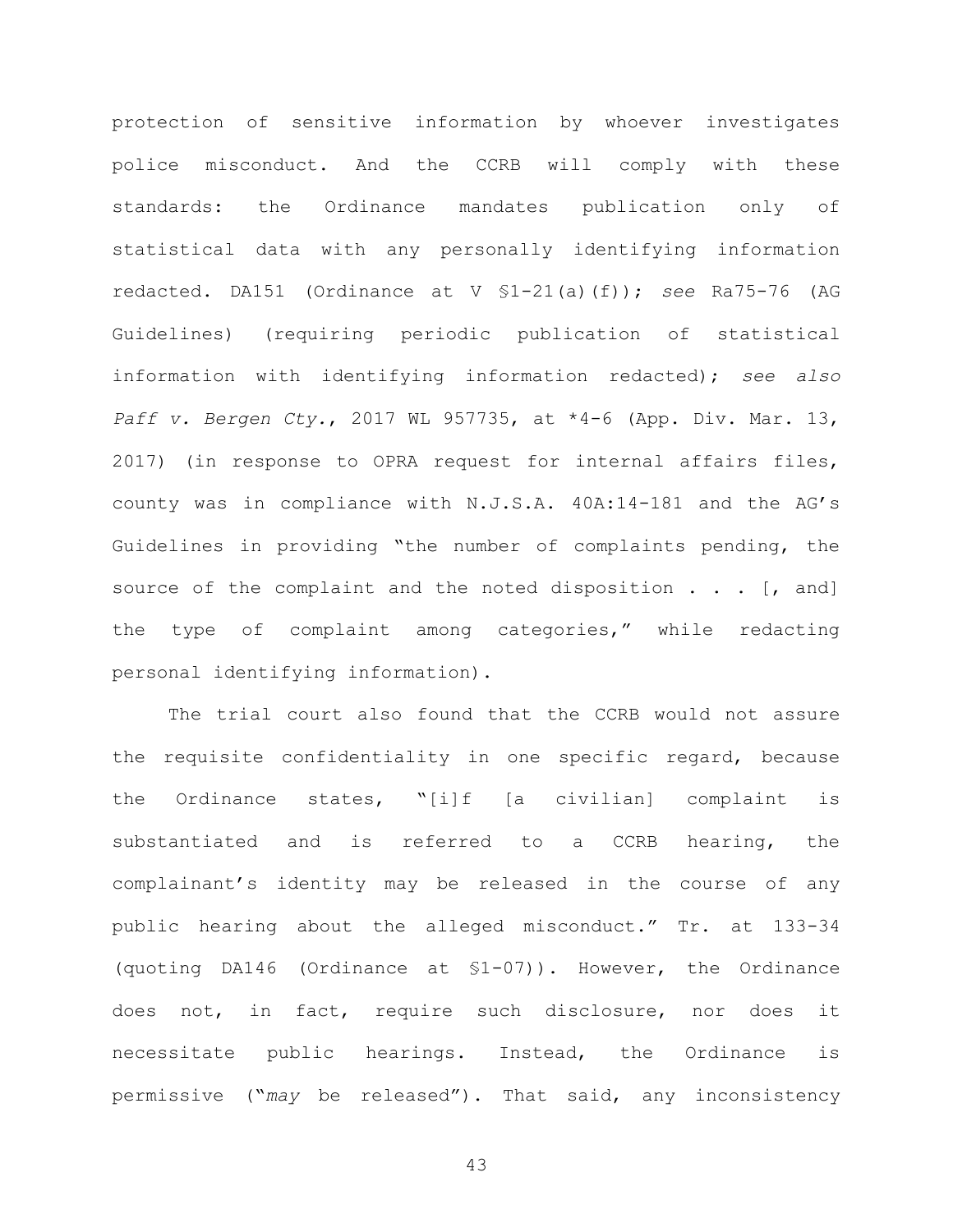$\geq$ ), or under the Court's inherent powers to perform a narrowing between the Ordinance and the provisions of State law, should they be so extreme as to demand preemption, are certainly severable, and may thus be excised by the Court in keeping with the Ordinance's severability clause, DA153 (Ordinance at SECTION judicial surgery. *Ingamort*, 72 N.J. at 423 (severance is proper "where the invalid portion is independent and the remaining portion forms a complete act within itself"); *see*, *e.g.*, *Bruneti v. Bor. of New Milford*, 68 N.J. 576, 603 (1975) ("The invalidity of the provisions does not affect the enforceability of the remainder of the ordinance since they are clearly severable."). As a result, the Ordinance's treatment of confidentiality need not conflict with the Guidelines, and does not support Plaintiff's preemption argument.

### **c. The CCRB will not taint criminal investigations.**

The trial court determined that "the CCRB's investigation may taint a criminal prosecution" because the Ordinance does not mandate that the CCRB defer investigations in cases of possible criminality unless requested to do so by State or county law enforcement authorities. Tr. at 113. By contrast, the Guidelines require internal affairs divisions to automatically stay investigations under these circumstances. Ra36.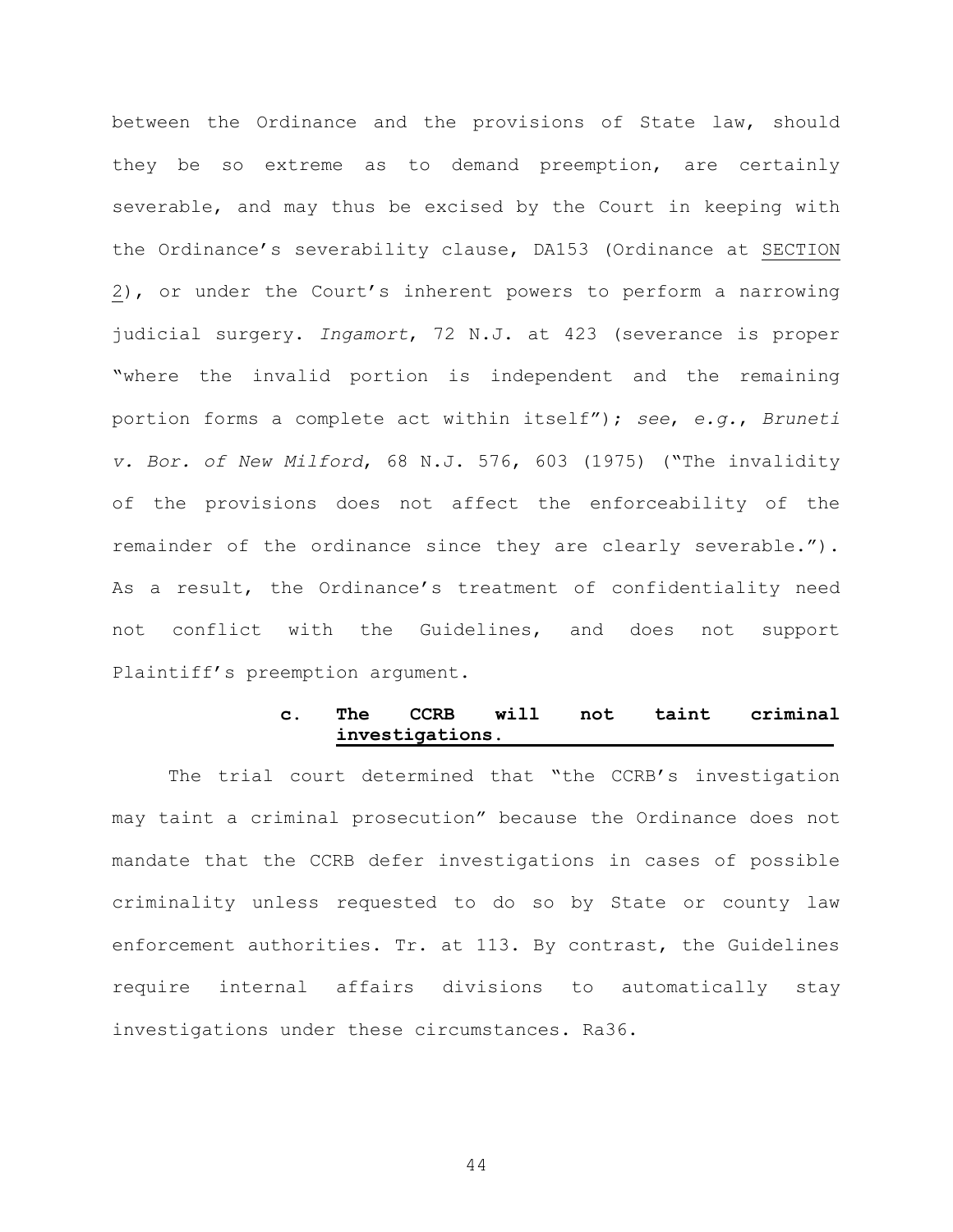However, the tension between these provisions is illusory: the CCRB must alert the Essex County Prosecutor immediately in cases of possible criminality, and the Prosecutor need only request that the matter be deferred, in which case that occurs automatically. Da144 (Ordinance at IV.f). Thus, the stay mandated by the Guidelines will be timely obtained under the Ordinance in all cases in which the County Prosecutor deems it necessary, making any distinction between the Ordinance and State law irrelevant, as a practical matter. *See C.I.C. Corp. v. Twp. of East Brunswick*, 266 N.J. Super. 1, 11 (App. Div. 1993) (no preemption where alleged practical conflict between ordinance and state law was at most "insignificant"); *Asbury Park City v. Castagno Tires*, 13 N.J. Tax 488, 504 (1993) (upholding ordinance in spite of procedural discrepancy with enabling statute because ordinance was "not flatly inconsistent" with statute and ordinance "effectively accomplished" purpose of statutory procedure); *Orange Taxpayers Council, Inc. v. City of Orange*, 169 N.J. Super. 288, 301-02 (App. Div. 1979) (holding ordinance "responsive to the local problems and conditions" of municipality was not preempted by "minimal conflicting impact" with State law where there was "no irreconcilable conflict between the two"). In sum, the first *Overlook* factor weighs against preemption.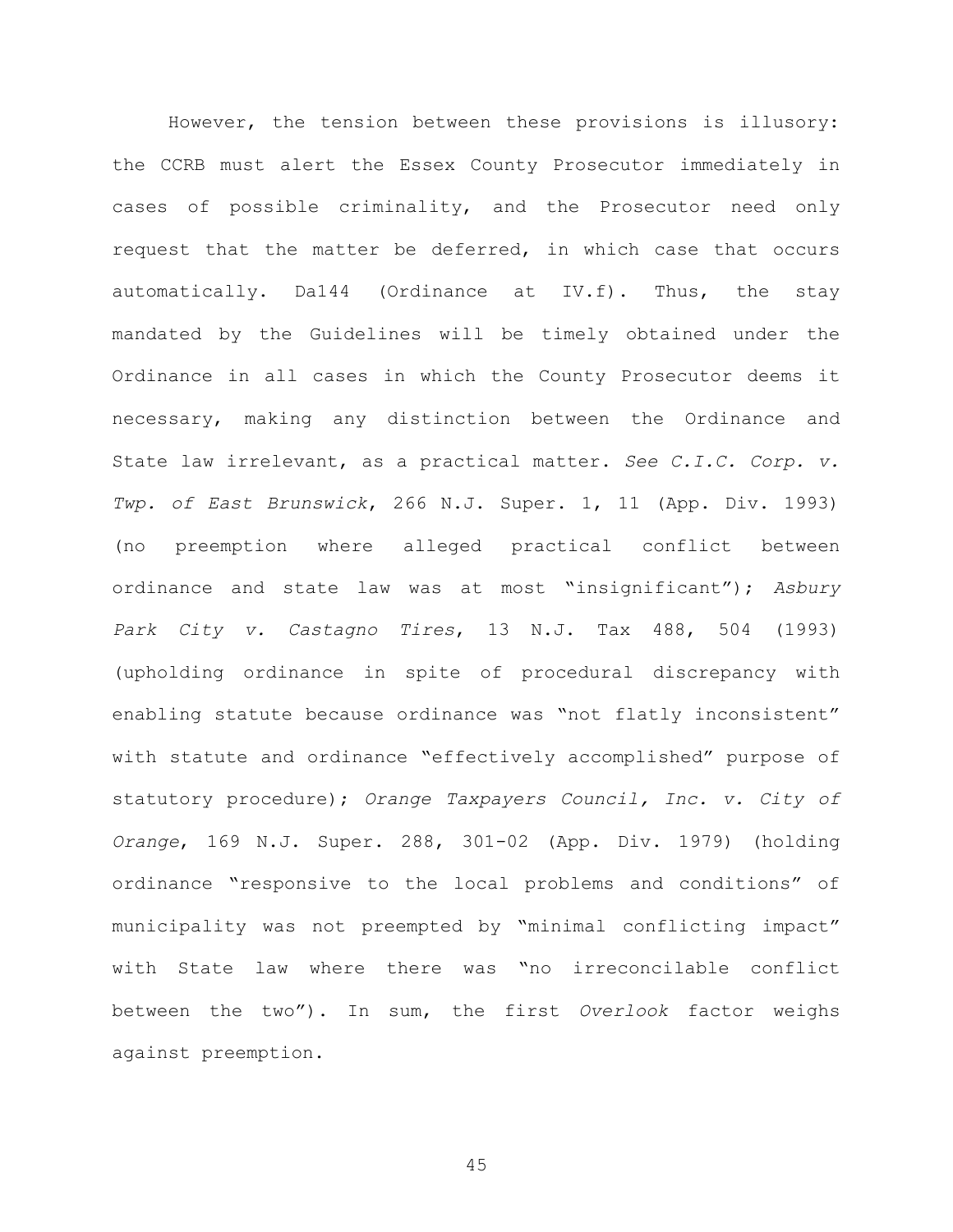## **2. State law was not intended, expressly or impliedly, to be exclusive in the field.**

The trial court concluded summarily "that given the language of the statute, the cases, and the mandatory nature of the guidelines, they were intended expressly or impliedly, to be exclusive in the field." Tr. 129. *Amici* discuss, supra at 37-42, how the language of N.J.S.A. 40A:14-181 and the mandatory nature of the Guidelines do not support the court's finding of intent to preclude all municipal regulation. To the contrary, as set forth at length above, State law does not express a "clear intent" to occupy the field, leaving municipalities free to regulate as well, provided they adhere to the Guidelines' minimum standards. With regard to "the cases" referenced by the trial court, while it is not clear to which decisions the court was referring, there is no case holding that only internal affairs divisions may investigate police misconduct. Accordingly, this Overlook factor weighs against preemption.

### **3. The need for uniformity does not support preemption.**

The trial court found that the Ordinance would undermine the need for uniformity because:

[I]n order to be uniform and efficient[,] the Attorney General as the Chief Law Enforcement officer of the State is the one who is to set the underlying means by which such investigations will be conducted.

[Tr. at 127 (citing N.J.S.A. 52:17B-98, *In re Carroll*, 339 N.J. Super. 429 (App. Div. 2001), *O'Shea v. Twp. of West*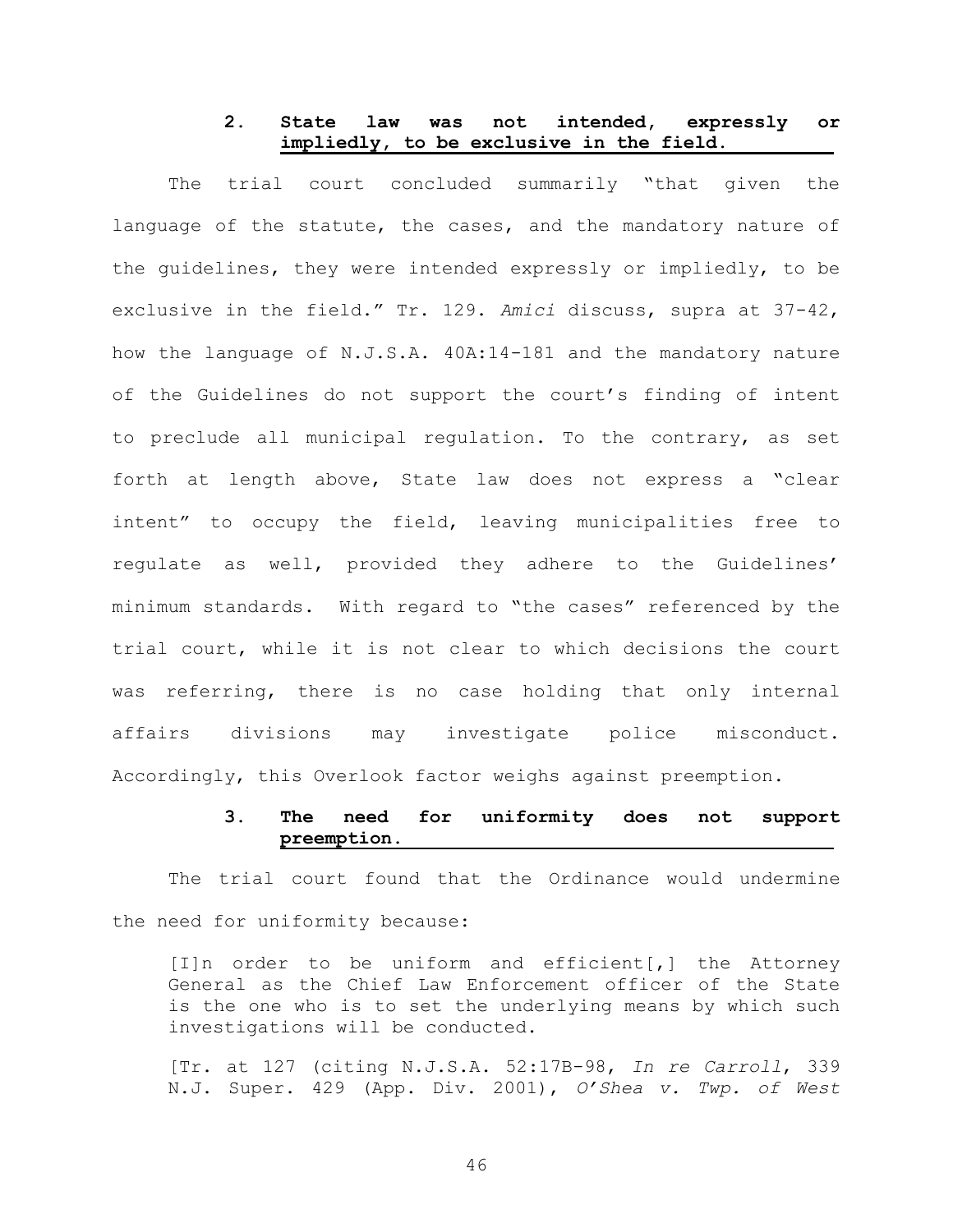*Milford*, 410 N.J. Super. 371 (2009), and *Carberry*, 114 N.J. 574.).]

The court thus appeared to conclude that the need for uniformity weighs in favor of preemption because the Attorney General is responsible for establishing procedures for investigating police misconduct under State law.<sup>12</sup>

The court's analysis reflects the same error previously discussed: it is wrong to presume from the fact that the Attorney General is charged with promulgating minimum standards to be adopted by internal affairs divisions that the State has a uniformity interest in such investigations being conducted only by police officers. To the contrary, the Guidelines suggest only an interest in the uniformity of the standards to be employed. And, of course, the CCRB will adhere to these standards.

Moreover, there is no basis upon which to conclude that the State's interest in uniformity requires limiting the investigation of police misconduct to internal affairs divisions. Under established precedent, "even if the evil is of statewide concern, [] practical considerations may warrant different or more detailed local treatment to meet varying conditions or to achieve the ultimate goal more effectively."

L,

 $12$ The trial court also found that the Ordinance would undermine uniformity in light of the alleged conflicts identified above, including the potential for inconsistent results, and issues related to "potential criminal conduct" and "expertise and training." *See* Tr. at 126. *Amici* rely on their counterarguments to these findings, *supra*, and do not repeat them here.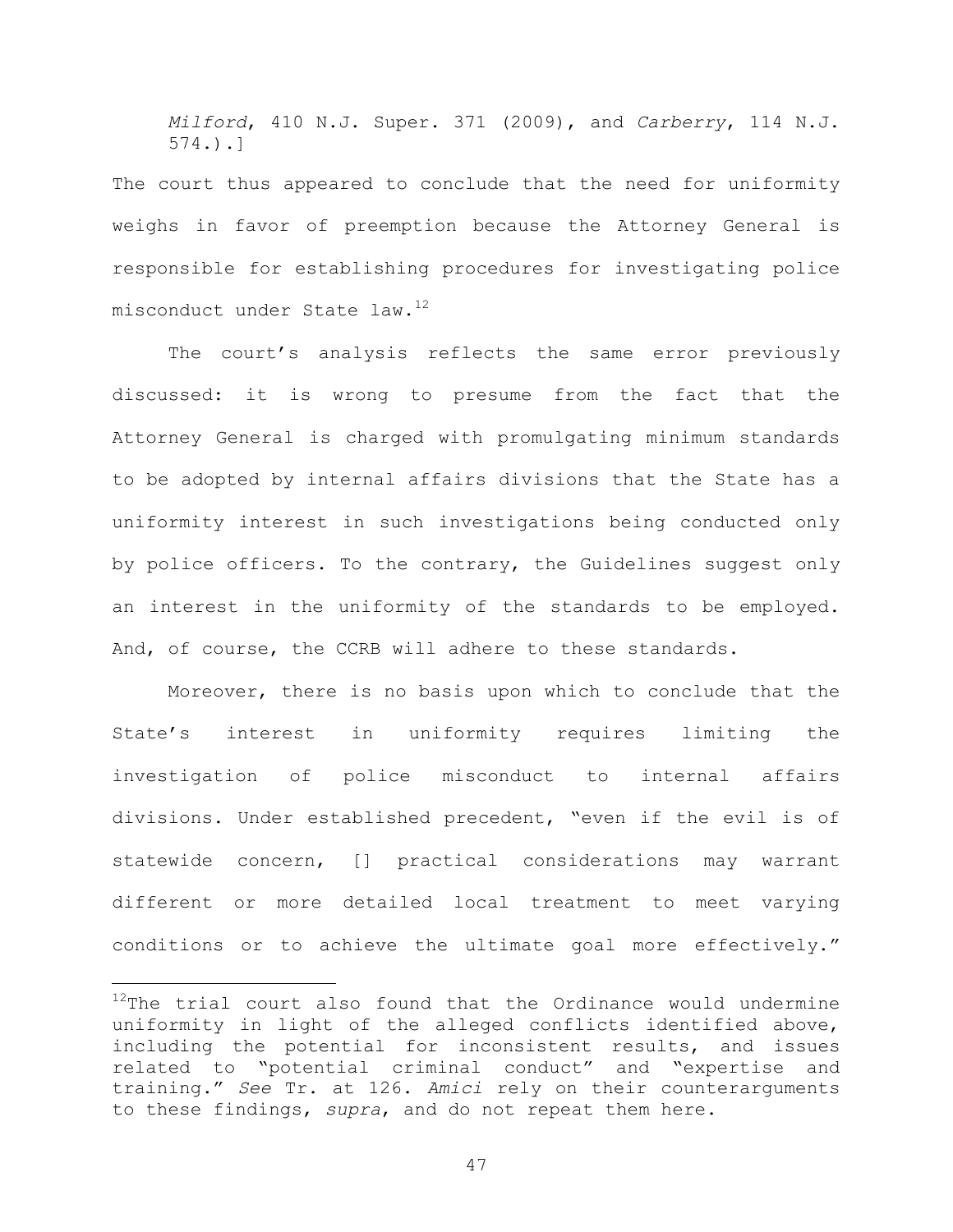*Ingamort*, 62 N.J. at 528; *see*, *e.g.*, *Summer*, 53 N.J. at 553 (holding with regard to statewide problem of racial "blockbusting," "it may be useful to permit municipalities to act, for, being nearer the scene, they are more likely to detect the practice and may be better situated to devise an approach to their special problems"). And here, while police misconduct is certainly of Statewide concern, it is also a problem that "depends very much upon the local scene and varies accordingly in its intensity and hurt," *Summer*, 53 N.J. at 553, as the DOJ Report makes clear. Thus, "different or more detailed local treatment" is plainly warranted, and Newark has done so thoughtfully through the Ordinance. *Ingamort*, 62 N.J. at 528. Thus viewed, the Ordinance is not contrary to any State interest in uniformity, but rather is an appropriate expression of a local interest in better policing.

### **4. The state scheme is so not so pervasive or comprehensive that it precludes coexistence of municipal regulation.**

Under this factor, the court stated only that "certainly the scheme setup by the guidelines is so pervasive that it precludes coexistence of municipal regulation, because of the need for expertise." Tr. at 132. As *Amici* noted above, however, the Board must attain the relevant expertise under the Ordinance. Even more generally, the "pervasive" nature of the Guidelines does not demonstrate an intent to preclude municipal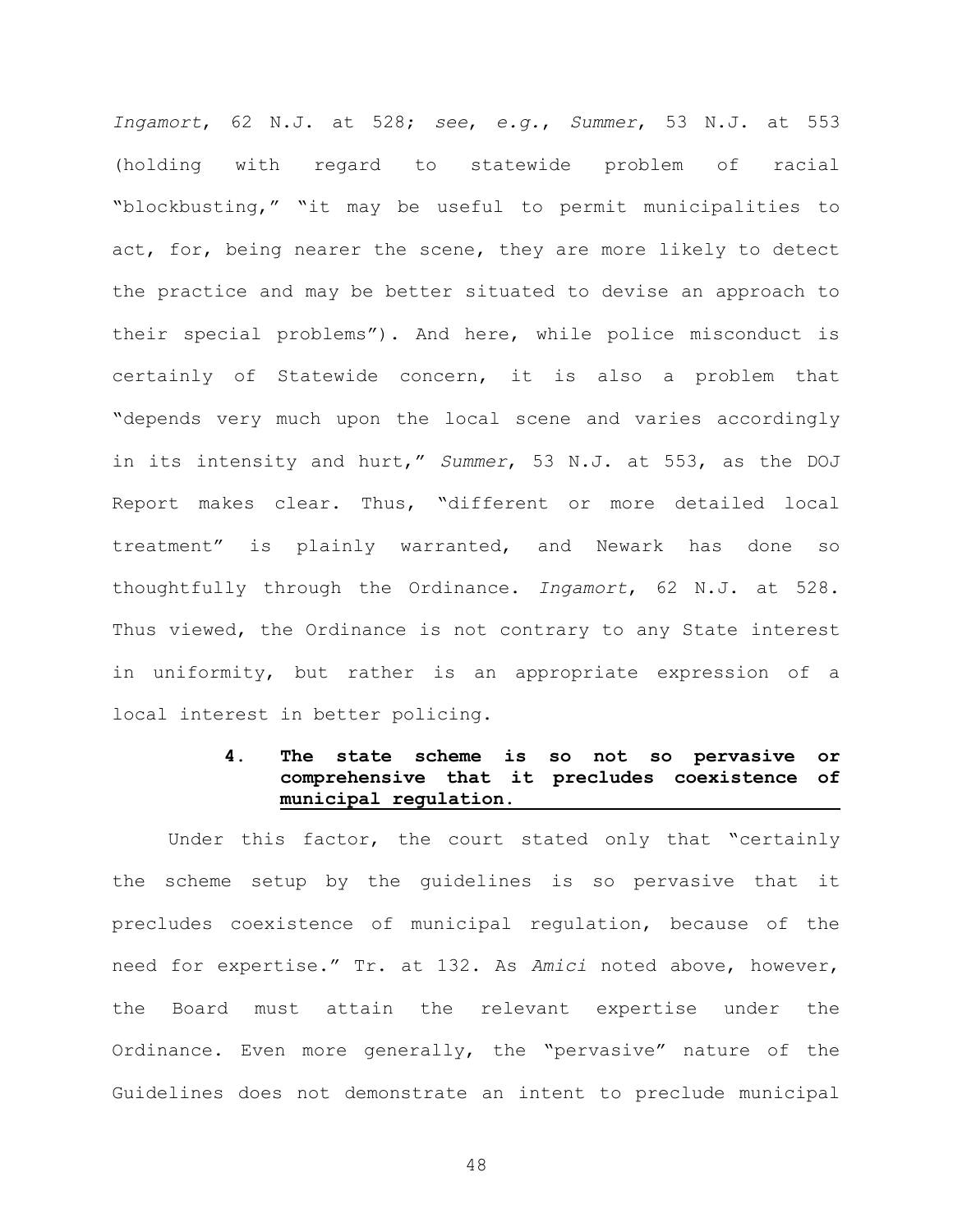regulation, but only an effort to provide a detailed set of minimum standards required for investigating police misconduct. *Essex Cty. Corrs. Officers PBA Local No. 382 v. Cty. of Essex*, 439 N.J. Super. 107 (App. Div. 2014) (municipality was not precluded from contracting with private companies for housing and treatment of inmates though N.J.S.A. 30:8–1 through –69 provide extensive standards for operation of county jails without mention of such contracts). Because the CCRB can and will comply with these standards, the pervasive nature of the Guidelines does not counsel preemption.

# **5. The Ordinance does not stand as an obstacle to the accomplishment and execution of the full purposes and objectives of the Legislature.**

Finally, the trial court's conclusion under this *Overlook*  factor was also cursory: the court stated only that "the ordinance would stand as an obstacle to the accomplishment of the execution of the purposes, of the – objectives of the legislature because there is specific expertise is needed." Tr. at 125. Again, this issue has been addressed above: the bottom line is that the Ordinance does not impede but instead stands to further the objectives of the Legislature, as the scholarly literature makes clear. *See, e.g.,* John Hollway, *et al.*, "Root Cause Analysis: A Tool to Promote Officer Safety and Reduce Officer Involved Shootings Over Time," 62 VILL. L. REV. 883, 894 (2017) ("[CCRBs] can play a useful role as intermediaries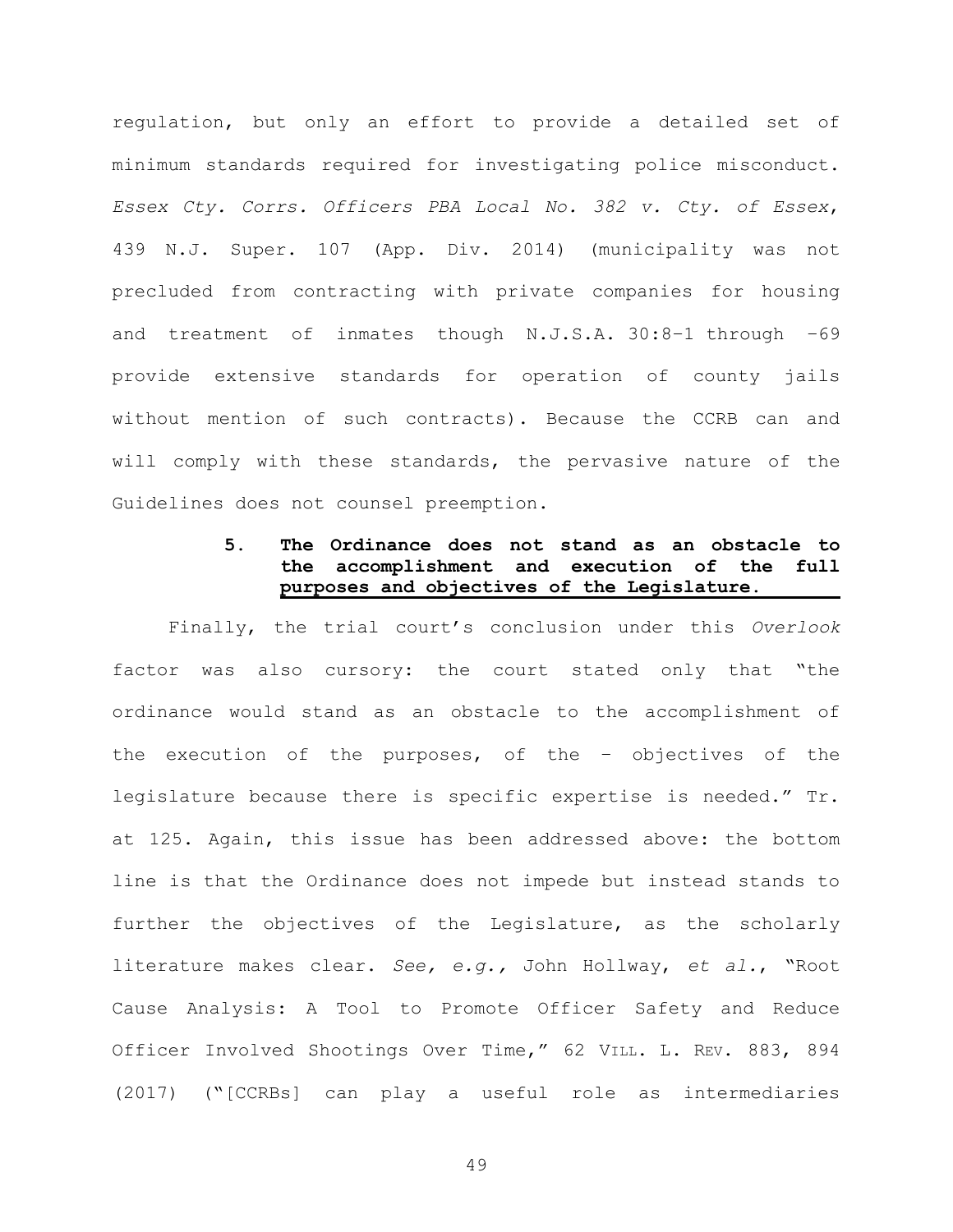between communities and police departments, providing communities with greater visibility into the police department and a better understanding of the department's views, while providing police departments with a (hopefully) less rancorous dialogue with the community . . . and a platform for explaining [] event[s] in greater detail and with greater nuance.").

Accordingly, the court's finding of preemption was erroneous under each *Overlook* factor. Because State law does not manifest a clear intent to preempt the field, the Ordinance is a lawful exercise of Newark's power to resolve an extremely pressing local problem, consistent with New Jersey's commitment to home rule.

#### **IV. THE ORDINANCE PROPERLY IMBUES THE CCRB WITH SUBPOENA POWER.**

### **A. The Decision Below**

The trial court analyzed the question of whether the CCRB could lawfully issue subpoenas in light of its decision that the CCRB is not authorized to investigate civilian complaints:

For the reasons stated previously regarding N.J.S.A. 40A:14-118 and 14-181, and due process principles[,] the issuance of a subpoena for the purposes of bringing charges against individual officers is contrary to applicable law.

[Tr. at 154.]

Accordingly, the court framed the issue as whether the Ordinance could lawfully endow the CCRB with subpoena power to perform "the oversight role of the CCRB." *Id.* at 146. In this regard, the court assumed that Newark could create a Board with subpoena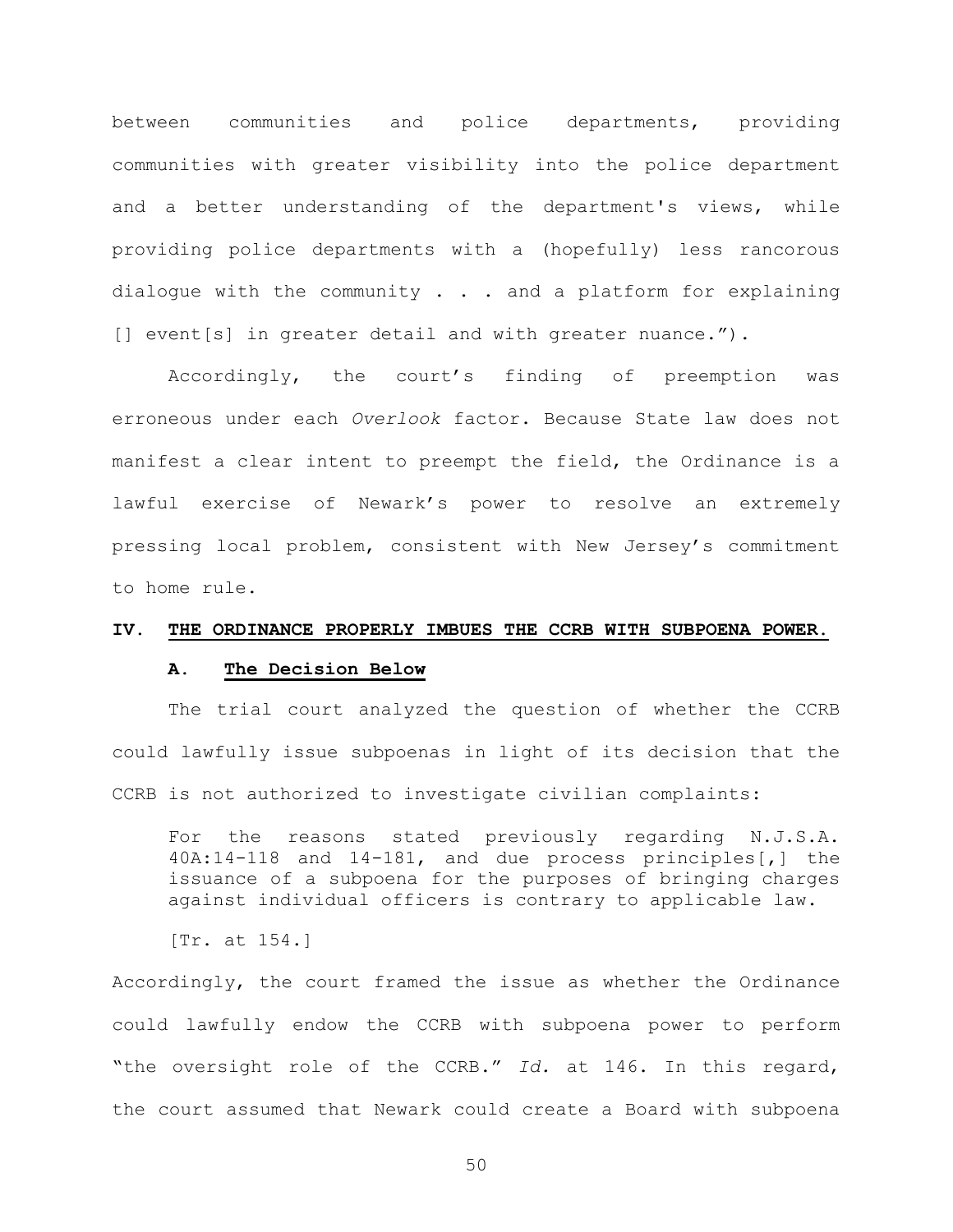power if this were necessary to a matter of public concern under N.J.S.A. 40:48-2, but the court concluded that it could not find the requisite necessity:

[U]nder the terms of this . . . ordinance, the individual police officers are required to cooperate with the CCRB . . . . They're also required to turn over records. . . . And if someone comes in with an individual complaint, they're going to have access to that individual. No one has explained to me what else you would need under subpoena.

[*Id.* at 146.]

Thus, the court concluded, "under the circumstances here, the Court does not find that the subpoena power is required." *Id.* at 154.

But the court also suggested, without explicitly finding, that existing authorities undercut the notion that N.J.S.A. 40:48-2 might allow the City to give subpoena power to the CCRB. In this vein, the court discussed *City of Newark v. Benjamin*, 144 N.J. Super. 58 (Ch. Div. 1976), N.J.S.A. 40:48-2, and *Traino v. McCoy*, 187 N.J. Super. 638 (Law Div. 1982), noting that these authorities suggest that municipal subpoena power is nondelegable and limited to committees composed of members of the city council. See Tr. at 139-47, 151-54.

### **B.** *Amici***'s Argument on Appeal**

Because the trial court was wrong that the CCRB may only perform "oversight functions" for the reasons discussed, *supra*  at 19-21, this Court must address the question left unanswered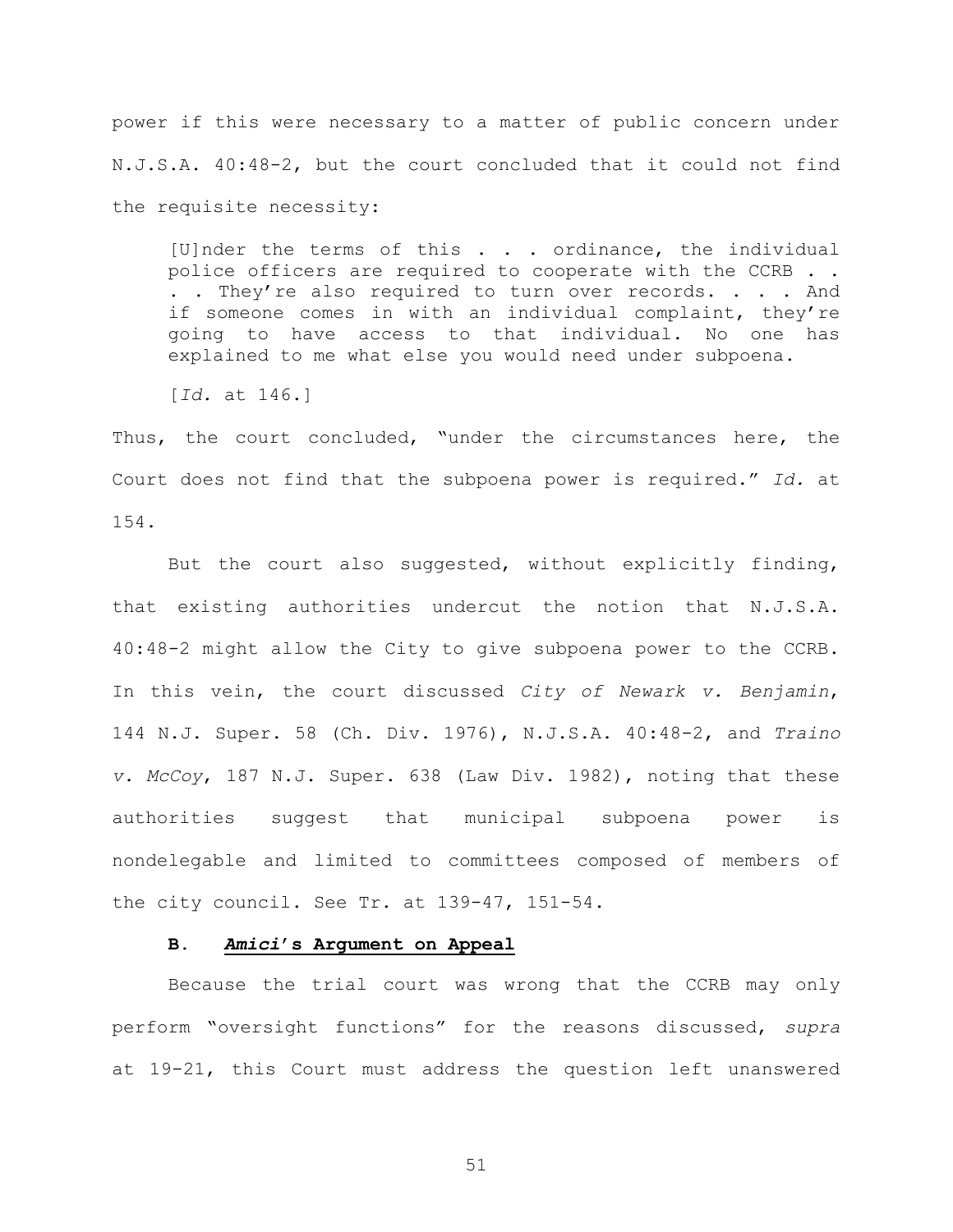by the court below: whether Newark may endow the Board with subpoena power to investigate civilian complaints. In doing so, the Court should hold that under several, overlapping sources of law, Newark was authorized to utilize and delegate the subpoena power as an incident of its power to investigate.

Newark has both inherent and statutory authority to issue subpoenas as an incident of the municipal power to investigate its agencies and their members. Thus, the Faulkner Act, N.J.S.A. 40:69A-37, authorizes a city council to "investigate the conduct of any department, office or agency of the municipal government." *See Benjamin*, 144 N.J. Super. at 69-70 (operation of proposed civilian complaint review board was "to some degree coextensive" with city council's power to investigate under N.J.S.A. 40:69A-37). As previously noted, N.J.S.A. 40A:14-118 expressly recognizes this authority, leaving intact municipal power to conduct "investigations of the operation of the police force" and "examining the operations of the police force or the performance of any officer or member thereof." And, as the New Jersey Supreme Court held in *Matter of Shain,* 92 N.J. 524 (1983), inherent in the power to investigate is the power to issue subpoenas. *Id.* at 533 ("A reasonable incident of the Council's power to investigate under N.J.S.A. 40:69A-37 is the power to compel testimony, *i.e.,* to issue subpoenas.").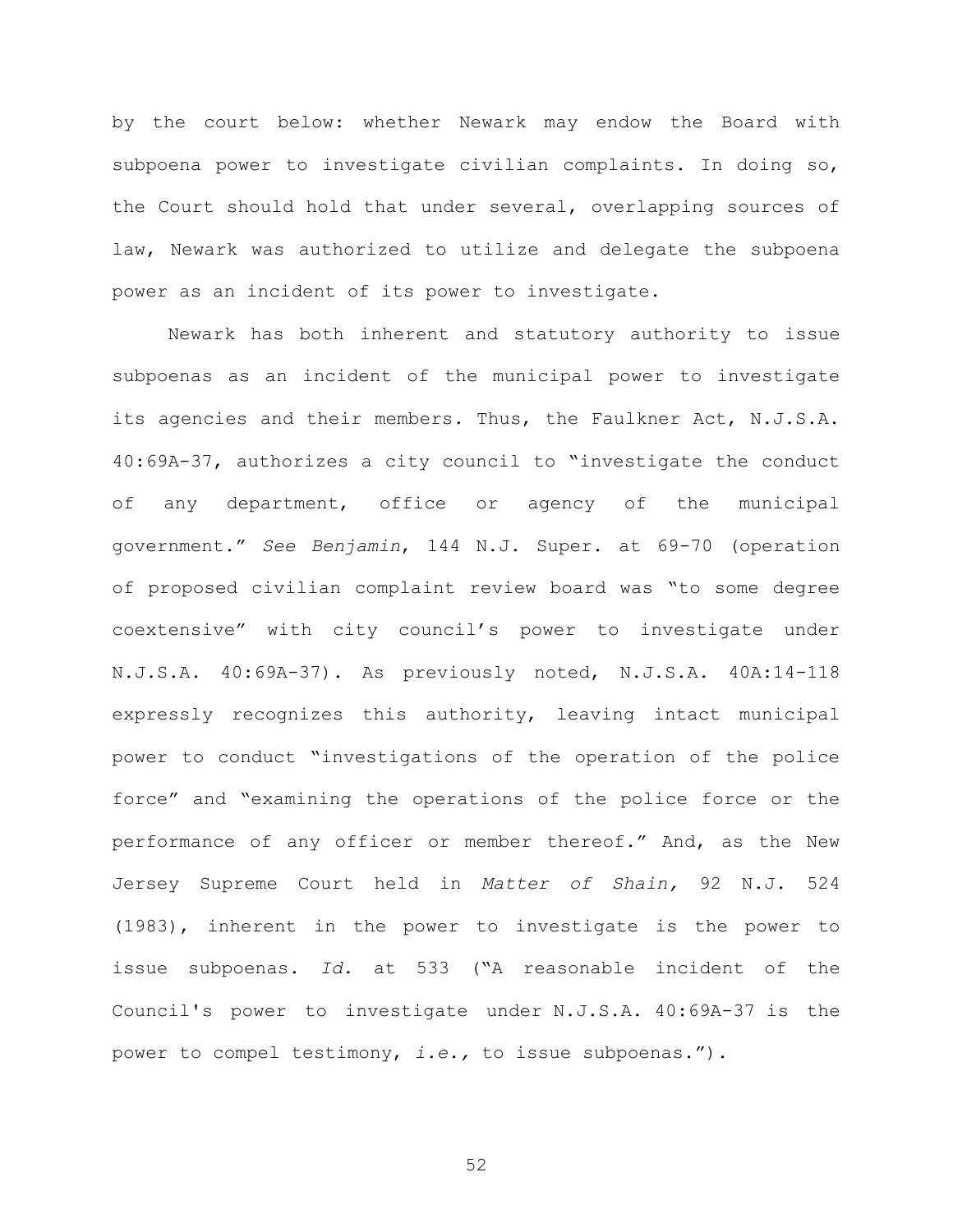An additional, statutory source of subpoena authority may be found in the statutory "necessary and proper," clause, N.J.S.A. 40:48-2, which as previously discussed, confers an "express grant of general police powers" and "is itself a reservoir of police power." *Ingamort*, 62 N.J. at 536.<sup>13</sup> And use of the subpoena power to investigate police misconduct is certainly necessary to the "order and protection of persons . . . , and for the preservation of the public health, safety and welfare." N.J.S.A. 40:48-2; *see* Ra37 (AG Guidelines) (discussing perils of "indifference to the internal affairs function," including diminution of police services and police-communityrelations).

Further, Newark has the power to delegate its subpoena power to a civilian board. One source of such authority is the same "necessary and proper" clause of N.J.S.A. 40:48-2. Thus, in express reliance on this authority, New Jersey municipalities, including Newark, frequently imbue municipal agencies with

a<br>B

<sup>&</sup>lt;sup>13</sup>Under federal law, the United States Supreme Court has specifically held that the parallel "Necessary and Proper Clause" of U.S. Const. Art. I, § 8 permits Congress to delegate subpoena power. *See Oklahoma Press Publishing Co. v. Walling*, 327 U.S. 186, 214 (1946) (Congress could authorize the United States Department of Labor to issue administrative subpoenas when investigating an alleged wage and hour violation under authority of Necessary and Proper Clause). This is persuasive authority particularly because *Shain* adopted the reasoning of *McGrain v. Daugherty*, 273 U.S. 135 (1927), among other federal precedents, in determining that subpoena power inheres in the power to investigate. *Shain*, 92 N.J. at 530, 533.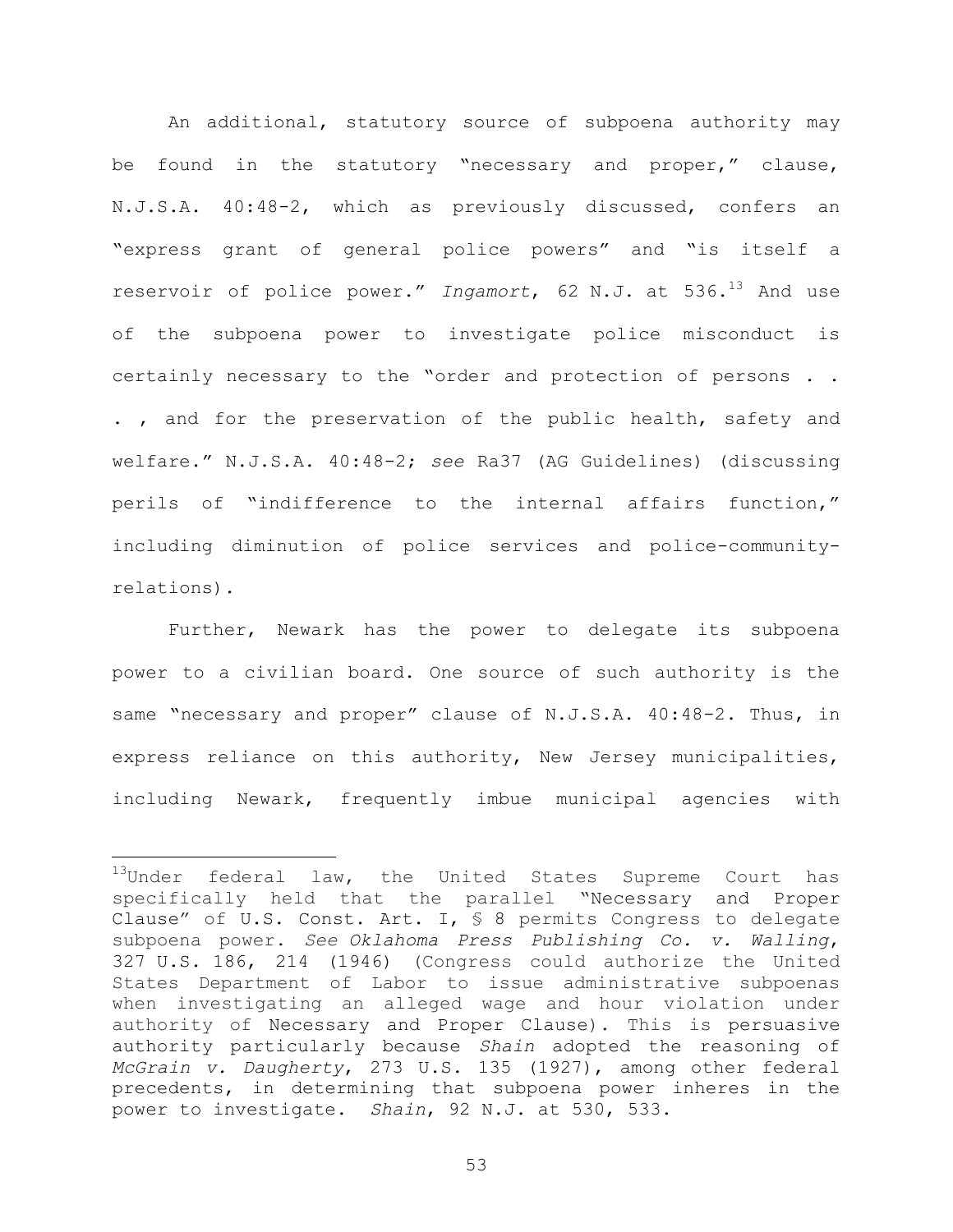subpoena power.<sup>14</sup> *See*, *e.g.*, Newark, N.J., Bus. and Occupations Code 8:7-29(c) (Newark Director of Finance "may, and at the request of the . . . licensee shall, subpoena witnesses" in charity-license revocation hearings); Paterson, N.J., Mun. Code 381-5 (Paterson Rent Leveling Board may "issue subpoenas requiring the production of witnesses and documents" to calculate the appropriate rent in landlord-tenant disputes); Elizabeth, N.J., Mun. Code 2.48.110 (Elizabeth's Department of Planning and Community Development has "the authority to conduct hearings . . . [regarding consumer fraud and may] issue subpoenas"); Camden, N.J. Mun. Code 332-25 (Camden Chief License Inspector may "compel the attendance of witnesses and parties in interest by issuance and service of subpoena"); Jersey City, N.J. Mun. Code 254-17 (Jersey City Chief of Division of Construction may "compel the attendance of witnesses and parties in interest by issuance and service of subpoena" to investigate housing code violations). And Newark's delegation of subpoena power to a civilian board is clearly "necessary and proper" for the welfare of the community, because, as discussed at length, *supra*, and as the DOJ report makes clear, Newark's internal

a<br>B

 $14$ The grant of subpoena power in these Ordinances was valid pursuant to N.J.S.A. 40:48-2 (though there is no case law so holding as these Ordinances have never been challenged) because there is no more specific statutory authority permitting the grant of subpoena power in the case of any of these Ordinances.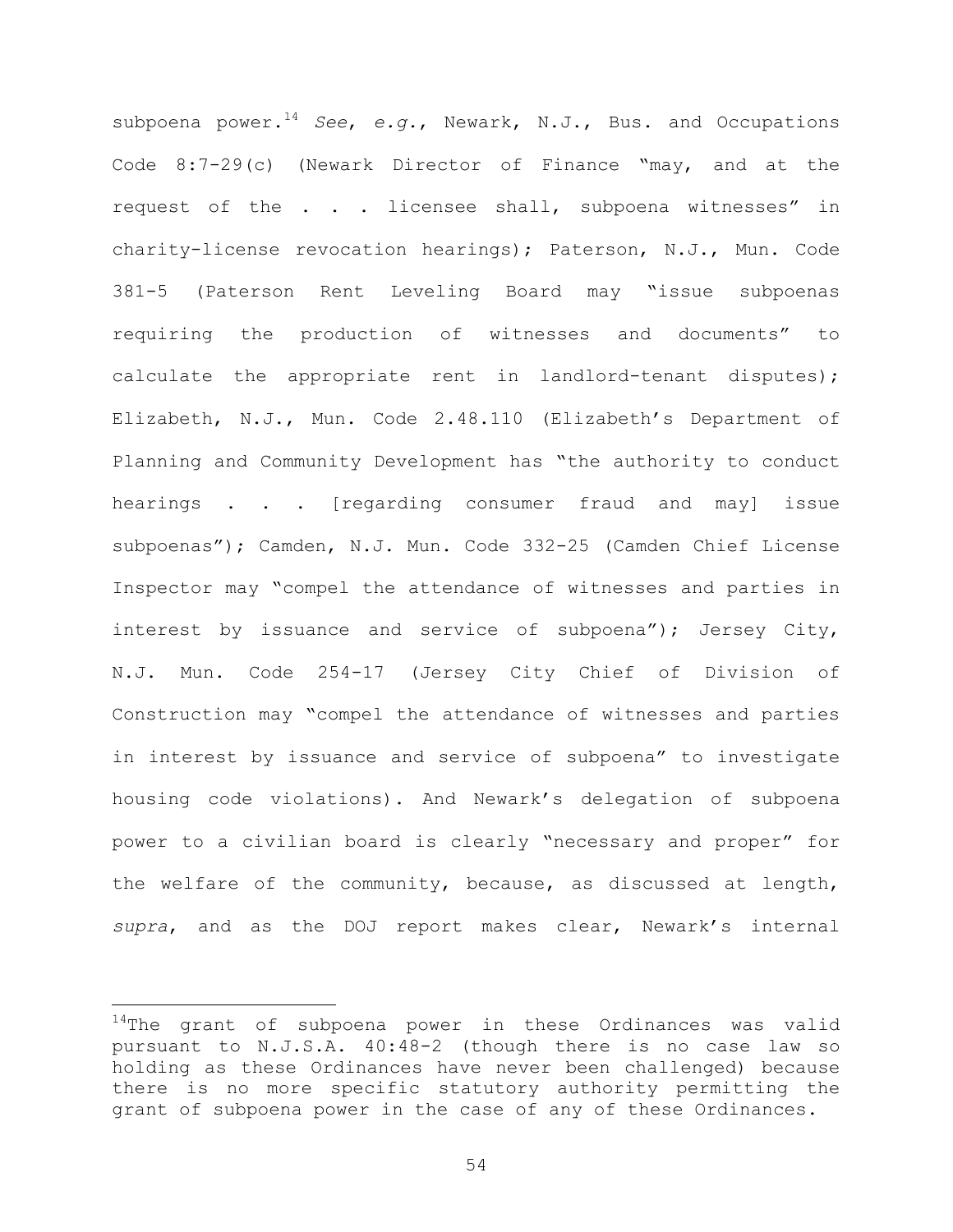affairs division has long failed to properly investigate civilian complaints.

Moreover, legislative bodies also have inherent authority to delegate a portion of their power, provided that the delegation includes standards for use of the power delegated. *Greggio v. City of Orange*, 69 N.J. Super. 453, 461 (Law Div. 1961) ("[W]hen the Legislature delegates a portion of its legislative power to a municipal body or an administrative agency, the Legislature must prescribe the standards that are to govern the exercise of those delegated powers. The same rule of law applies to delegation by the municipality to either an official or governmental board.") (citations omitted); *see also Weiner v. Borough of Stratford, County of Camden*, 15 N.J. 295, 299 (1954) ("[P]rovisions of . . . ordinance vesting discretion in licensing officials to grant or deny a license [must] provide adequate standards to govern the deliberations[.]"). Whether a municipal delegation of authority provides sufficient standards is determined from the relevant ordinance and its purpose and context; in this regard, courts are relatively permissive given the necessity of delegation in modern government. *Movant v. Bor. of Paramus*, 30 N.J. 528, 553 (1959) ("The whole ordinance may be looked to in the light of its surroundings and objectives for the purpose of deciding whether there are standards and if they are sufficient. They need not be minutely detailed. . . . [T]he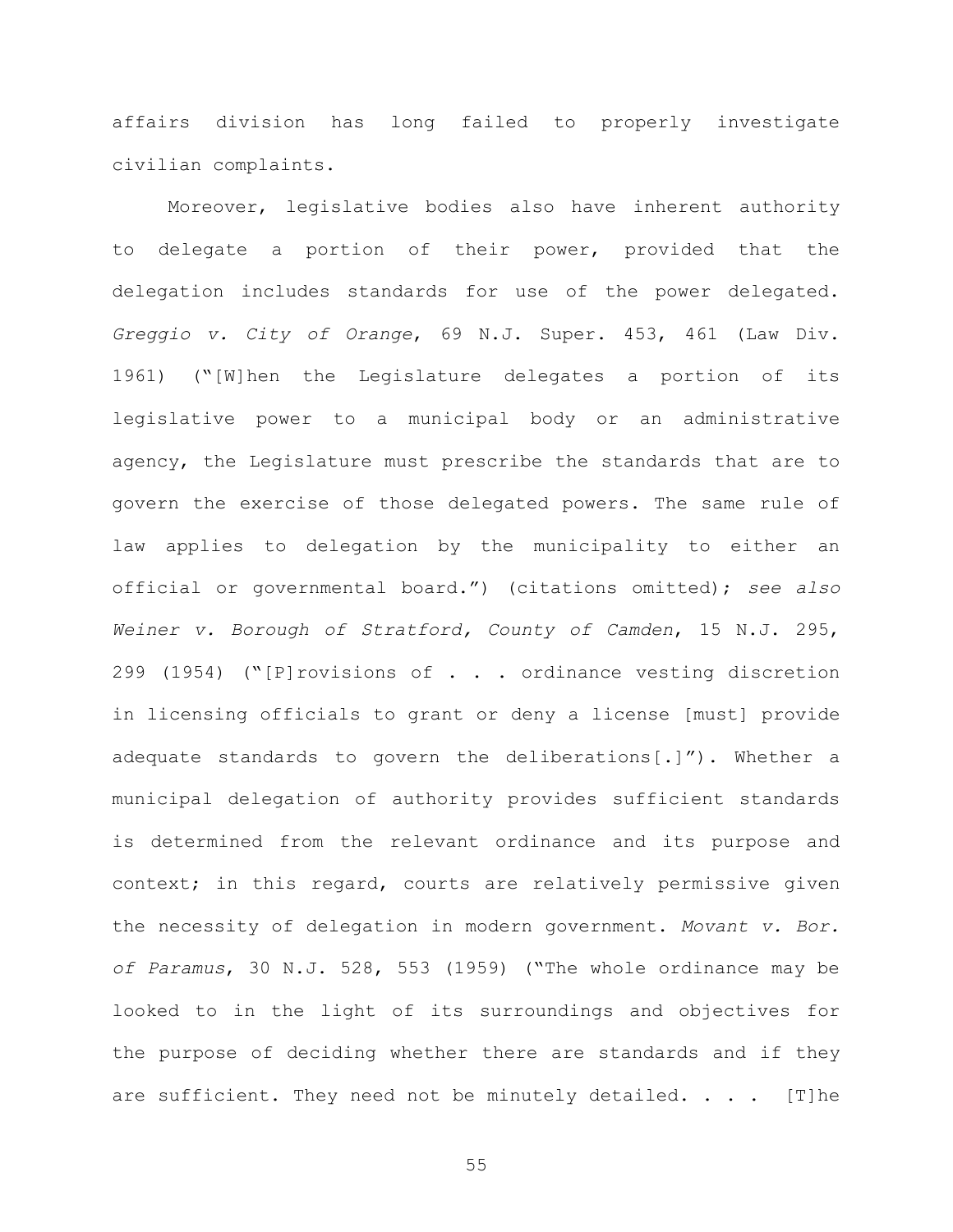exigencies of modern government have increasingly dictated the use of general rather than minutely detailed standards in regulatory enactments under the police power[.]") (citations and quotation marks omitted).

With this legal backdrop, the Ordinance's delegation of subpoena power is lawful. The Ordinance authorizes the CCRB to issue subpoenas "[u]pon a majority vote of members of the Board" where "necessary for the investigation of complaints submitted to the Board." DA142 (Ordinance at III.vi); *accord* DA147 (Ordinance at V §1-10(d)). In turn, the Ordinance specifies that the Board is empowered to investigate civilian complaints alleging, *inter alia*, "excessive use of force, abuse of authority, unlawful arrest, unlawful stop, unlawful searches, discourtesy or use of offensive language, . . . and theft." DA145 (Ordinance at V §1-02(a)). And the purpose of this delegation is the same as the purpose of the Ordinance as a whole — to remedy the ills uncovered by the DOJ investigation and report, which residents of Newark have long experienced firsthand. In this manner, the text and purpose of the Ordinance provide sufficient guidance for Newark's delegation of the subpoena power to the CCRB.

Nor do the authorities discussed by the trial court hold otherwise. Beginning with *City of Newark v. Benjamin*, that decision concerned Newark's creation of a CCRB by voter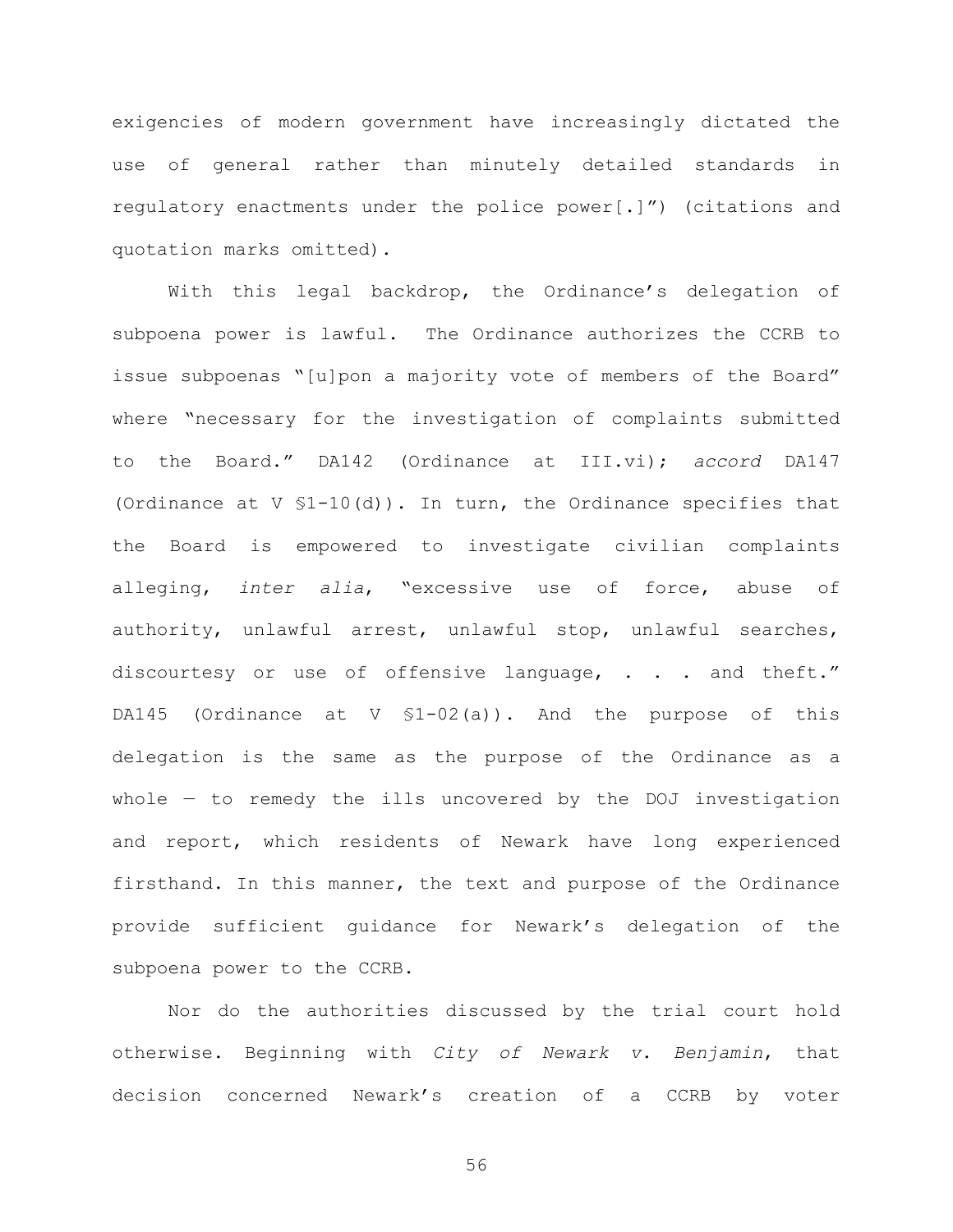initiative with elected members, 144 N.J. Super. at 63-64, whereas the present CCRB has appointed members and was created by Ordinance. DA140 (Ordinance at I.1, I.2(a)). These distinctions were the basis of the *Benjamin* holding, making that decision inapplicable here. First, *Benjamin* held that the Legislature had expressly conferred investigative and subpoena powers on the city council by statute, and therefore that such authority could not be exercised or amended by the public through the initiative process. *See Benjamin*, 144 N.J. Super. at 68-69 (power "explicitly conferred" on city council is not proper subject of initiative); *see also Smith v. Livingston Twp.*, 106 N.J. Super. 444, 457 (Ch. Div. 1969) ("[T]he Zoning Act, N.J.S.A. 40:55—30 *et seq.*, constitutes an exclusive grant of legislative power to the governing bodies of the respective municipalities preventing the voters from exercising the power of initiative."); *McCrink v. Town of West Orange*, 85 N.J. Super. 86, 91-92 (App. Div. 1964) ("The ordinance proposed for adoption by the voters of West Orange at the November election would fetter the free and future exercise of the local legislative power."). Indeed, *Benjamin* was careful to note, "what is involved here is not whether the Newark council had the power to enact an ordinance for civilian review of police conduct, but whether it can be done by initiative[.]" *Id.* at 68.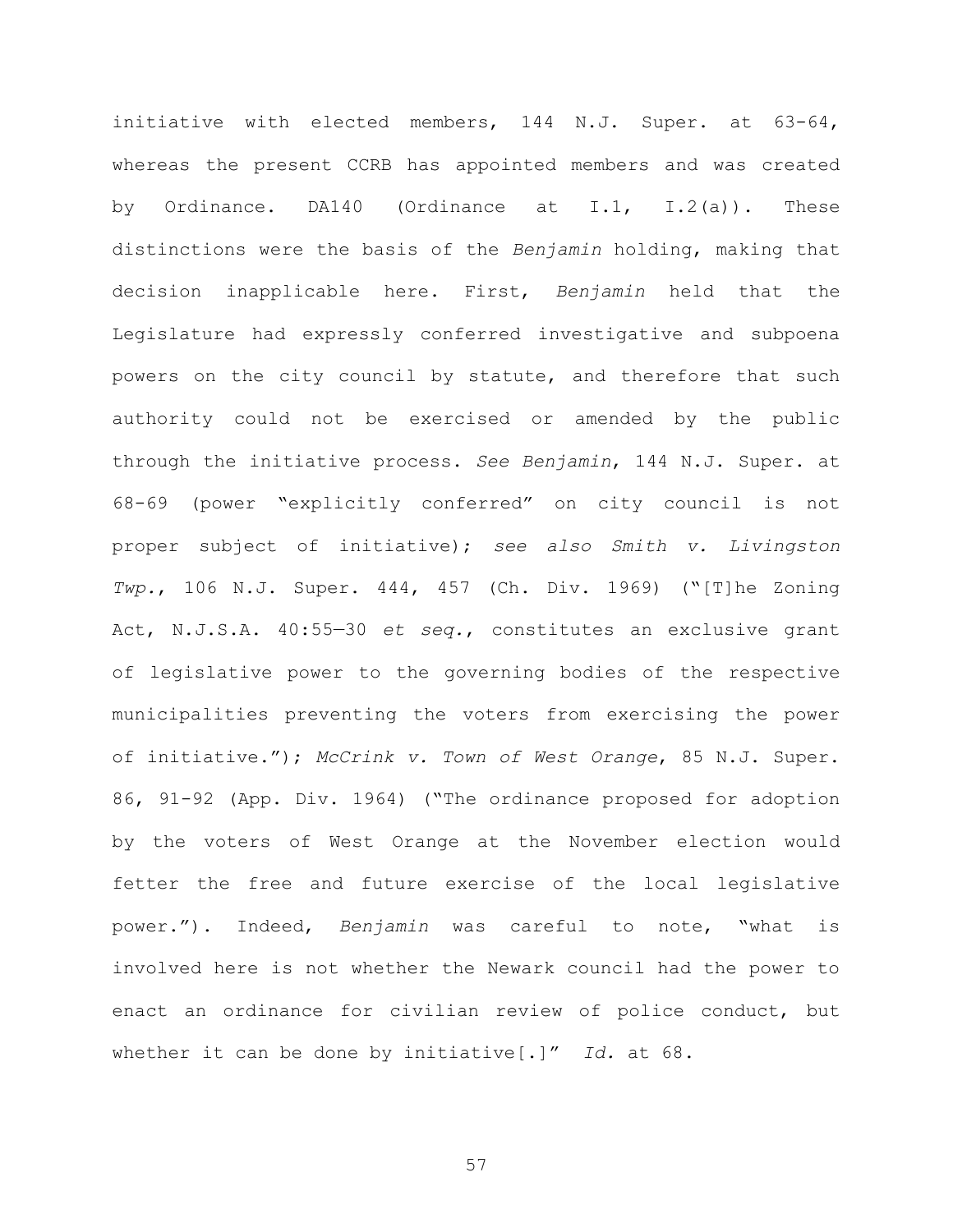Second, equally essential to the *Benjamin* holding was the fact that the board there at issue was publicly elected. 144 N.J. Super. at 69 (**"**[T]he proposed ordinance would create another elected body [with similar powers]. . . . [T]his would be an impermissible infringement upon the authority conferred upon the municipality by the Faulkner Act."). But here again, *Benjamin* noted the limits of its holding, stating, "[i]t may well be that the City of Newark could create a civilian review board under its power to appoint subordinate officers . . . . However, this is not what is proposed here." *Id.* at 71. Accordingly, where Newark has here created a CCRB of appointed members by legislative ordinance, *Benjamin* in no way restricts the City's authority to confer subpoena power.

Finally, to the extent that the Law Division in *Traino v. McCoy*, 187 N.J. Super. 638 (L. Div. 1982) suggested that municipalities may not delegate subpoena power to civilian boards, that decision is wrong and should be rejected. *Traino* based its decision on the fact that N.J.S.A. 40:48-25 grants subpoena power to "a committee of [the governing body's] members," concluding from this that "[t]he 'total power' granted to the governing body by statute is to appoint a committee of its members with power to issue subpoenas; there is no residue of subpoena power which could be sub-delegated to a committee[.]" 187 N.J. Super. at 650 (citation omitted).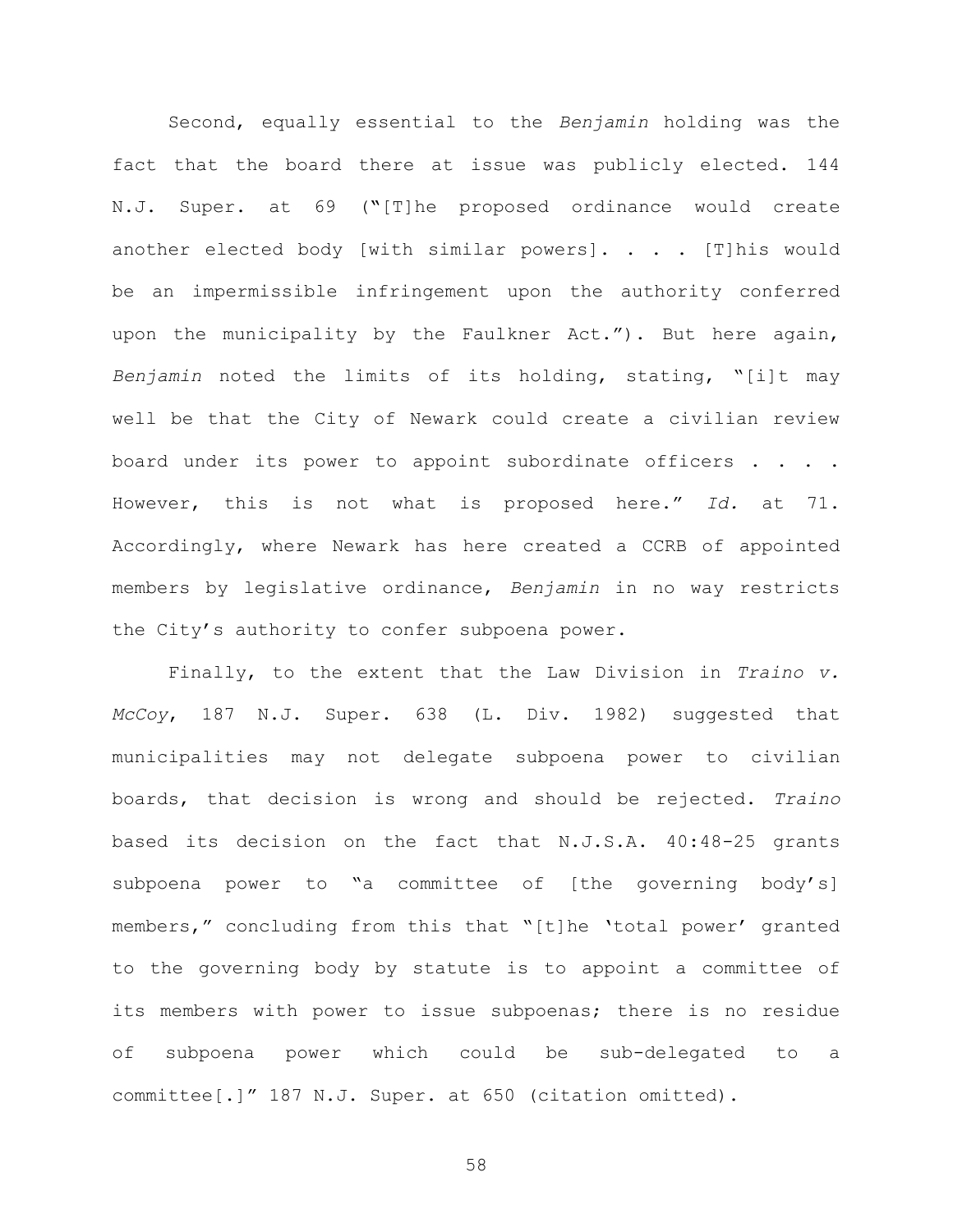But *Traino* thus ignored that New Jersey constitutional and statutory law hold that express grants of municipal power do not preclude the exercise of powers not so codified. *See* N.J. Const. art. IV, § VII, ¶ 11 ("The powers of . . . municipal corporations shall include not only those granted in express terms but also those of necessary or fair implication, or incident to the powers expressly conferred, or essential thereto[.]"); N.J.S.A. 40:42-4 ("[A]ll courts shall construe [statute regulating municipal form of government] most favorably to municipalities, it being the intention to give all municipalities . . . the fullest and most complete powers possible[.]"); N.J.S.A. 40:69A-30 ("Any specific enumeration of municipal powers contained in [the Faulkner Act] or in any other general law shall not be construed in any way to limit the general description of powers contained in this article, and any such specifically enumerated municipal powers shall be construed as in addition and supplementary to the powers conferred in general terms by this article[.]"); *see Casamasino v. City of Jersey City*, 158 N.J. 333, 342 (1999) (Faulkner Act was intended "to confer upon municipalities the greatest possible power of local self-government").

In other words, consistent with New Jersey's commitment to home rule, express grants of municipal power, like the subpoena power in N.J.S.A. 40:48-25, are *not* exclusive. Rather, the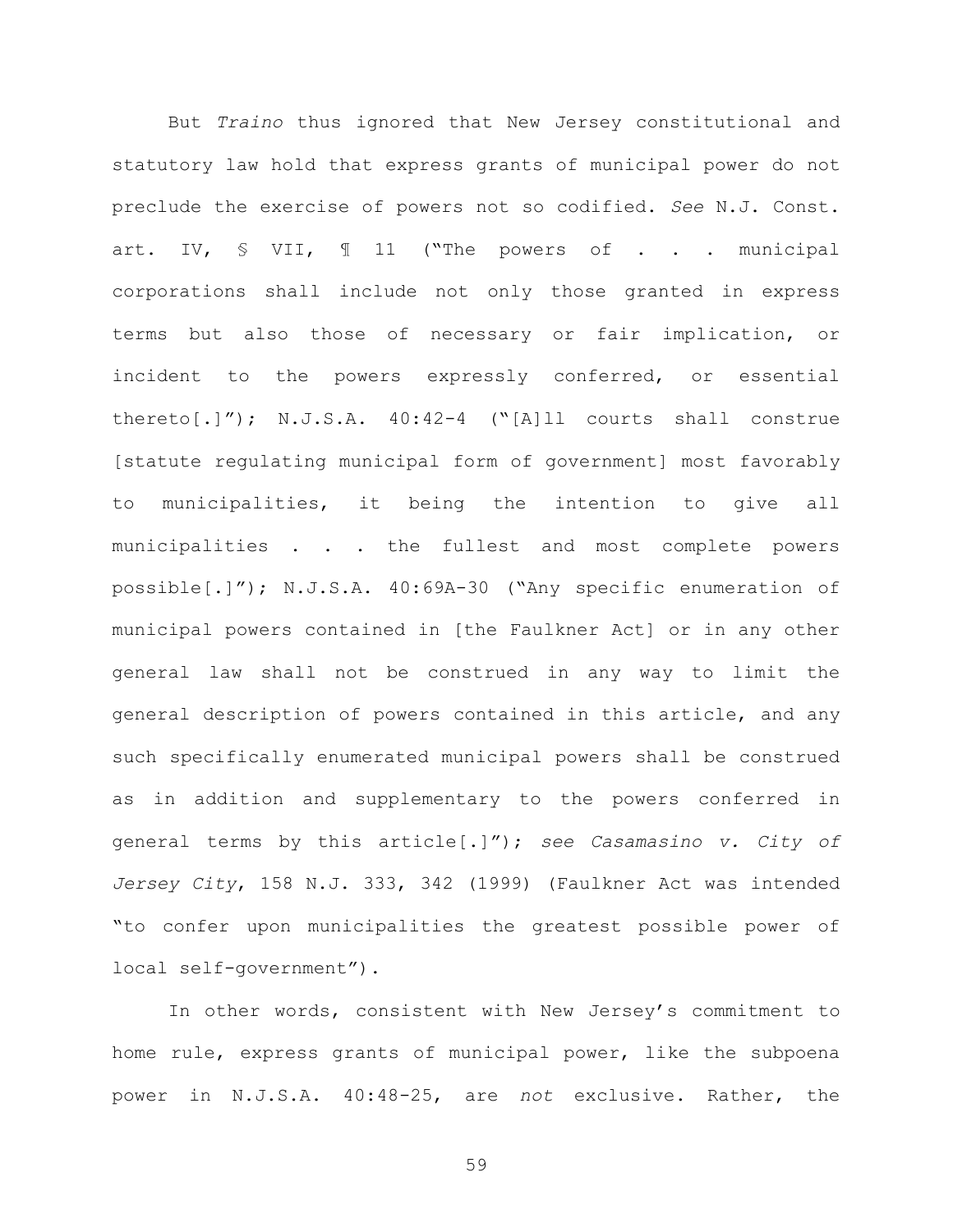Legislature intends that municipalities have the broadest possible authority to address local concerns. Accordingly, *Traino* notwithstanding, the Ordinance properly imbues the CCRB with subpoena power.

### **CONCLUSION**

Newark has shown bold initiative in responding to the DOJ's findings by attempting to address the problematic relationship of its police force to the community through the wellestablished, nationally recognized vehicle of a Citizens Complaint Review Board. The CCRB it has created not only promises to mend this divide, but also to bring both security and criminal justice to a City desperately in need of both. That CCRB should be given the chance to perform this salutary function, even as it seeks to honor the rights of subject officers at every turn. Indeed, although the police union is resisting this reform, *Amici* anticipate that both the NPD and its officers will, given the care and diligence with which the Ordinance was conceived and drafted, greatly benefit from the independence and objectivity that such a Board will bring, and the healing it will accomplish in Newark, which will join the many other cities that have established similar bodies. The Board is thus not only completely lawful, but an urgently needed, beneficial reform. For these reasons, the trial court's decision granting partial summary judgment to Plaintiff stands